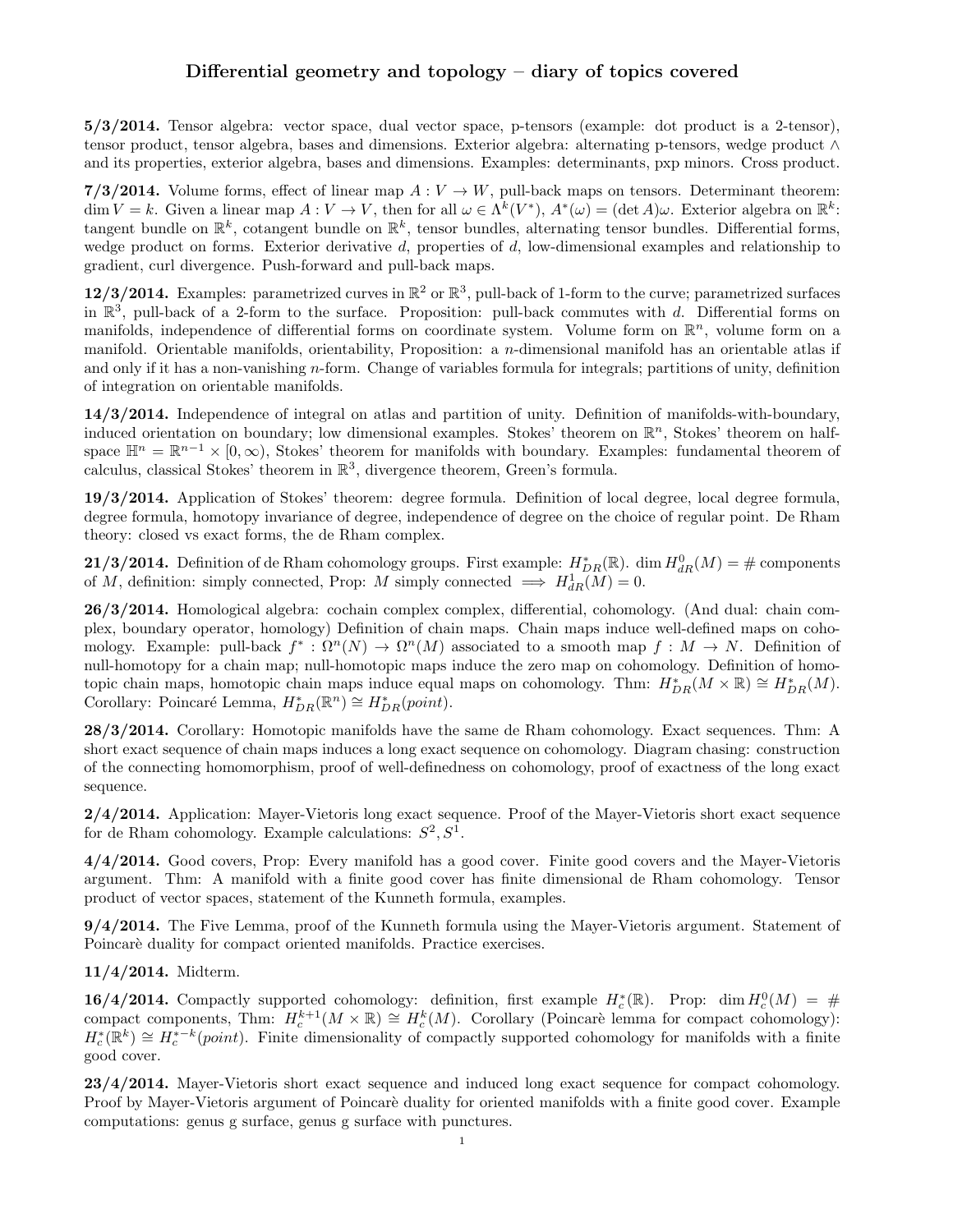**30/4/2014.** Some Hodge theory. Linear algebra: symmetric bilinear pairing  $\langle, \rangle$  on V, extension of  $\langle, \rangle$  to alternating tensors  $\Lambda^p(V)$ , non-degenerate bilinear pairings determine an isomorphism between a vector space and its dual. Normalized volume form, definition of the Hodge star operator w.r.t. a non-degenerate symmetric bilinear form and a normalized volume form. Explicit computations:  $\mathbb{R}^3$  w.r.t. standard inner product,  $\mathbb{R}^4$  w.r.t. inner product with signs  $(+, +, +, -)$ . Example: the cross product. Prop: \*  $\circ$  \* =  $(-1)^{p(k-p)}s_{\langle,\rangle}$  where  $s_{\langle,\rangle}$  is the sign of the bilinear form.

7/5/2014. Class suspended (assemblea studentesca)

9/5/2014. On manifolds: Riemannian metrics, pseudo-Riemannian metrics, normalized volume forms, Hodge star on differential forms. Example: Maxwell's equations. Definition of the codifferential  $\delta$ , Prop:  $\delta \circ \delta = 0$ , Laplace-Beltrami operators  $\triangle$ , explicit examples.  $L^2$  inner product on  $\Omega^k(M)$  for M compact and oriented, adjointness of d and  $\delta$ , Lemma:  $\Delta$  is symmetric and non-negative. Definition of harmonic forms, Prop: harmonic forms = ker  $\delta \cap$  ker d, uniqueness of harmonic representative of a cohomology class, existence of harmonic representative (harder – not fully proved in class, just sketched), Hodge Theorem.

14/5/2014. Alternative proof of Poincare duality for oriented compact manifolds using Hodge theory. Back to de Rham theory: The Poincarè dual of a compact oriented submanifold, Thom forms, Thom form for a point, Thom form for the equator of a cylinder.

16/5/2014. Vector bundles, conormal bundle of a submanifold, tubular neighborhoods, transversely intersectly submanifolds and the wedge product of Thom forms, intersection numbers and self-intersection numbers, signs of intersection, low dimensional examples. Thm: Euler characteristic of  $M = \text{self-intersection number of the}$ diagonal  $\triangle$  in  $M \times M$ .

23/5/2014. Vector fields and the local index of a zero, examples in  $\mathbb{R}^2$ . Exponentiating vector fields, relating the index of a vector field to intersection numbers, proof of the Poincaré-Hopf index theorem.

28/5/2014. Discussion of practice exercises. The Gauss-Bonnet theorem proved using the Poincarè-Hopf index theorem and the Degree formula.

**30/5/2014.** Simplicial homology, low-dimensional examples and computations of given  $\triangle$ -complexes (torus, circle, sphere, Klein bottle,  $\mathbb{R}P^2$ ), manipulating quotient groups (for coefficients in  $\mathbb{Z}$ ). Definition of singular homology, example: singular homology of a point.

4/6/2014. Homotopy invariance of singular homology. Reduced singular homology, relative homology. Mayer-Vietoris long exact sequence, Excision theorem (barycentric subdivision just sketched). Singular homology of  $S<sup>n</sup>$ . Application: Brouwer fixed point theorem. Equivalence of simplicial and singular homology.

6/6/2014. Cohomology: definition of cochain complex, coboundary operator, ring structure: cup product, cap product, Poincarè duality (just sketched). Different coefficients:  $\mathbb{Z}_p$  for p prime, R. Statement of De Rham's theorem.

**11/6/2014.** Definition and construction of the fundamental group, Prop:  $\pi_1(S^1) \cong \mathbb{Z}$ , Borsuk-Ulam theorem, Kunneth formula. Discussion of exercises.

WARNING: This is not a complete transcript of the notes in class! And watch out for typos. This is intended only as a supplement to the notes in class and the references. If the material is well-covered in a reference, it is only sketched here. I give details here only when I haven't followed the references, notably the sections on Hodge theory, Thom forms, and the Poincare-Hopf index theorem.

Reference for integration on manifolds and Gauss-Bonnet: *Differential topology* by Guillemin and Sternberg. Reference for de Rham theory: *Differential forms in algebraic topology* by Bott and Tu, early chapters.

Reference for simplicial and singular homology, cohomology, fundamental group: *Algebraic Topology* by Allen Hatcher.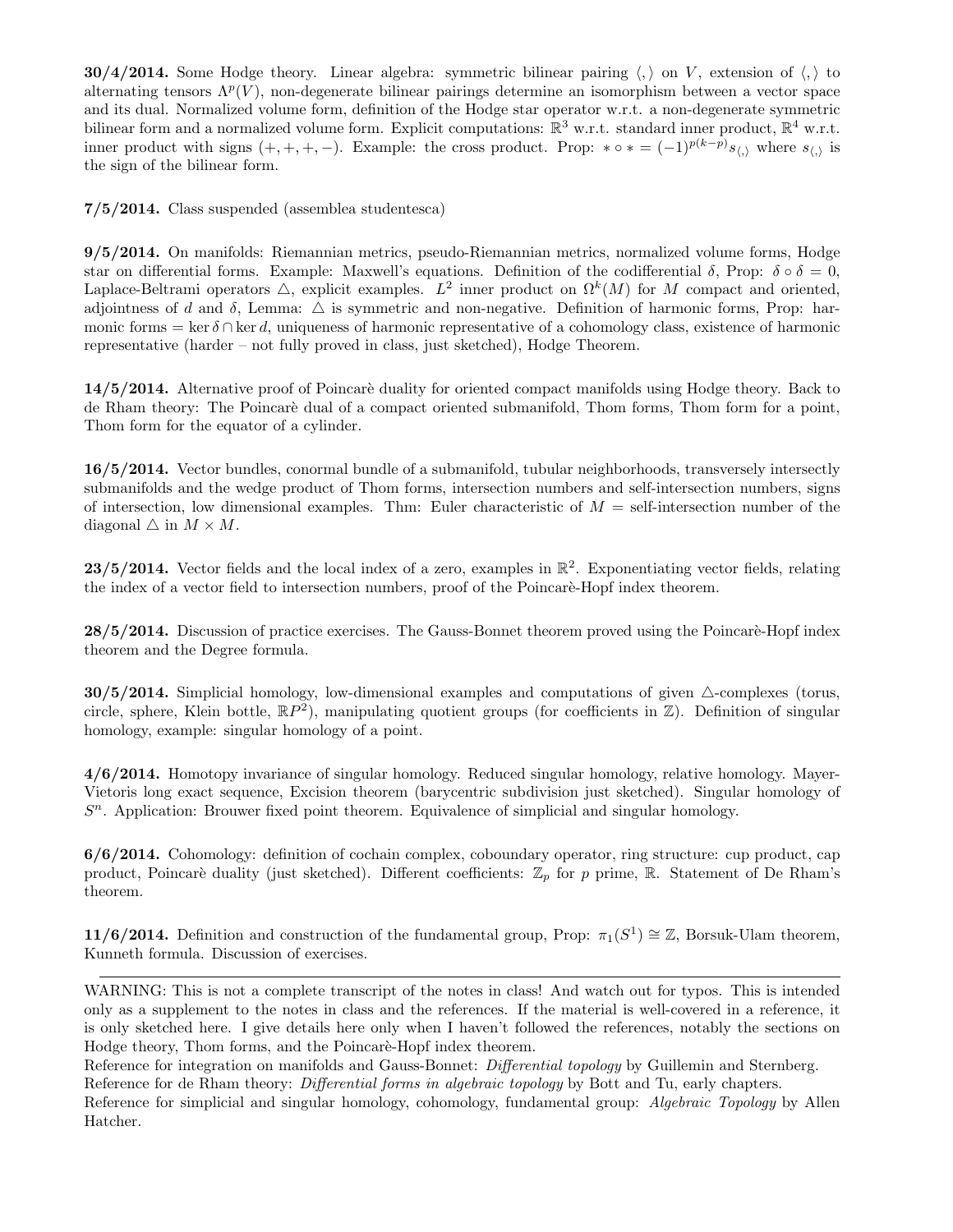1. Integration on manifolds

1.1. Exterior Algebra. Vector space  $V = \text{span}\left\{\frac{\partial}{\partial x_1}, \frac{\partial}{\partial x_2}, \dots, \frac{\partial}{\partial x_k}\right\}$ , dual space  $V^* = \text{span}\{dx_1, \dots, dx_k\}$ , where  $dx_i\left(\frac{\partial}{\partial x_j}\right) = \delta_{i,j}$ . Vector space of p-tensors  $\mathcal{T}^p(V^*)$ ,  $\mathcal{T}^0(V^*) := \mathbb{R}, \mathcal{T}^1(V^*) = V^*$ . Examples: dot product, determinant Tensor product  $\otimes : \mathcal{T}^p(V^*) \times \mathcal{T}^q(V^*) \to \mathcal{T}^{p+q}(V^*), (S,T) \mapsto S \otimes T$ . Tensor product distributive, associative,

not commutative.

Aside:  $\mathcal{T} = \bigoplus_{p\geq 0} \mathcal{T}^p(V^*)$ .  $(\mathcal{T}, +, \otimes)$  is called the tensor algebra: a graded algebra over R, additive unit 0, multiplicative identity  $1 \in \mathcal{T}^0(V^*)$ ,  $S \otimes 1 = S = 1 \otimes S$ , and it is infinite-dimensional.

**Theorem.**  $\mathcal{T}^p(V^*) = \text{span} \{ dx_{i_1} \otimes \ldots \otimes dx_{i_p} \mid 1 \leq i_1, \ldots, i_p \leq k \},\text{ so } \dim \mathcal{T}^p(V^*) = k^p$ 

**Exercise 1.** Show that the p-tensors  $dx_{i_1} \otimes \ldots \otimes dx_{i_p}$  for  $1 \leq i_1, \ldots, i_p \leq k$  are linearly independent.

Vector space of alternating p-tensors  $\Lambda^p(V^*)$ , with  $\Lambda^0(V^*) = \mathbb{R}, \Lambda^1(V^*) = V^*$ . Alternating p-tensors are also called p-forms. If T is a p-form, p is called the *degree* of T. Definition of linear map Alt :  $\mathcal{T}^p(V^*) \to \Lambda^p(V^*)$ .

Remark. The factor  $1/p!$  makes it satisfy  $\text{Alt}|_{\Lambda^p(V^*)} \equiv \text{Id}$ , so Alt is a projection i.e. Alt  $\circ$  Alt = Alt. Be aware that some authors use another convention that omits the factor  $1/p!$ . Then Alt restricted to  $\Lambda^p(V^*)$  is equivalent to scalar multiplication by p! so Alt is not a projection, as Alt  $\circ$  Alt  $\neq$  Alt. But one advantage of not dividing by p! is if you want to work over a field of characteristic greater than 0.

Definition of wedge product  $\wedge : \Lambda^p(V^*) \times \Lambda^q(V^*), (S,T) \mapsto S \wedge T := \text{Alt}(S \otimes T).$ 

## **Lemma.** Properties of  $\wedge$ .

- (1)  $\wedge$  *is* distributive.
- (2)  $(S \wedge T) \wedge U = \text{Alt}(S \otimes T \otimes U) = S \wedge (T \wedge U)$ , so  $\wedge$  is associative.
- (3) For  $S \in \Lambda^p(V^*), T \in \Lambda^q(V^*), S \wedge T = (-1)^{pq}T \wedge S$ . In different contexts this is called different things: in the context of algebras, one says that  $\wedge$  is anti-commutative, or skew-commutative, or graded anticommutative, but in the context of superalgebras one says that  $\wedge$  is graded commutative or supercommutative. (Yes, confusing!)
- (4)  $T \wedge T = 0$  if T is a form of odd degree

**Theorem.**  $\Lambda^p(V^*) = \text{span}\{dx_{i_1} \wedge \ldots \wedge dx_{i_p} | 1 \leq i_1 < i_2 < \ldots < i_p \leq k\}$ , so  $\dim \Lambda^p(V^*) = {k \choose p} = \frac{k!}{p!(k-p)!}$ 

Aside: Put  $\Lambda = \bigoplus_{p\geq 0} \Lambda^p(V^*)$ .  $(\Lambda, +, \wedge)$  called the exterior algebra: a graded algebra over  $\mathbb{R}$ , additive unit 0, multiplicative identity  $1 \in \Lambda^0(V^*)$ ,  $S \wedge 1 = S = 1 \wedge S$ . Called the *exterior algebra*, or sometimes called the Grassmann algebra. But it's not infinite dimensional, because  $\Lambda^p(V^*)=0$  for all  $p > k$  (see exercises below). As

a vector space,  $\Lambda$  has dimension  $\sum_{k=1}^{k}$  $p=0$  ${k \choose p} = 2^k.$ 

**Exercise 2.** Show that the p-forms  $dx_{i_1} \wedge \ldots \wedge dx_{i_p}$  for  $1 \leq i_1 < i_2 < \ldots < i_p \leq k$  are linearly independent.

**Exercise 3.** Show that if  $v_1, \ldots, v_p$  are linearly dependent in V, then  $T(v_1, \ldots, v_p) = 0$  for any  $T \in \Lambda^p(V^*)$ .

**Exercise 4.** Show that all p-forms with  $p > k$  are zero. (Use previous exercise.)

Remark. Some authors, e.g. Spivak, define Alt as we have but use another convention for defining the wedge product,  $S \wedge T := \frac{(p+q)!}{p!q!}$  Alt $(S \otimes T)$ . The normalization factor of  $\frac{(p+q)!}{p!q!}$  implies that  $dx_1 \wedge \ldots \wedge dx_k \left(\frac{\partial}{\partial x_1}, \ldots, \frac{\partial}{\partial x_k}\right) =$ 1, which can be convenient (for example, it means that  $dx_1 \wedge \ldots \wedge dx_k$  is equal to the usual matrix determinant).

Relationship between basis elements  $dx_{i_1} \wedge \ldots \wedge dx_{i_p}$  and determinants of  $p \times p$  matrix minors.

Let  $\mathbf{v}_1 = (v_{11}, v_{12}, \dots, v_{1n}), \dots, \mathbf{v}_p = (v_{p1}, v_{p2}, \dots, v_{pn}).$  Show that

$$
dx_{i_1} \wedge dx_{i_2} \wedge \ldots \wedge dx_{i_p} (\mathbf{v}_1, \ldots, \mathbf{v}_p) = \frac{1}{p!} \det \begin{pmatrix} v_{1i_1} & v_{1i_2} & \ldots & v_{1i_p} \\ v_{2i_1} & v_{2i_2} & \ldots & v_{2i_p} \\ \vdots & \vdots & \ddots & \vdots \\ v_{pi_1} & v_{pi_2} & \ldots & v_{pi_p} \end{pmatrix}
$$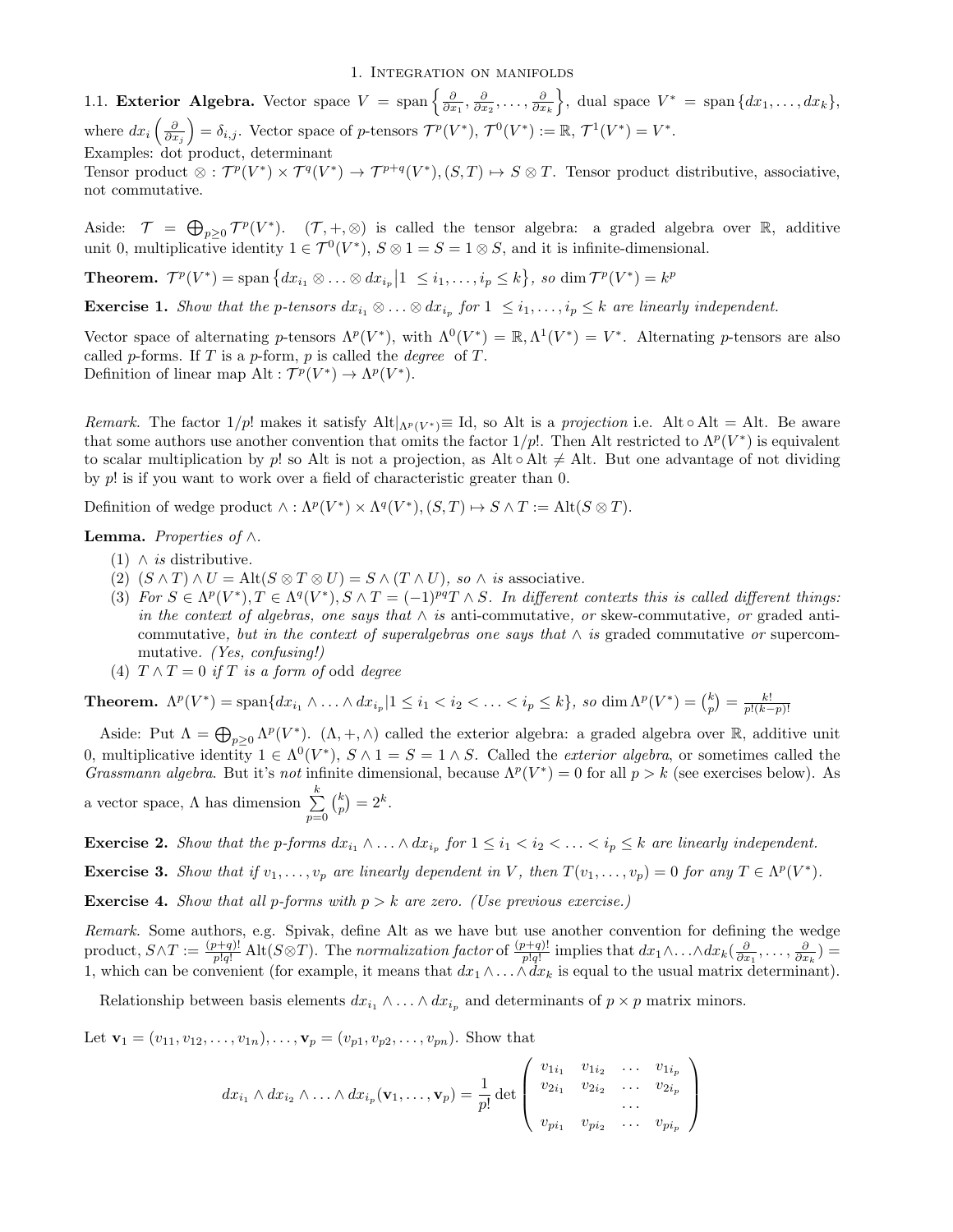i.e. it's a multiple of the  $p \times p$  minor determined by the p columns  $i_1, i_2, \ldots, i_p$ .

The p! only comes in because of how we chose to define the wedge product, because in our definition

$$
dx_{i_1} \wedge dx_{i_2} \wedge \ldots \wedge dx_{i_p} = Alt(dx_{i_1} \otimes \ldots \otimes dx_{i_p})
$$
  

$$
= \frac{1}{p!} \sum_{\pi \in S_p} (-1)^{\pi} dx_{i_{\pi(1)}} \otimes \ldots \otimes dx_{i_{\pi(p)}}
$$

If we had defined the wedge product  $S \wedge T$  as  $\frac{(p+q)!}{p!q!} Alt(S \otimes T)$  we would have ended up without the extra factor of  $1/p!$ .

*Example* 1. The cross product  $\mathbf{a} \times \mathbf{b}$  in  $\mathbb{R}^3$  c.f. the wedge product of  $a_1 dx_1 + a_2 dx_2 + a_3 dx_3$  with  $b_1 dx_1 + b_2 dx_2 + b_3 dx_3$  $b_3dx_3.$ 

1.2. Volume forms. A  $k$ -form that is non-zero is called a *volume form*. All volume forms are scalar multiples of each other. They're all scalar multiples, for example, of  $dx_1 \wedge dx_2 \wedge \ldots \wedge dx_k$ .

A choice of volume form A determines a non-degenerate bilinear map  $\langle , \rangle_A : \Lambda^p(V^*) \times \Lambda^{k-p}(V^*) \to \mathbb{R}$ : for a p-form T, and  $(k - p)$ -form  $S, \langle T, S \rangle_A := \alpha$  where  $\alpha$  is uniquely determined by the condition  $T \wedge S = \alpha A$ . This bilinear map identifies  $\Lambda^p \cong (\Lambda^{k-p})^*$ .

Non-degenerate means that for all  $T \in \Lambda^p$ ,  $T \neq 0$ , there exists an  $S \in \Lambda^{k-p}$  such that  $\langle T, S \rangle_A \neq 0$ . Example: Let T be any p form, and suppose that its coordinate  $T_{i_1i_2...i_p}$  is non-zero. Then if  $\{j_1,\ldots,j_{k-p}\}=\{1,\ldots,k\}\setminus\{1\}$  $\{i_1, \ldots, i_p\}$ , then putting  $S = dx_{j_1} \wedge \ldots \wedge dx_{j_{k-p}}$  we have  $\langle T, S \rangle_A \neq 0$ .

**Theorem** (Determinant theorem). dim  $V = k$ . Given a linear map  $A: V \to V$ , the dual map (i.e. transpose)  $A^*: V^* \to V^*$  induces a pull-back map  $A^*: \Lambda^p(V^*) \to \Lambda^p(V^*)$  for all p. Let  $\omega \in \Lambda^k(V^*)$ . Then  $A^*(\omega) =$  $(\det A)\omega$ .

1.3. Differential forms on  $\mathbb{R}^k$ . Coordinates  $(x_1, \ldots, x_k)$  on  $\mathbb{R}^k$ .

1.3.1. Tangent bundle. Tangent bundle  $T\mathbb{R}^k \cong \mathbb{R}^k \times \mathbb{R}^k$  is a manifold with coordinates  $(\mathbf{x}, \mathbf{v}) = (x_1, \dots, x_k, v_1, \dots, v_k)$ , where  $v_1 \frac{\partial}{\partial x_1} + v_2 \frac{\partial}{\partial x_2} + \dots v_k \frac{\partial}{\partial x_k} \in T_{\mathbf{x}} \mathbb{R}^k$ .

A point of the tangent bundle corresponds to a point **x** in  $\mathbb{R}^k$ , and a tangent vector to  $\mathbb{R}^k$  at that point.

1.3.2. Cotangent bundle. Cotangent bundle  $T^*\mathbb{R}^k \cong \mathbb{R}^k \times \mathbb{R}^k$  is a manifold with coordinates  $(\mathbf{x}, \mathbf{v}) = (x_1, \dots, x_k, p_1, \dots, p_k)$ , where  $p_1 dx_1 + p_2 dx_2 + \dots p_k dx_k \in T_{\mathbf{x}}^* \mathbb{R}^k$ .

1.3.3. Alternating p-tensor bundle. The alternating p-tensor bundle  $\Lambda^p(T^*\mathbb{R}^k) \cong \mathbb{R}^k \times \mathbb{R}^{k \choose p}$  is a manifold with coordinates

 $(\mathbf{x}, \mathbf{a})$  for  $\mathbf{a} = (\{a_{i_1},...,i_p\}_{1 \leq i_1 < i_2 < ... < i_p \leq k}),$  where  $\sum_{1 \leq i_1 < ... < i_p \leq n} a_{i_1,...,i_p} dx_{i_1} \wedge ... \wedge dx_{i_p} \in \Lambda^p(T_{\mathbf{x}}^* \mathbb{R}^k).$ 

**Definition 1.** A differential p-form is a smooth map  $\phi : \mathbb{R}^k \to \Lambda^p(T^*\mathbb{R}^k)$  of the form  $\phi(\mathbf{x}) = (\mathbf{x}, \mathbf{a}(\mathbf{x}))$ . In fancier language, it's a smooth section of the alternating p-tensor bundle  $\Lambda^p(T^*\mathbb{R}^k) \to \mathbb{R}^k$ .

The vector space of differential p-forms on  $\mathbb{R}^k$  is written as  $\Omega^p(\mathbb{R}^k)$ . Every p-form on  $\mathbb{R}^k$  can be uniquely written as a sum  $\phi = \sum_{1 \leq i_1 < \ldots < i_p \leq k} a_{i_1, \ldots, i_p}(\mathbf{x}) dx_{i_1} \wedge \ldots \wedge dx_{i_p}$ , for a collection of smooth functions  $a_{i_1, \ldots, i_p} : \mathbb{R}^k \to \mathbb{R}$ . Example: differential 0-forms  $\leftrightarrow$  smooth functions  $a : \mathbb{R}^k \to \mathbb{R}$ .

Wedge product on forms:  $\wedge : \Omega^p(\mathbb{R}^k) \times \Omega^q(\mathbb{R}^k) \to \Omega^{p+q}(\mathbb{R}^k)$  is defined pointwise, i.e. at each point **x** take the wedge product of the alternating tensors at x:

$$
(\mathbf{x},\mathbf{a}(\mathbf{x})) \wedge (\mathbf{x},\widetilde{\mathbf{a}}(\mathbf{x})) := (\mathbf{x},\mathbf{a}(\mathbf{x}) \wedge \widetilde{\mathbf{a}}(\mathbf{x})).
$$

On monomials:

$$
(a_{i_1,\ldots,i_p}(\mathbf{x})dx_{i_1}\wedge\ldots\wedge dx_{i_p})\wedge(\widetilde{a}_{j_1,\ldots,j_q}(\mathbf{x})dx_{j_1}\wedge\ldots dx_{j_q})=a_{i_1,\ldots,i_p}(\mathbf{x})\widetilde{a}_{j_1,\ldots,j_q}(\mathbf{x})dx_{i_1}\wedge\ldots\wedge dx_{i_p}\wedge dx_{j_1}\wedge\ldots dx_{j_q}.
$$

**Definition 2.** The exterior derivative  $d$ :  $\Omega^p(\mathbb{R}^k) \to \Omega^{p+1}(\mathbb{R}^k)$  is defined on monomials by

$$
a_{i_1,\ldots,i_p}(\mathbf{x})dx_{i_1}\wedge\ldots\wedge dx_{i_p}\mapsto\sum_{j=1,\ldots,k}\frac{\partial a_{i_1,\ldots,i_p}(\mathbf{x})}{\partial x_j}dx_j\wedge dx_{i_1}\wedge\ldots\wedge dx_{i_p}
$$

(Note: RHS is effectively a sum over  $j \in \{1, ..., k\} \setminus \{i_1, ..., i_p\}$ ).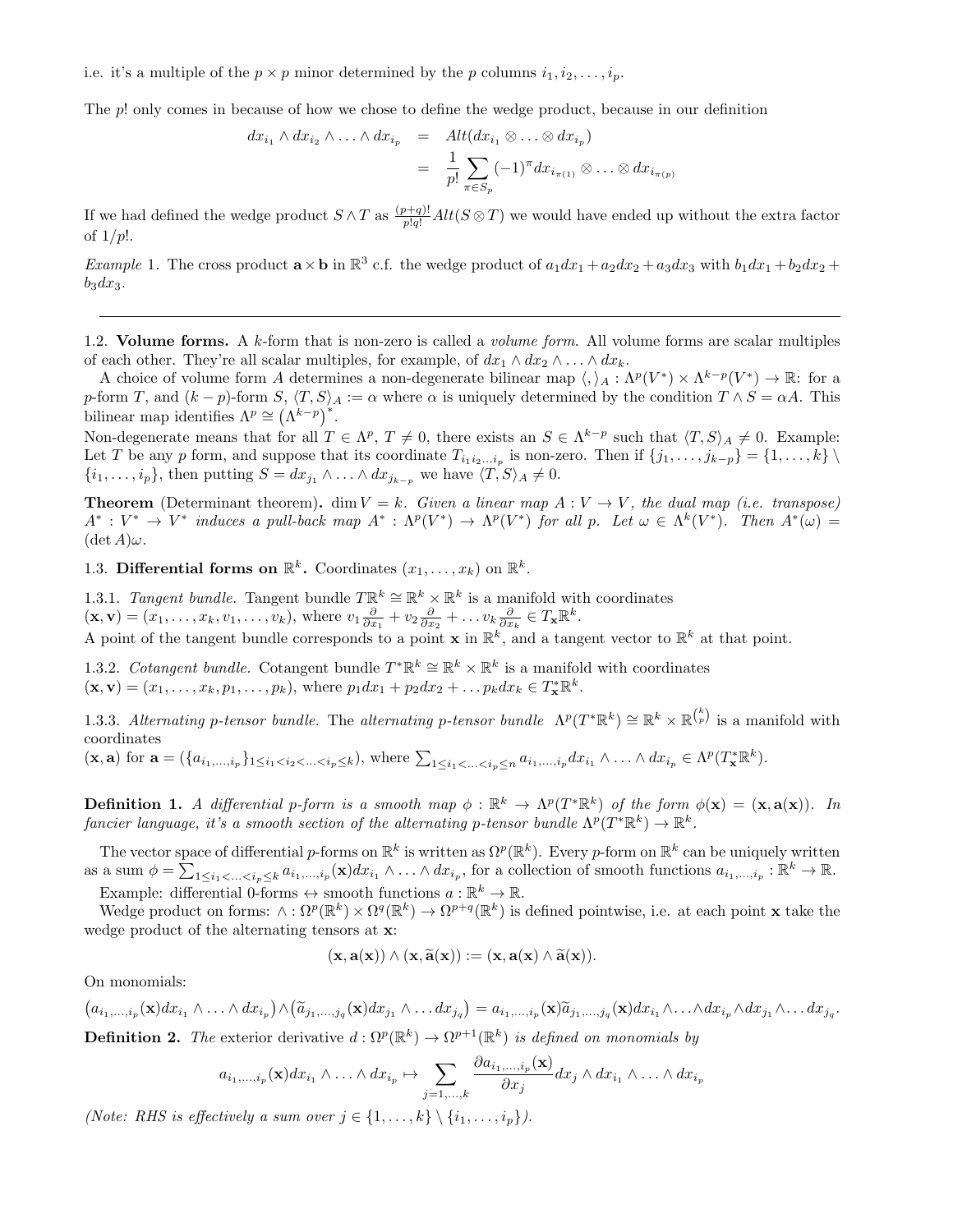Theorem. Properties of d:

(1)  $d(\omega \wedge \sigma) = d\omega \wedge \sigma + (-1)^{\deg \omega} \omega \wedge d\sigma$  *i.e. d is an anti-derivation.* (2)  $d^2 = 0$ 

Examples in  $\mathbb{R}^3$ , relationship to gradient, curl, divergence.

# 1.4. **Push-forward, pull-back.** Smooth map  $\phi : \mathbb{R}^k \to \mathbb{R}^l$ ,  $\phi(\mathbf{x}) = (\phi_1(\mathbf{x}), \phi_2(\mathbf{x}), \dots, \phi_l(\mathbf{x}))$ .

- The push-forward map  $\phi_* : T\mathbb{R}^k \to T\mathbb{R}^l$  takes tangent vectors at x to tangent vectors at  $\phi(\mathbf{x}), \mathbf{v} \mapsto$  $D\phi(\mathbf{x})\mathbf{v}$  where  $D\phi(\mathbf{x})$  is the Jacobian matrix at **x**.
- The pull-back map  $\phi^*: \Omega^p(\mathbb{R}^k) \to \Omega^p(\mathbb{R}^k)$  takes p-forms on  $\mathbb{R}^k$  to p-forms on  $\mathbb{R}^l$ . On 0-forms,  $\phi^* f := f \circ \phi$ for any  $f : \mathbb{R}^l \to \mathbb{R}$ . On p-forms,

$$
\phi^* (f(y)dy_{i_1} \wedge \ldots \wedge dy_{i_p}) = (f \circ \phi)(\mathbf{x})d\phi_{i_1} \wedge \ldots \wedge d\phi_{i_p}.
$$

Example 2.  $\gamma : \mathbb{R} \to \mathbb{R}^3$ ,  $\gamma(t) = (\gamma_1(t), \gamma_2(t), \gamma_3(t))$ , parametrized curve. Let  $\omega = f_1(x, y, z)dx + f_2(x, y, z)dy +$  $f_3(x, y, z)dz \in \Omega^1(\mathbb{R}^3)$ . Then  $\gamma^*\omega = f_1(\gamma)\gamma_1'(t)dt + f_2(\gamma)\gamma_2'(t)dt + f_3(\gamma)\gamma_3'(t)dt = \mathbf{F}(\gamma(t)) \cdot \gamma'(t)dt$ 

Example 3. Parametrized surface  $S : \mathbb{R}^2 \to \mathbb{R}^3$ , and pull-back of 2-form  $f_1 dy \wedge dz + f_2 dx \wedge dz + f_3 dx \wedge dy$  in  $\mathbb{R}^3$ . **Proposition.** Pull-back commutes with exterior derivative, i.e.  $d\phi^* = \phi^* d$  as maps from  $\Omega^p(\mathbb{R}^l) \to \Omega^{p+1}(\mathbb{R}^k)$ .

Independence of differential forms on the coordinate system; definition of differential forms on manifolds. All manifolds considered are Hausdorff and have a countable basis.

1.5. Integration on manifolds. Integrating forms with compact support on  $\mathbb{R}^k$ .

**Definition 3.** Let  $\omega = f dx_1 \wedge \ldots \wedge dx_k$  where  $f : \mathbb{R}^k \to \mathbb{R}$  has compact support. Define

$$
\int_{\mathbb{R}^k} \omega := \int_{\mathbb{R}} \ldots \left( \int_{\mathbb{R}} \left( \int_{\mathbb{R}} f(x_1, \ldots, x_n) dx_1 \right) dx_2 \right) \ldots dx_n.
$$

Change of variables formula for integrals; choice of an orientation on  $\mathbb{R}^k$ . Orientable manifolds, orientability.

**Proposition.** A manifold of dimension k has an oriented atlas  $\iff$  it has a non-vanishing k-form.

Change of variables formula for integrals; partitions of unity; definition of integration on manifolds.

**Proposition.** Let M be a smooth oriented manifold of dimension k, and  $\omega \in \Omega^k(M)$ . Then the integral  $\int_M \omega$ is independent of the choice of atlas of M and the choice of partition of unity subordinate to the atlas.

A diffeomorphism preserves the integral only up to sign; only the orientation-preserving diffeomorphisms preserve the integral. Therefore integration is only defined on orientable manifolds. Any oriented manifold has exactly two orientations, so the value of the integral depends on the orientation chosen.

1.6. Integration on manifolds-with-boundary. Definition of manifold with boundary; note operation  $\partial \circ \partial =$ ∅.

**Lemma.** The boundary of an oriented k-dimensional manifold-with-boundary is an oriented  $k - 1$  dimensional manifold with empty boundary.

Definition: the *induced orientation* for  $\partial M$ , which depends on the outer normal to M.

*Example* 4. Induced orientation for boundary of an annular region in  $\mathbb{R}^2$ .

**Theorem** (Stokes' theorem on  $\mathbb{R}^k$ ).

**Theorem** (Stoke's theorem on half-space  $\mathbb{R}^{k-1} \times [0,\infty)$ ).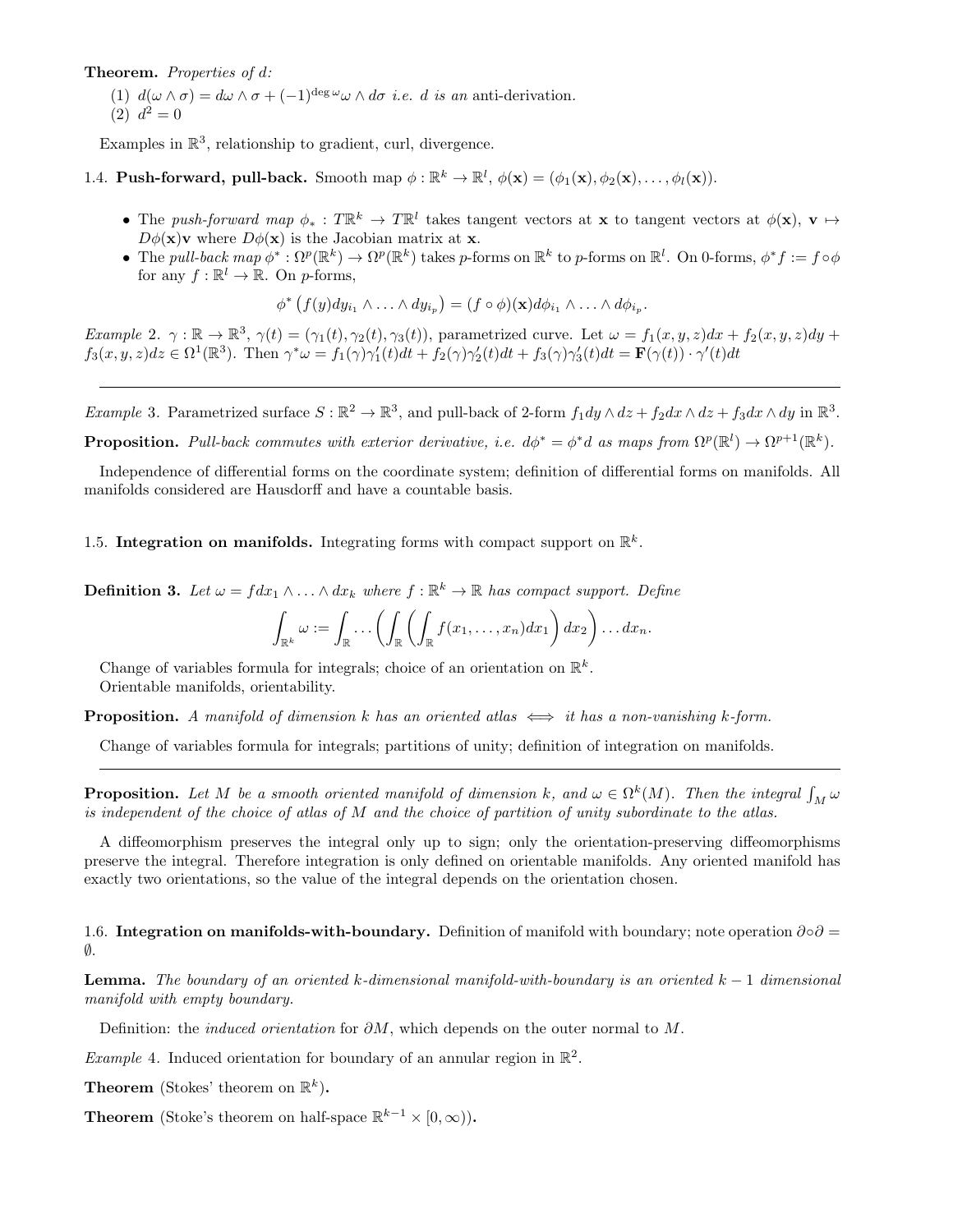**Theorem** (Stokes' Theorem for manifolds with boundary). Let  $\Omega$  be a k-dimensional manifold with boundary  $\partial\Omega$ , and ω a compactly supported  $(k-1)$ -form on  $\Omega$ . Then

$$
\int_{\Omega}d\omega=\int_{\partial\Omega}\omega
$$

C.f. 3-dimensional Stokes' theorem and Divergence theorem, 2-dimensional Green's formula, 1-dimensional fundamental theorem of calculus.

**Exercise 5.** Show that the vector field  $\left(\frac{-y}{x^2+y^2}, \frac{x}{x^2+y^2}\right)$  has curl zero, but it is not the gradient of any function.

### 1.7. The degree formula.

**Theorem** (Degree formula). Let  $f: X^k \to Y^k$  be a smooth map. Then for any  $\omega \in \Omega^k(Y^k)$ ,

$$
\int_X f^*\omega = (\deg f) \int_Y \omega
$$

for some deg  $f \in \mathbb{Z}$  called the degree of f.

Proved via the following ingredients:

Proposition. Local degree formula for a regular value of f.

**Theorem.** Homotopic maps  $f_0: X \to Y$  and  $f_1: X \to Y$  give rise to equal integrals  $\int_X f_0^* \omega = \int_X f_1^*(\omega)$ .

Proof is by Stokes' theorem.

**Theorem.** If  $X = \partial W$  and  $f : X \to Y$  extends to a smooth map  $F : W \to Y$ , then  $\int_X f^* \omega = 0$  for any  $\omega \in \Omega^k(Y).$ 

Proof is by Stokes' theorem again.

**Lemma** (Isotopy lemma). If Y is a connected manifold,  $y, z \in Y$ , then there exists a diffeo h: Y  $\rightarrow$  Y s.t.  $h(y) = z$ , h is isotopic to the identity, and h is compactly supported.

Remark. In the proof the degree seems to depend on the choice of neighborhood of a regular point. The final formula shows that that  $\deg f$  is independent of this choice.

#### 2. De Rham theory

Closed forms vs. exact forms.

**Exercise 6.** Prove that a 1-form  $\omega$  on  $S^1$  is the differential of a function  $\iff \int_{S^1} \omega = 0$ .

**Exercise 7.** Suppose that  $\omega_1$  and  $\omega_2$  are cohomologous p-forms on X, and Z is a compact oriented p-dimensional submanifold. Prove that  $\int_Z \omega_1 = \int_Z \omega_2$ . Conclude that integration over Z defines a map of the cohomology group  $H^p(X)$  into  $\mathbb{R}, i.e.$   $\int_Z : H^p(X) \to \mathbb{R}.$ 

Definition of the de Rham complex, and of the de Rham cohomology groups  $H_{dR}^n$ .

Example 5.  $H^*_{DR}(\mathbb{R})$ .

Remark: de Rham cohomology is defined for all smooth manifolds, oriented or otherwise.

**Proposition.** dim  $H_{dR}^{0}(M) = \text{\#components of } M$ .

**Definition 4.** M is simply connected if M is connected, and every smooth  $f: S^1 \to M$  is homotopic to a constant map  $f: S^1 \to \{x\}$ , for some  $x \in M$ .

If  $f: S^1 \to M$  is homotopic to a constant map via a map  $F: S^1 \times [0,1] \to M$ , where  $F|_{t=1} = f$  and  $F|_{t=0} = x$ , we can identify F with a smooth map  $\tilde{f}: D \to M$  by  $\tilde{f}(re^{i\theta}) = F_r(\theta)$ ; and vice-versa we can identify an extension  $\tilde{f}: D \to M$  with a homotopy F. In other words, an equivalent definition of simply connected is

**Definition 5.** M is simply connected if M is connected, and for every smooth  $f : S^1 \to M$ , there exists a smooth extension  $\tilde{f}: D \to M$  such that  $\tilde{f}|_{\partial D} = f$ .

**Proposition.** M simply connected  $\implies H_{dR}^1(M) = 0$ .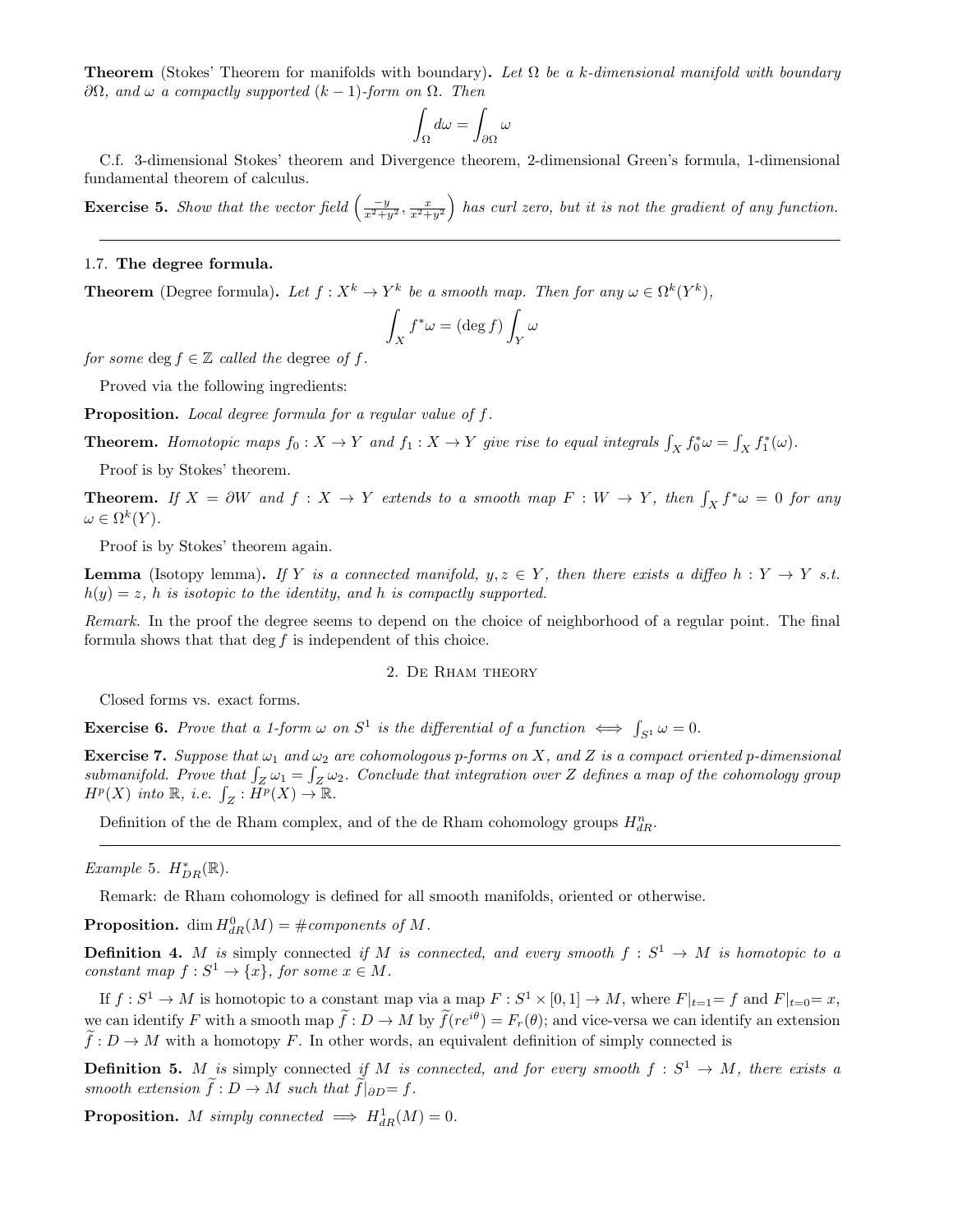#### 2.1. Homological algebra.

- Definition of a (co)chain complex, differential, (co)homology of the complex. Example: de Rham cohomology  $H^*_{dR}(M)$ .
- Definition of a chain map, chain map induces well-defined function on cohomology. Example: given map  $f: M \to N$  between manifolds, get chain map  $f^*: \Omega^*(N) \to \Omega^*(M)$ , therefore get maps on cohomology  $f^*: H^n(N) \to H^n(M)$  for all *n*.
- Definition of a null-homotopy for a chain map, null-homotopic chain maps induce the zero map on cohomology. Definition of a chain-homotopy between chain maps; chain homotopic chain maps induce the same map on cohomology.

# **Theorem.**  $H_{dR}^n(M) \cong H_{dR}^n(M \times \mathbb{R})$  for all n.

*Proof.* The projection  $\pi : M \times \mathbb{R} \to M$  given by  $(x, t) \mapsto x$ , and the zero-section  $\sigma : M \to M \times \mathbb{R}$ given by  $x \mapsto (x, 0)$  induce chain maps  $\pi^*$  and  $\sigma^*$ . One shows that they induce inverse maps on cohomology by showing that  $\pi^* \circ \sigma^*$  and  $\sigma^* \circ \pi^*$  are chain homotopic to the identity map. One has  $\sigma^* \circ \pi^* = (\pi \circ \sigma)^* = (\text{Id}_M)^* = \text{Id}$  so  $\sigma^* \circ \pi^*$  is the identity map already. To show that  $\pi^* \circ \sigma^*$  is chain homotopic to the identity one constructions a homotopy operator  $K^n : \Omega^n(M \times \mathbb{R}) \to \Omega^{n-1}(M)$  that is the composition of projection onto the subspace of n forms on  $M \times \mathbb{R}$  that have a dt in them, followed by integration with respect to t. Compute  $\pi^* \circ \sigma^* - Id = \pm dK^n \pm K^{n+1}$ , therefore  $\pi^* \circ \sigma^*$  induces the identity map on cohomology.

Corollary (Poincaré lemma). 
$$
H_{dR}^n(\mathbb{R}^k) \cong H_{dR}^n(\{pt\}) = \begin{cases} \mathbb{R}, & n = 0 \\ 0, & n \neq 0 \end{cases}
$$

Corollary. Homotopic manifolds have the same de Rham cohomology (homotopy axiom of de Rham cohomology).

• Definition of an exact sequence, definition of a short exact sequence of cochain complexes.

**Theorem.** A short exact sequence  $0 \to B^* \stackrel{f}{\to} C^* \stackrel{g}{\to} D^* \to 0$  of cochain complexes induces a long exact sequence

$$
\dots \xrightarrow{g} H^{n-1}(D) \xrightarrow{\partial^*} H^n(B) \xrightarrow{f} H^n(C) \xrightarrow{g} H^n(D) \xrightarrow{\partial^*} H^{n+1}(B) \xrightarrow{f} \dots
$$

on cohomology.

Proof of the long exact sequence.

Step 1: Construction of the boundary connecting map  $\partial^* : H^n(D) \to H^{n+1}(B)$ .

Let  $[\omega] \in H^n(D)$ , where  $\omega \in \ker d_D$ . Exactness of the s.e.s.  $\implies g$  is surjective, so let  $\overline{\omega} \in C^n$  be such that  $g(\overline{\omega}) = \omega$ . Now consider  $d\overline{\omega} \in C^{n+1}$ . Then

$$
g(d(\overline{\omega})) = d(g(\overline{\omega})) \text{ (since } g \text{ is a chain map so } g \circ d_C = d_D \circ g)
$$
  
=  $d\omega$  (because by construction  $g(\overline{\omega}) = \omega$ )  
= 0 (because  $\omega \in \text{ker } d_D$ ).

This means that  $d\overline{\omega}$  is in ker q, and by exactness of the short exact sequence ker  $q = \inf$ , therefore there exists some  $x \in B^{n+1}$  such that  $f(x) = d\overline{\omega}$ .

We need to show that  $x \in \text{ker } d_B$  so that it determines a cohomology class in  $H^{n+1}(B)$ : we have  $f(d_Bx) = d_C f(x) = d_C d_C \overline{\omega} = 0$  since  $d_C \circ d_C = 0$ , and then  $f(d_B(x)) = 0 \implies d_B(x) \in \text{ker } f \implies d_B(x) = 0$ .

So we define a map  $\partial^*$ :  $H^n(D) \to H^{n+1}(B)$  by  $[\omega] \mapsto [x]$ . We need to show that the map is welldefined, i.e., if  $[\omega_1] = [\omega_2]$ , then  $[x_1] = [x_2]$  for any  $x_1, x_2$  obtained from  $\omega_1$  and  $\omega_2$  as described above.

If  $[\omega_1] = [\omega_2]$  then we have  $\omega_1 - \omega_2 = d\sigma$  for some  $\sigma \in D^{n-1}$ . Given  $\overline{\omega}_1$  and  $\overline{\omega}_2$  such that  $g(\overline{\omega}_1) = \omega_1, g(\overline{\omega}_2) = \omega_2$ , we have  $g(\overline{\omega}_1 - \overline{\omega}_2) = \omega_1 - \omega_2 = d\sigma$ . Now by the surjectivity of  $g: B^{n-1} \to C^{n-1}$  we can also find a  $\overline{\sigma} \in B^{n-1}$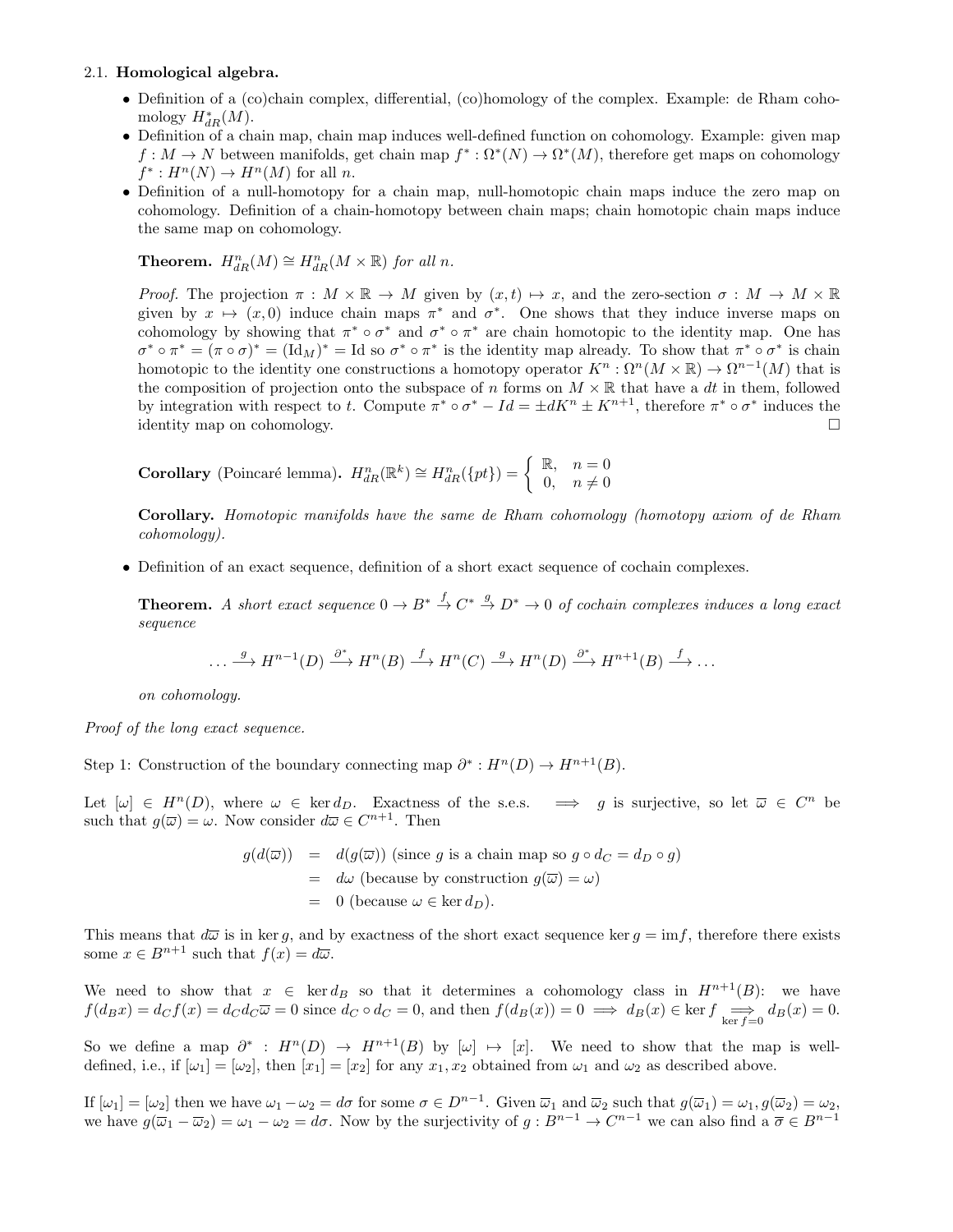such that  $g(\overline{\sigma}) = \sigma \in C^{n-1}$ , and so we have that

$$
g(\overline{\omega}_1 - \overline{\omega}_2 - d_C \overline{\sigma}) = g(\overline{\omega}_1 - \overline{\omega}_2) - g(d_C \overline{\sigma})
$$
  
=  $d_D \sigma - d_D g(\overline{\sigma})$   
=  $d_D \sigma - d_D \sigma$   
= 0,

so  $\overline{\omega}_1 - \overline{\omega}_2 - d_D \overline{\sigma} \in \text{ker } g = \text{im}f$  (by exactness). So there esists  $\xi \in B^n$  such that  $f(\xi) = \overline{\omega}_1 - \overline{\omega}_2 - d\overline{\sigma}$ , and therefore

$$
d_C f(\xi) = d_C(\overline{\omega}_1 - \overline{\omega}_2 - d_C \overline{\sigma})
$$
  
= 
$$
d_C(\overline{\omega}_1) - d_C(\overline{\omega}_2).
$$

Since f is injective there are unique  $x_1, x_2$  such that  $f(x_i) = d_C \overline{\omega}_i$ . Then finally we have

$$
f(d_B(\xi)) = d_C(f(\xi))
$$
 because  $f$  is a chain map  
=  $d_C\overline{\omega}_1$ ) -  $d_C(\overline{\omega}_2)$   
=  $f(x_1) - f(x_2)$   
=  $f(x_1 - x_2)$  by linearity of  $f$ .

So moving the right hand side to the left and using linearity of  $f$ , we get

$$
f(d_B(\xi) - (x_1 - x_2)) = 0
$$

and now, using the fact that ker  $f = 0$ , we can say  $d_B(\xi) - (x_1 - x_2) = 0$ , i.e.  $[x_1] = [x_2]$  in  $H^{n+1}(B)$ . Step 2: Exactness of the long exact sequence

$$
\dots \longrightarrow H^{n-1}(D) \xrightarrow{\partial^*} H^n(B) \xrightarrow{f} H^n(C) \xrightarrow{g} H^n(D) \xrightarrow{\partial^*} H^{n+1}(B) \longrightarrow \dots
$$

• Exactness at  $H<sup>n</sup>(B)$ : we need to show ker  $f = \text{im}\partial^*$ .

 $(\subseteq)$  Let  $[\omega] \in \text{ker } f$ . So  $f([\omega]) = [f(\omega)] = 0$ . This means that  $f(\omega) = d\alpha$  for some  $\alpha \in C^{n-1}$ . Now consider  $g(\alpha) \in D^{n-1}$ . We have  $d_D(g(\alpha)) = g(d\alpha) = g(f(\omega)) = 0$  since  $f(\omega) \in \text{ker } g$  by exactness. Therefore,  $g(\alpha) \in \text{ker } d_D$ , so  $[g(\alpha)] \in H^{n-1}(D)$  and so by our definition of  $\partial^*$ , we have  $\partial^*[g(\alpha)] = [\omega]$ , so  $[\omega] \in \text{im}\partial^*$ .

(2) Let  $[\omega] \in \text{im}\partial^*$ . Remember this means that there's some  $\alpha \in C^{n-1}$  such that  $\partial^*[g(\alpha)] = [\omega]$ , and such that  $d\alpha = f(\omega)$ . But this being the case, we have  $f([\omega]) = [f(\omega)] = [d\alpha] = 0$  in cohomology, so  $[\omega] \in \ker f$ .

• Exactness at  $H^n(C)$ : we need to show ker  $q = \text{im } f$ .

 $(\subseteq)$  Let  $[\omega] \in \ker g$ , where  $\omega \in \ker d_C$ . Then  $g[\omega] = [g(\omega)] = 0$ , so  $g(\omega) = d\alpha$  for some  $\alpha \in D^{n-1}$ . By the surjectivity of  $g: C^{n-1} \to D^{n-1}$  let  $\overline{\alpha} \in C^{n-1}$  be such that  $g(\overline{\alpha}) = \alpha$ . Then we have

$$
g(d\overline{\alpha} - \omega) = g(d(\overline{\alpha})) - g(\omega)
$$
  
=  $d(g(\overline{\alpha})) - g(\omega)$   
=  $d\alpha - g(\omega)$   
=  $d\alpha - d\alpha$   
= 0

and therefore  $d\overline{\alpha} - \omega \in \ker g = \inf f$  so there exists some  $x \in B^n$  such that  $f(x) = d\overline{\alpha} - \omega$ . Moreover  $f(d_B(x)) = d_C(f(x)) = d_C(d_C(\overline{\alpha} - \omega)) = d_C(d_C(\overline{\alpha})) - d_C(\omega) = 0$ , so  $d_C(x \in \text{ker } f)$ . Since ker  $f = 0$  this means  $d_{\mathcal{C}} x = 0$ , so  $x \in \text{ker } d_{\mathcal{C}}$  and therefore [x] is a cohomology class in  $H<sup>n</sup>(C)$ . So passing to cohomology we get that  $f([x]) = [f(x)] = [d\overline{\alpha} - \omega] = [-\omega] = -[\omega]$ . Therefore  $f([-x]) = [\omega]$  so  $[\omega] \in \text{im } f$ .

(2) Let  $[\alpha] \in \text{im } f$ , i.e.  $[\alpha] = [f(\omega)]$  for some  $\omega \in B^n \cap \text{ker } d_B$ . Then  $g([\alpha]) = g([f(\omega)]) = [g(f(\omega))] = [0]$ as im $f = \ker g$ . Therefore  $[\alpha] \in \ker g$ .

• Exactness at  $H<sup>n</sup>(D)$ : we need to show ker  $\partial^* = \text{im} g$ .

(⊆) Let  $[\omega] \in \ker \partial^*$ , i.e.  $\partial^*[\omega] = 0$  where  $\omega \in \ker d_D$ . Remember that the construction sets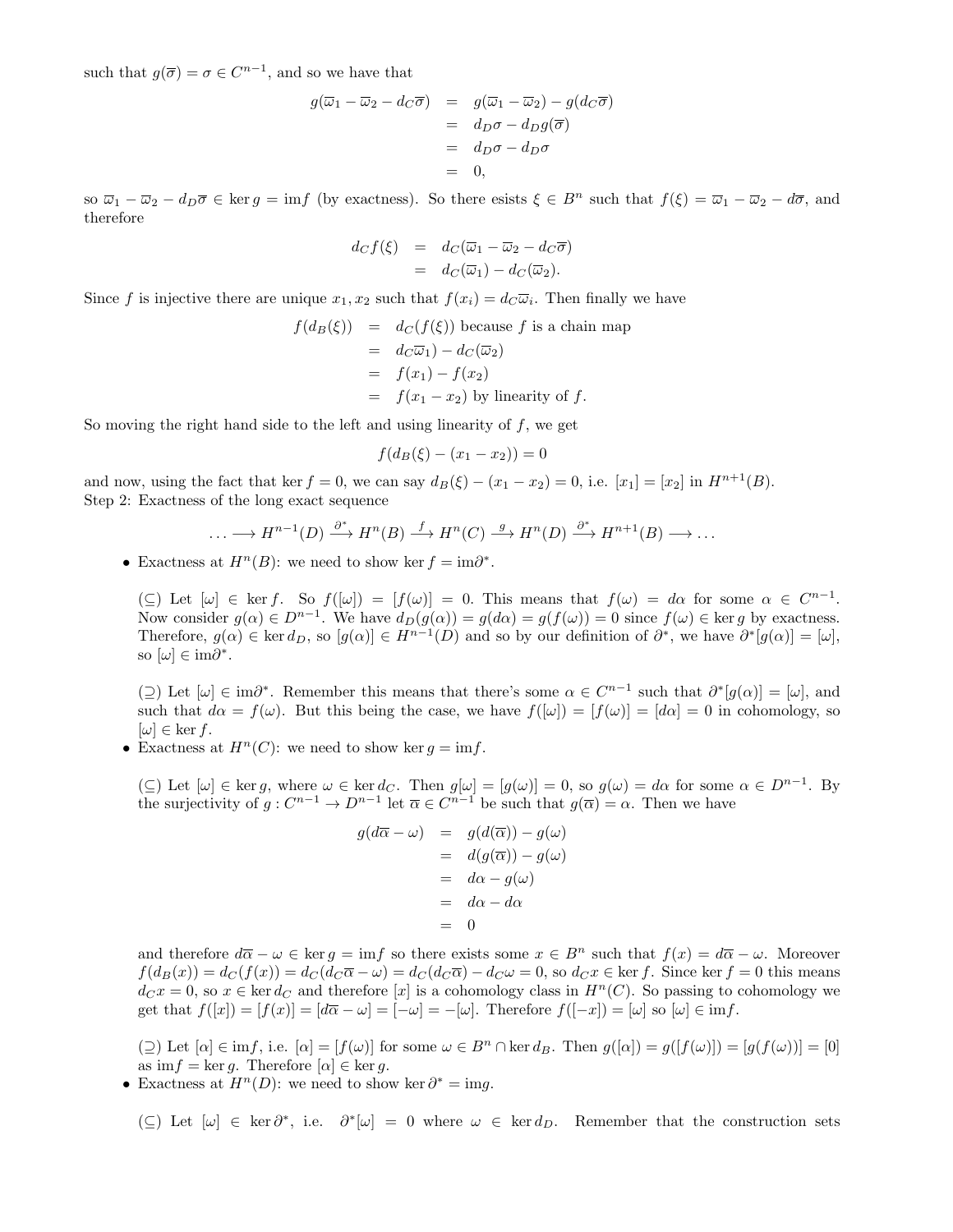$\partial^*[\omega] = [x]$  where  $x \in B^n \cap \ker d_B$  satisfies  $f(x) = d\overline{\omega}$  and  $\overline{\omega}$  is some element of  $C^n$  such that  $g(\overline{\omega}) = \omega$ . So if  $\partial^*[\omega] = 0$  it means that  $[x] = 0$  so  $x = d_B \alpha$  for some  $\alpha \in B^n$ . We have

$$
d_C \overline{\omega} = f(x) \text{ by construction}
$$
  
=  $f(d_B(\alpha))$   
=  $d_C(f(\alpha))$ 

and therefore  $d_C(\overline{\omega}-f(\alpha)) \in \text{ker } d_C$  so determines a cohomology class in  $H^n(C)$ , and now it follows that

$$
g([\overline{\omega} - f(\alpha)]) = [g(\overline{\omega}) - g(f(\alpha))] \n= [g(\overline{\omega})] \n= [\omega]
$$

and therefore  $[\omega] \in \text{im} g$ .

 $(\supseteq)$  Let  $[\omega] \in \text{img}$ , so there exists some  $\overline{\omega} \in \text{ker } d_C$  such that  $g[\overline{\omega}] = [g(\overline{\omega})] = [\omega]$ . The definition of  $\partial^*[\omega]$  is [x] where  $x \in B^{n+1}$  satisfies  $f(x) = d_C \overline{\omega}$ . However by supposition we have  $d_C \overline{\omega} = 0$ and therefore  $f(x) = 0$ , so by the injectivity of f we have  $x = 0$ , so  $[x] = 0$ , and therefore  $\partial^*[\omega] = 0$  so [ω] ∈ ker  $\partial^*$ .

 $\Box$ 

Example 6. Mayer-Vietoris exact sequence. We have natural inclusion maps  $U \cap V \stackrel{iv}{\hookrightarrow} U, U \cap V \stackrel{iv}{\hookrightarrow} V, U \stackrel{iv}{\hookrightarrow} V$  $U \cup V, V \stackrel{j_V}{\hookrightarrow} U \cup V$ , and their associated pull-back maps (which reverse the direction of the arrows!) give a sequence of maps

$$
\Omega^n(U \cup V) \stackrel{(j_U^*,j_V^*)}{\longrightarrow} \Omega^n(U) \oplus \Omega^n(V) \stackrel{i_V^* - i_V^*}{\longrightarrow} \Omega^n(U \cap V)
$$

Practically, the maps  $j^*_{U}, j^*_{V}, i^*_{U}$  correspond to "restriction of n-form to an open subset". For instance, for  $\omega \in \Omega^n(U \cup V)$  an *n*-form on  $U \cup V$ , the *n*-form  $j^*_{U}(\omega)$  on U really means the *n*-form  $\omega|_{U}$ .

Proposition. The Mayer-Vietoris sequence

$$
0 \longrightarrow \Omega^{n}(U \cup V) \stackrel{(j_{U}^{*},j_{V}^{*})}{\longrightarrow} \Omega^{n}(U) \oplus \Omega^{n}(V) \stackrel{i_{U}^{*}-i_{V}^{*}}{\longrightarrow} \Omega^{n}(U \cap V) \longrightarrow 0
$$

is a short exact sequence.

Proof. Need to prove:

- :  $(j^*_{U}, j^*_{V})$  is injective: if  $\omega \in \Omega^n(U \cup V)$  gets mapped to 0 then  $\omega|_{U} = 0$  and  $\omega|_{V} = 0 \implies \omega = \omega|_{U \cup V} = 0$ .
- ker $(i_U^* i_V^*) = \text{im}(j_U^*, j_V^*)$ : let  $(\sigma, \tau) \in \Omega^n(U) \oplus \Omega^n(V)$ , then

$$
(i_U^* - i_V^*)(\sigma, \tau) = 0 \iff \sigma|_{U \cap V} - \tau|_{U \cap V}
$$

which is equivalent to  $\sigma$  and  $\tau$  being restrictions of a single form  $\omega$  on  $U \cup V$ , and so  $(\sigma, \tau) = (j^*_{U}, j^*_{V})(\omega)$ .

•  $i_V^* - i_U^*$  is surjective. Let  $\sigma \in \Omega^n(U \cap V)$ . Take a partition of unity  $\rho_U + \rho_V = 1$  such that the support of  $\rho_U$  is in U, and the support of  $\rho_V$  is in V. Then,  $\rho_U \sigma$  is an n-form on V and  $\rho_V \sigma$  is an n-form on U, and  $(i_U^* - i_V^*)(\rho_V \sigma, -\rho_U \sigma) = \rho_V \sigma + \rho_U \sigma = \sigma.$ 

 $\Box$ 

Corollary. There is a long exact sequence of cohomology groups

$$
\ldots \longrightarrow H_{dR}^{n}(U \cup V) \longrightarrow H_{dR}^{n}(U) \oplus H_{dR}^{n}(V) \longrightarrow H_{dR}^{n}(U \cap V) \longrightarrow H_{dR}^{n+1}(U \cup V) \longrightarrow \ldots
$$

This l.e.s. is called the Mayer-Vietoris long exact sequence.

*Example* 7. Computing the cohomology of  $S^1$ ; cover  $S^1$  with two open sets  $U \cup V$  whose intersection is a pair of disjoint intervals,  $U \cap V = I_1 \sqcup I_2$ . In particular we have  $\mathbb{R} \cong U \cong V \cong I_1 \cong I_2$ . Note that we also know that  $\dim H_{dR}^0(M)$  = number of connected components of M.

Example 8. cohomology of  $S^2$ : cover  $S^2$  with a pair of open disks  $U \cup V$  whose intersection is diffeomorphic to a cylinder  $S^1 \times \mathbb{R}$ .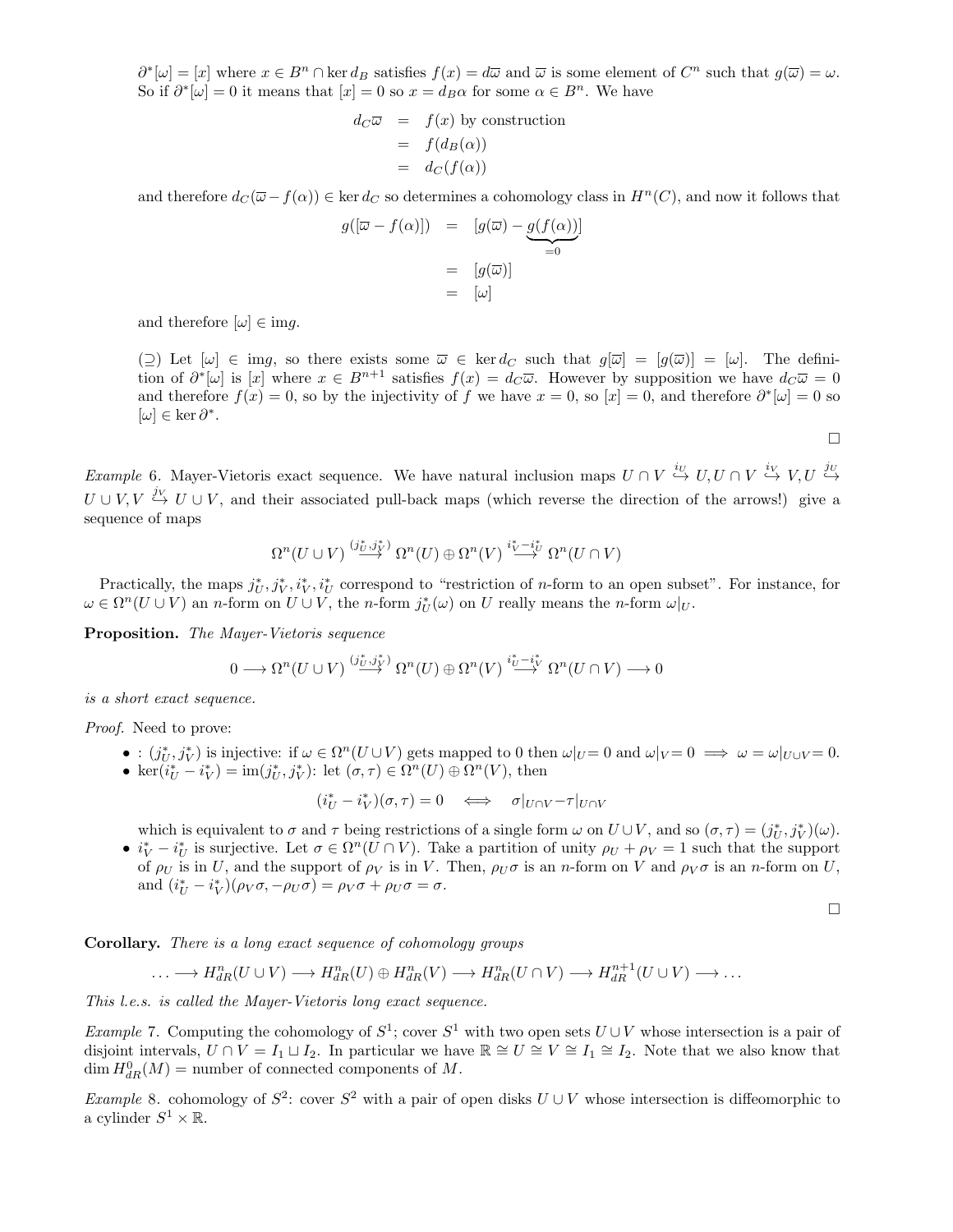#### 2.2. Finite good covers and finite dimensionality of de Rham cohomology.

**Definition 6.** An open cover  $\{(U_{\alpha}, \phi_{\alpha}), \alpha \in \mathcal{A}\}\)$  is called a good cover if all non-empty intersections  $\bigcap_{i=1}^{n} U_{\alpha_i}$  are

diffeomorphic to  $\mathbb{R}^k$ .

*Example* 9. Good cover for  $S^1$ , good cover for  $S^2$ .

Theorem. Every manifold has a good cover.

Proof. (Have they seen before how a Riemannian metric can be put on any smooth manifold?) Put a Riemannian metric on the manifold, and then use geodesically convex neighborhoods of each point as the open sets in the cover. A geodesically convex neighborhood is automatically diffeomorphic to  $\mathbb{R}^k$ . And the intersection of geodesically convex neighborhoods is again a geodesically convex open set, so they make a good cover.

Theorem. A manifold M with a finite good cover has finite dimensional de Rham cohomology.

*Proof.* Fix a dimension  $k > 0$ . We will prove that all k-dimensional manifolds with a finite good cover have finite dimensional de Rham cohomology by induction on the cardinality  $n$  of the cover.

Base step: If  $n = 1$  then  $M \cong \mathbb{R}^k$ . We know from the Poincaré Lemma that  $H_{dR}^0(\mathbb{R}^k) = \mathbb{R}$  and  $H_{dR}^0(\mathbb{R}^k) = 0$  for  $n \neq 0$ . So M has finite dimensional de Rham cohomology.

Inductive hypothesis: suppose that every manifold with a good cover by  $n$  open sets has finite dimensional de Rham cohomology.

Inductive step: Suppose that M is a manifold with a good cover by  $n + 1$  open sets  $U_1, \ldots, U_n, U_{n+1}$ . Then we may write  $M = U_{n+1} \cup \overline{M}$  where  $\overline{M} = \bigcup_{n=1}^{n}$  $\bigcup_{i=1} U_i$ . Thus  $\overline{M}$  is a manifold of dimension k with a finite good cover by n open sets, so by inductive hypothesis  $\overline{M}$  has finite dimensional de Rham cohomology. And  $U_{n+1} \cong \mathbb{R}^k$  also has finite dimensional de Rham cohomology. Also,  $U_{n+1} \cap \overline{M} = \bigcup_{n=1}^n \mathbb{R}^k$  $\bigcup_{i=1} (U_{n+1} \cap U_i)$  so it also has a good cover of cardinality n, so by inductive hypothesis  $U_{n+1} \cap \overline{M}$  has finite dimensional de Rham cohomology.

Now by the Mayer-Vietoris long exact sequence, we can write

$$
\longrightarrow H_{dR}^{n-1}(\overline{M} \cap U_{n+1}) \stackrel{\alpha}{\longrightarrow} H_{dR}^{n}(M) \stackrel{\beta}{\longrightarrow} H_{dR}^{n}(\overline{M}) \oplus H_{dR}^{n}(U_{n+1}) \stackrel{\gamma}{\longrightarrow}
$$

By exactness we have that  $H_{dR}^n(M)/\text{ im }\alpha \cong \text{ im }\beta = \text{ker }\gamma$ , so that  $\dim H_{dR}^n(M) = \dim \text{ker }\gamma + \dim \text{ im }\alpha < \infty$ . Therefore M also has finite dimensional de Rham cohomology.

 $\Box$ 

#### 2.3. Integer invariants.

**Definition 7.** Betti numbers:  $B_i(M) := \dim H^i_{dR}(M)$ .

**Definition 8.** Euler characteristic:  $\chi(M) := \sum_{i=0}^{k} (-1)^{i} B_{i}(M)$ 

*Example* 10. • 
$$
\chi(S^2) = 1 - 0 + 1 = 2
$$
  
•  $\chi(T^2) = 1 - 2 + 1 = 0$   
•  $\chi(\mathbb{R} \times S^1) = \chi(S^1) = \chi(\text{Möbius strip}) = 0.$ 

#### 2.4. The five lemma.

Lemma. Let



be a commutative diagram of abelian groups and homomorphisms, in which the rows are exact. If the four outer maps  $\alpha, \beta, \delta$  and  $\epsilon$  are isomorphisms, then so is  $\gamma$ .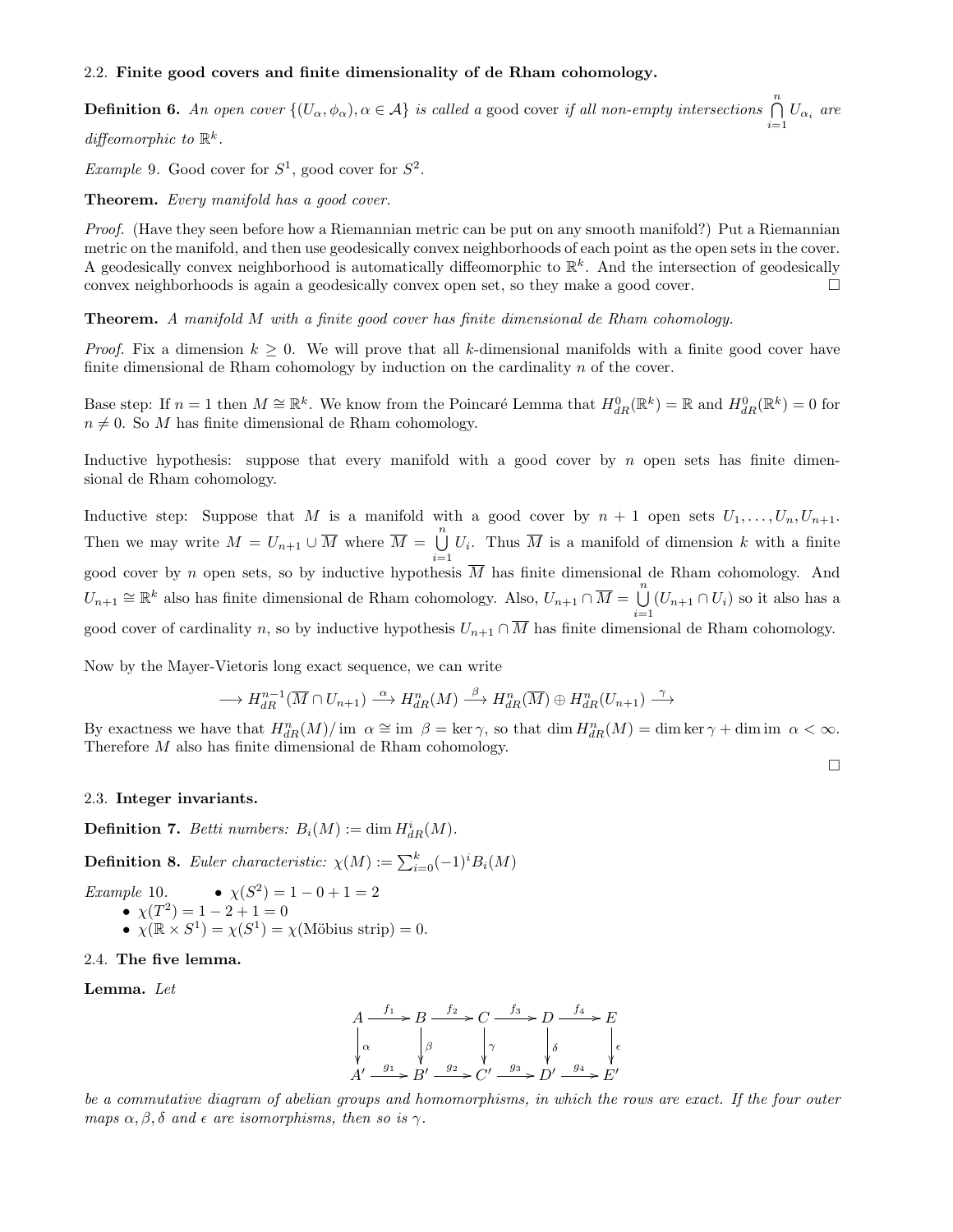*Proof.* We need to show that  $\gamma$  is injective and surjective.

Let  $c \in \text{ker } \gamma$ , so  $\gamma(c) = 0$ . Then  $0 = g_3 \circ \gamma(c) = \delta \circ f_3(c)$ , so  $f_3(c) \in \text{ker } \delta$ , but by hypothesis  $\delta$  is an isomorphism, so ker  $\delta = 0$ ; therefore  $f_3(c) = 0$ , so  $c \in \text{ker } f_3$ . By the exactness of the rows, this means  $c \in \text{im } f_2$ , so there exists a  $b \in B$  such that  $f_2(b) = c$ . And  $0 = \gamma(c) = \gamma \circ f_2(b) = g_2 \circ \beta(b)$  therefore  $\beta(b) \in \ker g_2 = \text{im } g_1 \text{ so } \beta(b) = g_1(a') \text{ for some } a' \in A'.$  Since  $\alpha$  is an isomorphism, put  $a = \alpha^{-1}(a') \in A.$  Then  $\beta \circ f_1(a) = g_1 \circ \alpha(a) = g_1(a') = \beta(b)$ , therefore since  $\beta$  is an isomorphism,  $b = f_1(a)$ . But this means that  $c = f_2(b) = f_2 \circ f_1(a) = 0$  since by exactness  $f_2 \circ f_1 = 0$ . Hence, ker  $\gamma = 0$  so  $\gamma$  is injective.

Let  $c' \in C'$ . Let  $d' = g_3(c')$ . Then  $d' \in \text{ker } g_4$ . Using the fact that  $\delta$  is an isomorphism, let  $d = \delta^{-1}(d')$ . Then  $0 = g_4 \circ \delta(d) = \epsilon \circ f_4(d)$  implies  $f_4(d) \in \ker \epsilon = 0$ , so  $f_4(d) = 0$  so  $d \in \text{ker } f_4$ . By exactness then this means there exists a  $c \in C$  such that  $d = f_3(c)$ . Now,  $g_3 \circ \gamma(c) = \delta \circ f_3(c) = \delta(d) = d' = g_3(c') \implies g_3(\gamma(c) - c') = 0 \implies \gamma(c) - c' \in \text{ker } g_3$ . Thus by exactness there exists a  $b' \in B'$  such that  $g_2(b') = \gamma(c) - c'$ , and putting  $b = \beta^{-1}(b')$  we have  $g_2 \circ \beta(b) = \gamma(c) - c'$ . Now by commutativity we have  $g_2 \circ \beta(b) = \gamma \circ f_2(b)$ , so altogether we have  $\gamma \circ f_2(b) = \gamma(c) - c'$ , and therefore  $c' = \gamma(c - f_2(b))$ . Thus  $c' \in \text{im }\gamma$ , so  $\gamma$  is surjective.

Remark. For finite dimensional vector spaces over R it's enough to prove injectivity of  $\gamma$ , as surjectivity follows from knowing that  $\dim C = \dim C'$ .

#### 2.5. Künneth formula.

Definition 9. Tensor product of vector spaces.

**Theorem** (Kunneth formula). If M and N have finite good covers, then  $H^*_{dR}(M \times N) = H^*_{dR}(M) \otimes H^*_{dR}(N)$ .

*Proof.* We have the maps  $\pi_M : M \times N \to M$  and  $\pi_N : M \times N \to N$ , which induce a map

$$
\varphi: H^*_{dR}(M) \otimes H^*_{dR}(N) \rightarrow H^*(M \times N)
$$
  

$$
([\omega], [\tau]) \mapsto [\pi_M^*(\omega) \wedge \pi_N^*(\tau)]
$$

The statement of the Kunneth formula is that this map  $\varphi$  is an isomorphism. The proof is by induction on the finite cardinality  $n$  of a good cover for  $M$ .

Base step: If  $n = 1$ , then  $M = \mathbb{R}^k$  and the isomorphism follows from the Poincaré lemma.

Inductive hypothesis: Suppose it holds whenever  $M$  has a good cover with cardinality  $n$ .

Inductive step: Suppose that M has a good cover of cardinality  $n+1$ . Then we can write  $M = U_{n+1} \cup \overline{M}$  where  $\overline{M} = \bigcup_{i=1}^{n} U_i$ , and  $\overline{M} \cap U_{n+1}$  also has a finite good cover of cardinality n. The Mayer-Vietoris sequence is the  $i=1$ <br>long exact sequence

$$
\longrightarrow H^p(U_{n+1}) \oplus H^p(\overline{M}) \longrightarrow H^p(\overline{M} \cap U_{n+1}) \longrightarrow H^{p+1}(M) \longrightarrow H^{p+1}(U_{n+1}) \oplus H^{p+1}(\overline{M}) \longrightarrow H^{p+1}(\overline{M}) \longrightarrow H^{p+1}(\overline{M} \cap U_{n+1})
$$

The exactness is preserved if we tensor everything by  $H^{m-p}(N)$  and take the sum over all integers p, then we get the long exact sequence

$$
[H^*(M)\otimes H^*(N)]^{m+1}
$$
\n
$$
H^*(M)\otimes H^*(N)]^m \longrightarrow [H^*(\overline{M})\otimes H^*(N)]^m \oplus [H^*(U_{n+1})\otimes H^*(N)]^m \longrightarrow [H^*(\overline{M}\cap U_{n+1})\otimes H^*(N)]^m
$$
\n
$$
\cdots
$$

We also have the Mayer-Vietoris sequence

$$
\ldots \longrightarrow H^m(M \times N) \longrightarrow H^m(\overline{M} \times N) \oplus H^m(U_{n+1} \times N) \longrightarrow H^m((\overline{M} \cap U_{n+1}) \times N) \longrightarrow H^{m+1}(M \times N) \longrightarrow \ldots
$$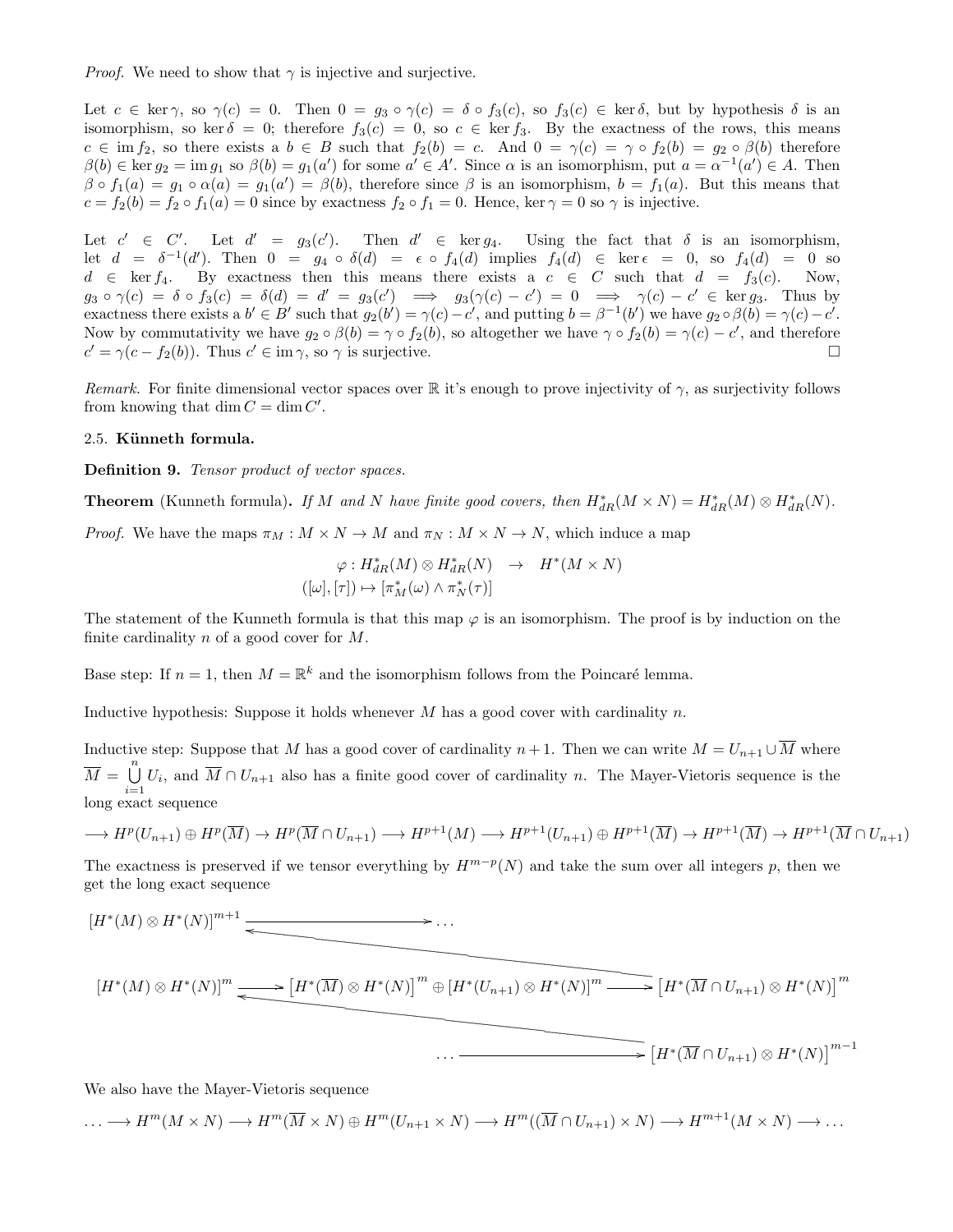Now we include the maps between the corresponding terms of the Mayer-Vietoris sequence in each of these two long exact sequences defined as in the map  $\varphi$  above,

$$
\cdots \longrightarrow [H^*(M) \otimes H^*(N)]^m \longrightarrow [H^*(\overline{M}) \otimes H^*(N)]^m \oplus [H^*(U_{N+1}) \otimes H^*(N)]^m \longrightarrow \cdots
$$
  
\n
$$
\downarrow \varphi_M
$$
  
\n
$$
\cdots \longrightarrow H^m(M \times N) \longrightarrow H^m(\overline{M} \times N) \oplus H^m(U_{n+1} \times N) \longrightarrow \cdots
$$

Claim: the diagram commutes. Once we show that the diagram commutes, it follows from the inductive hypothesis that the vertical arrows are all isomorphisms except for the vertical arrows  $\varphi_M$ , but then it follows by the 5 lemma that this map too is an isomorphism.

So let us check that the diagram commutes. There are three squares to check. Two squares are very straightforward (the square pictured above and the square to its right).

Exercise 8. Check that the square pictured above and the square to its right are commutative.

Let us check the commutativity of the third square, which involves the connecting maps  $\partial^*$  in the Mayer-Vietoris long exact sequence:

$$
[H^*(\overline{M} \cap U) \otimes H^*(N)]^m \stackrel{\partial^* \otimes \text{Id}}{\longrightarrow} [H^*(M) \otimes H^*(N)]^{m+1}
$$
  
\n
$$
H^m((\overline{M} \cap U) \times N) \xrightarrow{\partial^*} H^{m+1}(M \times N)
$$

where the vertical arrows correspond to the maps  $\sum_{\alpha} [\omega_{\alpha}] \otimes [\tau_{\alpha}] \mapsto \sum_{\alpha}$  $\sum_{\alpha}[\omega_{\alpha}] \wedge [\tau_{\alpha}].$ 

By linearity it's enough to show that the square commutes for individual elements of the form  $[\omega] \otimes [\tau]$ with  $[\omega] \in H^p(\overline{M} \cap U)$  and  $[\tau] \in H^q(N)$  with  $p + q = m$ .

Then we have, following the top horizontal arrow,

$$
\partial^* \otimes \mathrm{Id}([\omega] \otimes [\tau]) = [x] \times [\tau]
$$

where  $x \in \Omega^{m+1}(M)$  is a closed form such that  $(x|_{\overline{M}}, x|_U) = (d\alpha, d\beta)$  for some  $(\alpha, \beta) \in \Omega^p(\overline{M}) \oplus \Omega^p(U)$  such that  $\omega = \alpha \vert_{\overline{M} \cap U} - \beta \vert_{\overline{M} \cap U}$ .

So then, the image of  $[\omega] \otimes [\tau]$  in the bottom right square is  $[x] \wedge [\tau]$ .

For the other side of the square, we need to compute  $\partial^*([\omega] \wedge [\tau]) = \partial^*[\omega \wedge \tau]$ . By definition of the connecting map,  $\partial^*[\omega \wedge \tau] = [y]$  where  $y \in \Omega^{m+1}(M \times N)$  is any form for which  $(y|_{\overline{M} \times N}, y|_{\overline{U} \times N}) = (d\gamma, d\epsilon)$ for some  $(\gamma, \epsilon) \in H^m(\overline{M} \times N) \oplus H^m(U \times N)$  such that  $(\gamma - \epsilon)|_{(\overline{M} \cap U) \times N} = \omega \wedge \tau$ . So it is enough to check that  $y=x\wedge\tau$  satisfies these conditions. We have

$$
(x \wedge \tau)|_{\overline{M} \times N} = x|_{\overline{M}} \wedge \tau|_{N}
$$
  
=  $(d\alpha) \wedge \tau$   
=  $d(\alpha \wedge \tau)$ 

where the last equality is because  $d(\alpha \wedge \tau) = d\alpha \wedge \tau + \alpha \wedge d\tau = d\alpha \wedge \tau$ . Similarly

$$
(x \wedge \tau)|_{\overline{M} \times N} = \overline{x}|_{U} \wedge \tau|_{N}
$$
  
=  $(d\beta) \wedge \tau$   
=  $d(\underline{\beta} \wedge \tau)$ 

and finally,

$$
(\gamma - \epsilon)|_{(\overline{M} \cap U) \times N} = (\alpha \wedge \tau - \beta \wedge \tau)|_{(\overline{M} \cap U)} \times N
$$
  
= 
$$
(\alpha - \beta)|_{(\overline{M} \cap U)} \wedge \tau
$$
  
= 
$$
\omega \wedge \tau,
$$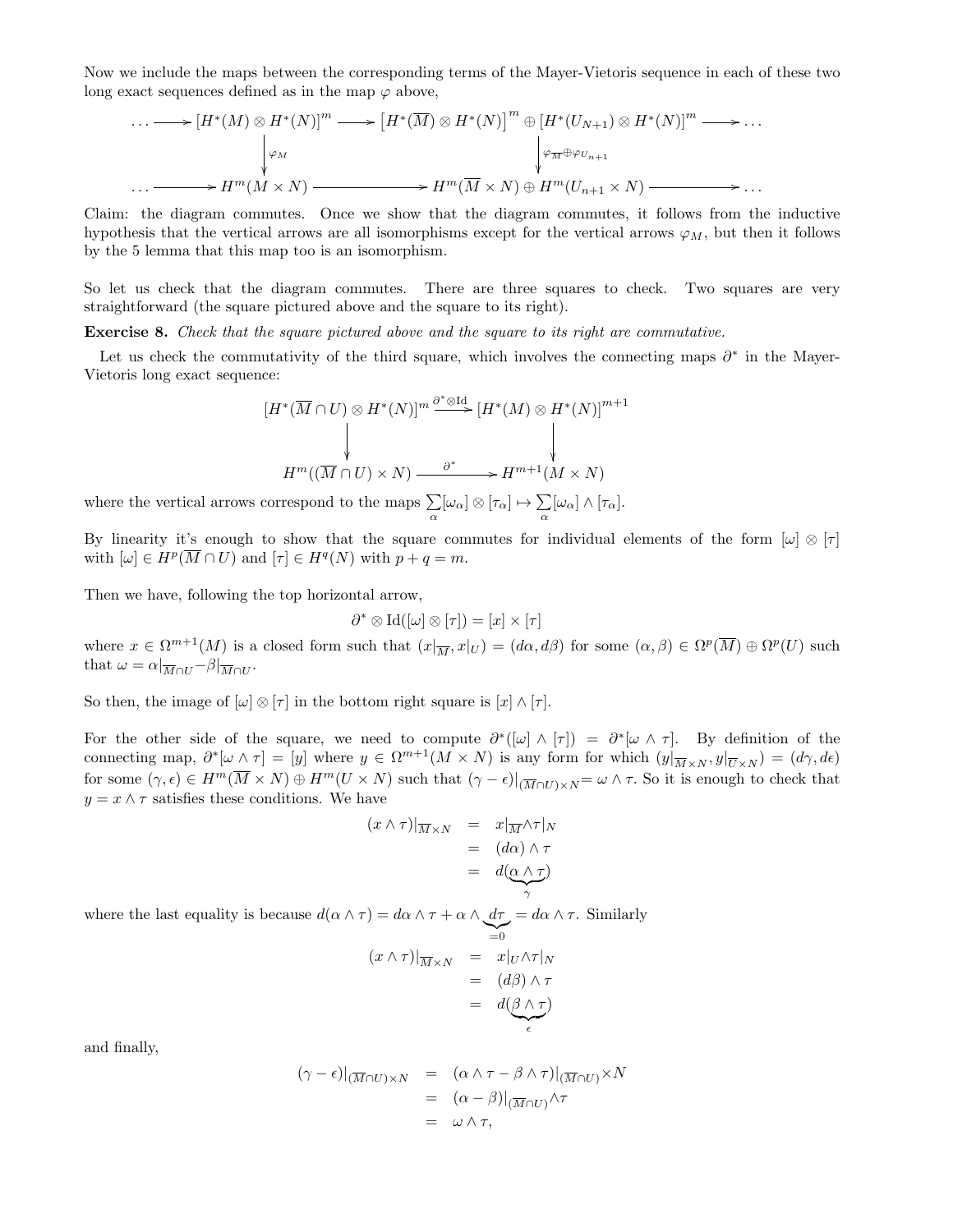as desired.

2.6. Poincaré duality. Let M be an oriented and compact manifold of dimension k. In particular  $\partial M = \emptyset$ . Then we can integrate k-forms on M. And integration is well-defined up to exact forms, for if  $\omega_1 - \omega_2 = d\sigma$ , then by Stokes' theorem

$$
\int_M \omega_1 - \int_M \omega_2 = \int_M d\sigma = \int_{\partial M} \sigma = 0.
$$

Now we can also take a p form and a  $k-p$  form and wedge them to get a k-form, and can integrate that. Suppose that  $\omega_1$  is a closed p-form and  $\omega_2$  is a closed  $k - p$  form. Then

$$
(\omega_1 + d\sigma_1) \wedge (\omega_2 + d\sigma_2) = \omega_1 \wedge \omega_2 + d\sigma_1 \wedge \omega_2 + \omega_1 \wedge d\sigma_2 + d\sigma_1 \wedge d\sigma_2
$$
  
= 
$$
\omega_1 \wedge \omega_2 + d(\sigma_1 \wedge \omega_2) = \pm d(\omega_1 \wedge \sigma_2) = d(\sigma_1 \wedge d\sigma_2)
$$
  
= 
$$
\omega_1 \wedge \omega_2 + d(\sigma_1 \wedge \omega_2 \pm \omega_1 \wedge \sigma_2 + \sigma_1 \wedge d\sigma_2)
$$

where we have used the Leibniz rule for d. Putting everything together, we get that integration produces a well-defined bilinear map

$$
\begin{array}{cccc} \displaystyle\int_M:H^p_{dR}(M)\times H^{k-p}_{dR}(M)&\longrightarrow&\mathbb{R},\\ & &([\omega_1],[\omega_2])&\mapsto&\displaystyle\int_M\omega_1\wedge\omega_2. \end{array}
$$

**Theorem** (Poincaré duality). Suppose that  $M$  is an oriented, compact k dimensional manifold. Then the bilinear pairing above is non-degenerate. Consequently,  $H_{dR}^p(M) \cong H_{dR}^{k-p}(M)$  for all  $p = 0, \ldots, k$ .

This theorem is actually a special case of Poincaré duality; there is also a version of Poincaré duality for oriented M with a finite good cover (i.e. M is not necessarily compact). Suppose that M is only an oriented  $k$ dimensional manifold, i.e. not necessarily compact. Then we can only integrate compactly supported k forms on M. If we wedge any p form with a *compactly supported*  $k - p$  form, we get a compactly supported k form that we can integrate. The more general statement of Poincaré duality is that there is an isomorphism between  $H_{dR}^p(M)$  and  $H_c^{\tilde{k}-p}(M)$  which is the *compactly supported cohomology* of M.

**Theorem.** Suppose that M is an oriented k dimensional manifold, with a finite good cover. Then the bilinear pairing

$$
\int_M : H^p_{dR}(M) \times H^{k-p}_c(M) \longrightarrow \mathbb{R},
$$
  

$$
([\omega_1], [\omega_2]) \mapsto \int_M \omega_1 \wedge \omega_2
$$

is non-degenerate, and  $H_{dR}^p(M) \cong H_c^{k-p}(M)$ .

So before proving Poincaré duality we need to define and describe compactly supported cohomology.

2.7. Compactly supported cohomology  $H_c^*(M)$ . Let M be a k-dimensional manifold. The space of compactly supported n-forms on M is the subspace of  $\Omega_c^n(M) \subset \Omega^n(M)$ 

 $\Omega_c^n(M) = \{ \omega \in \Omega_{dR}^n(M) \mid \omega \text{ has compact support in } M \}.$ 

The associated cochain complex is then

$$
0 \longrightarrow \Omega_c^0(M) \stackrel{d}{\longrightarrow} \Omega_c^1(M) \stackrel{d}{\longrightarrow} \dots \stackrel{d}{\longrightarrow} \Omega_c^{k-1}(M) \stackrel{d}{\longrightarrow} \Omega_c^k(M) \stackrel{d}{\longrightarrow} 0
$$

where  $d: \Omega_c^n(M) \to \Omega_c^{n+1}(M)$  is the usual exterior derivative on forms. Compactly supported cohomology is then the cohomology of this chain complex,  $H_c^n(M) = \ker d / \operatorname{im} d$ .

Example 11.  $H_c^*(\mathbb{R})$ :  $H_c^0(\mathbb{R}) = 0, H_c^1(\mathbb{R}) = \mathbb{R}$ .

**Proposition.** dim  $H_c^0(M) = \#$  compact components of M. In particular, if M is connected and non-compact, then  $H_c^0(M) = 0$ .

*Proof.* By definition  $H_0^0(M) = \ker d = \{f : M \to \mathbb{R} | f$  has compact support in M and  $df = 0\}$ , i.e. the locally constant functions with compact support. For each compact component of M there is a one-dimensional vector space of constant functions with compact support, and for each non-compact component of M the only constant function with compact support is  $\{0\}$ .

There is a version of the Poincaré lemma for compactly supported cohomology – but note the shift in degree.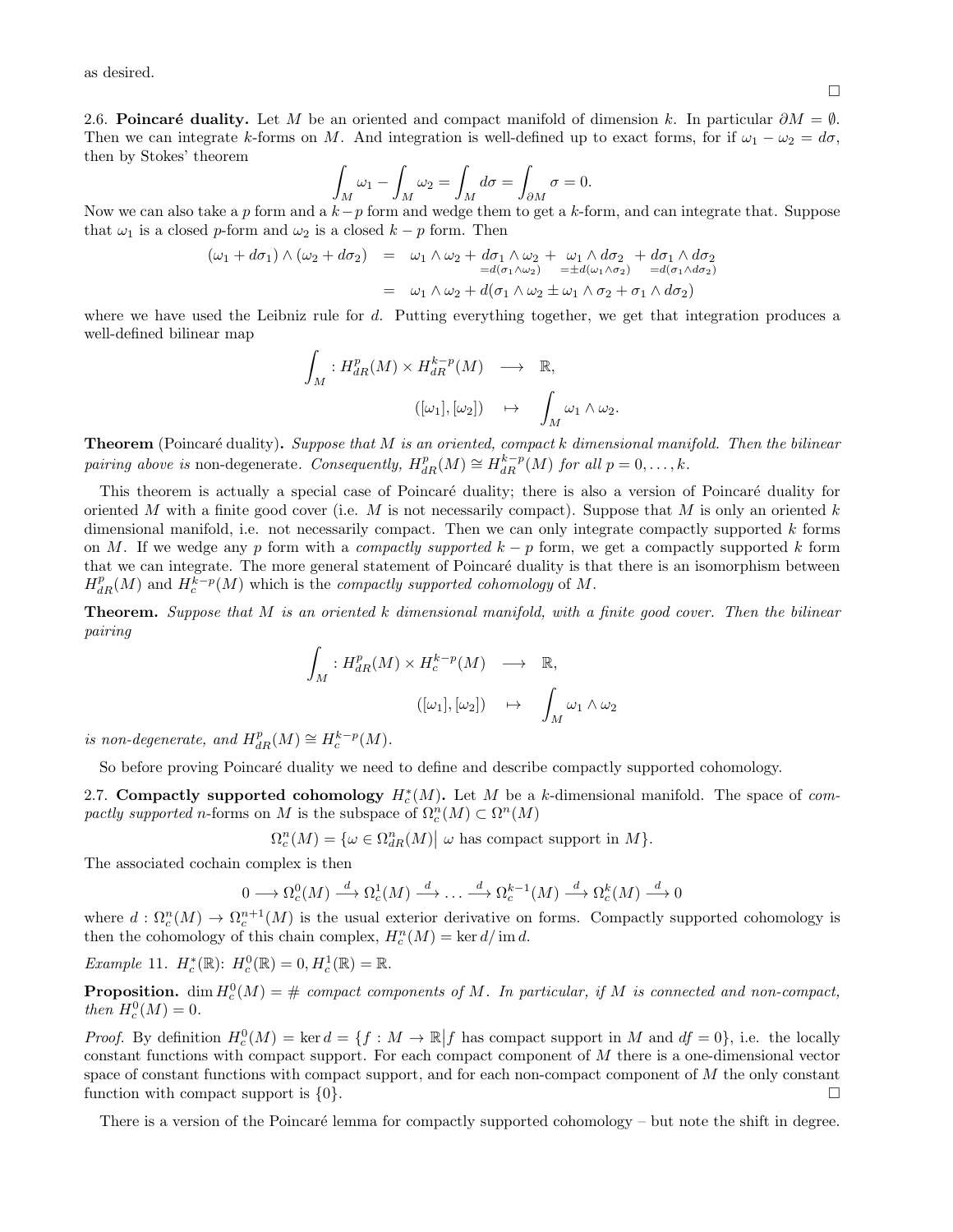Theorem.  $H_c^{n+1}(M\times\mathbb{R})\cong H_c^n(M)$ 

Proof. Follow same lines of proof as the analogous theorem for de Rham cohomology. Define

$$
\alpha : \Omega_c^{n+1}(M \times \mathbb{R}) \rightarrow \Omega_c^n(M)
$$
  

$$
\sum_{|I|=n} f_I(\mathbf{x}, t) dt \wedge dx_I + \sum_{|J|=n+1} g_J(\mathbf{x}, t) dx_J \rightarrow \sum_{|I|=n} (\int_{\mathbb{R}} f_I(\mathbf{x}, t) dt) dx_J
$$

Now we define a map in the opposite direction. Let  $s : \mathbb{R} \to \mathbb{R}$  be any smooth bump function with compact support such that  $\int s(t)dt = 1$ . Then we set R

$$
\beta: \Omega_c^n(M) \rightarrow \Omega_c^{n+1}(M \times \mathbb{R})
$$
  

$$
\sum_{|J|=n} h_J(\mathbf{x}) dx_J \rightarrow \sum_{|J|=n} h_J(\mathbf{x}) s(t) dt \wedge dx_J
$$

Note that  $\alpha \circ \beta = Id$ , so  $\alpha \circ \beta : H^n(M) \to H^n(M)$  is the identity map. It remains to show that  $\beta \circ \alpha$  is chain homotopic to the identity. One defines a chain homotopy map

$$
K^{n} : \Omega_{c}^{n}(M \times \mathbb{R}) \longrightarrow \Omega_{c}^{n-1}(M \times \mathbb{R})
$$
  

$$
\sum_{|I|=n} f_{I}(\mathbf{x}, t) dt \wedge dx_{I} + \sum_{|J|=n+1} g_{J}(\mathbf{x}, t) dx_{J} \longrightarrow \sum_{|I|=n} \left[ \int_{-\infty}^{t} f_{I}(\mathbf{x}, \tau) - s(\tau) \left( \int_{\mathbb{R}} f_{I}(\mathbf{x}, \widetilde{\tau}) d\widetilde{\tau} \right) d\tau \right] dx_{I}
$$

Exercise 9. Verify that

(1)  $\int_{-\infty}^{t} f_I(\mathbf{x}, \tau) - s(\tau) \left( \int_{\mathbb{R}} f_I(\mathbf{x}, \tilde{\tau}) d\tilde{\tau} \right) d\tau$  really is a compactly supported function in the variables  $\mathbf{x}, t$ .<br>(2)  $\beta$  and  $\mathbf{x} \in \mathbb{R}^{n+1}$  is the variable of  $\mathbf{x}, t$ . (2)  $\beta \circ \alpha - \text{Id} = \pm dK^n \pm K^{n+1}d.$ 

From 2. it follows that  $\beta \circ \alpha$  is equal to the identity map on cohomology, and hence  $\beta$  and  $\alpha$  are isomorphisms on cohomology.

Corollary (Poincaré Lemma for compactly supported cohomology).  $H_c^{*+k}(\mathbb{R}^k) \cong H_c^*(pt)$ .  $H_c^k(\mathbb{R}^k) \cong \mathbb{R}$ ,  $H_c^n(\mathbb{R}^k) = 0$  for  $n \neq k$ .

Note that this means that compactly supported cohomology is not invariant under homotopy.

2.8. Mayer-Vietoris for compactly supported cohomology. Let  $\omega$  be a differential form with compact support inside an open set U. Then for any other open set V containing U, we can identify  $\omega$  with a compactly supported differential form on V just by extending  $\omega$  by zero to all of V. Thus we have an inclusion map

$$
\Omega^p_c(U) {\hookrightarrow} \Omega^p(V).
$$

Applying this to the Mayer-Vietoris sequence of open sets, we get a sequence

$$
\Omega^n_c(U\cap V) \stackrel{(iv,i_V)}{\hookrightarrow} \Omega^n_c(U) \oplus \Omega^n_c(V) \stackrel{j_V-j_U}{\hookrightarrow} \Omega^n_c(U\cup V)
$$

Proposition (Mayer-Vietoris s.e.s. for compactly supported cohomology). The Mayer-Vietoris sequence

$$
0 \longrightarrow \Omega_c^n(U \cap V) \stackrel{(i_U, i_V)}{\hookrightarrow} \Omega_c^n(U) \oplus \Omega_c^n(V) \stackrel{j_V - j_U}{\hookrightarrow} \Omega_c^n(U \cup V) \longrightarrow 0
$$

is exact.

*Proof.* •  $(i_U, i_V)$  is injective: if  $i_U(\omega) = 0$  and  $i_V(\omega) = 0$  then  $\omega \equiv 0$  on  $U \cap V$ .

- im $(i_U, i_V) = \ker(j_V j_U)$ : We have  $(j_V j_U)(\sigma, \tau) = 0$  iff the support of both  $\sigma$  and  $\tau$  is in  $U \cap V$  and  $\sigma = \tau$ , i.e.  $(i_U, i_V)(\sigma) = (\sigma, \tau)$ .
- $(j_V j_U)$  is surjective: Let  $\omega \in \Omega_c^n(U \cup V)$ , and take a partition of unity  $\rho_U + \rho_V = 1$  where  $\rho_U$  is supported on U and  $\rho_V$  is supported on V. Then  $\rho_U \omega$  is a compactly supported n-form with support contained in U, and  $\rho_V \omega$  is a compactly supported n-form with support contained in V. Then we have  $\omega = \rho_U \omega + \rho_V \omega = (j_V - j_U)(-\rho_U \omega, \rho_V \omega).$

 $\Box$ 

 $\Box$ 

## Corollary. There is a Mayer-Vietoris l.e.s. for compactly supported cohomology,

$$
\ldots \longrightarrow H_c^{n-1}(U \cup V) \longrightarrow H_c^n(U \cap V) \longrightarrow H_c^n(U) \oplus H_c^n(V) \longrightarrow H_c^n(U \cup V) \longrightarrow H^{n+1}(U \cap V) \longrightarrow \ldots
$$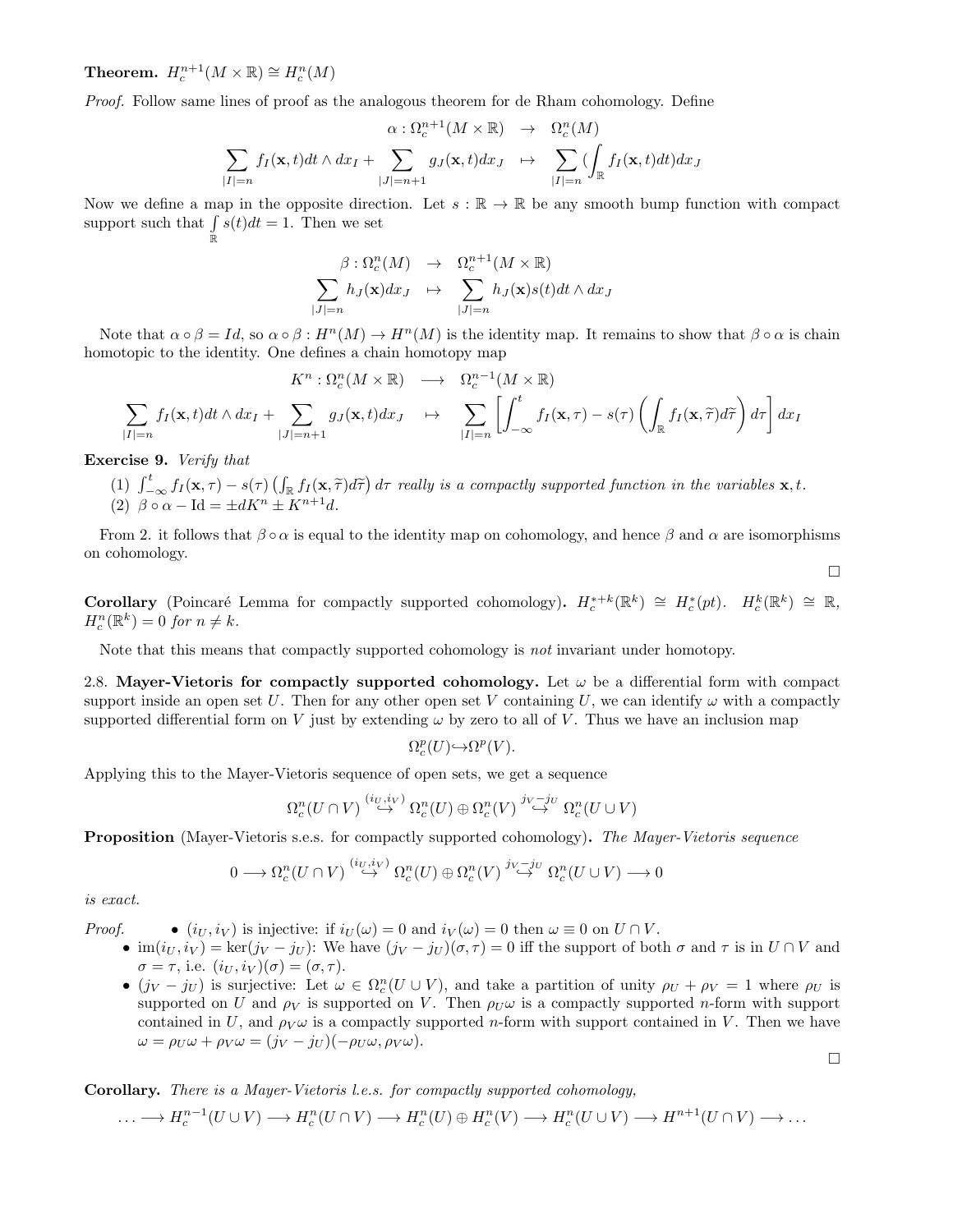#### 2.9. Proof of Poincaré duality.

*Proof.* The idea is to do induction on the cardinality of a finite good cover for  $M$ .

**Exercise 10.** Verify the base case,  $M = \mathbb{R}^k$ .

For the inductive step, we start out with the two Mayer-Vietoris sequences

$$
\ldots \longrightarrow H_{dR}^p(M) \longrightarrow H_{dR}^p(\overline{M}) \oplus H_{dR}^p(U) \longrightarrow H_{dR}^p(\overline{M} \cap U) \longrightarrow H_{dR}^{p+1}(M) \longrightarrow \ldots
$$

and

$$
\ldots \longrightarrow H_c^{p-1}(M) \longrightarrow H_c^p(\overline{M} \cap U) \longrightarrow H_c^p(\overline{M}) \oplus H_c^p(U) \longrightarrow H_c^p(M) \longrightarrow H_c^{p+1}(U \cap V) \longrightarrow \ldots
$$

Taking duals of the second sequence flips the direction of all the arrows and gives a l.e.s.

$$
\ldots \longrightarrow H_c^p(M)^* \longrightarrow H_c^p(\overline{M})^* \oplus H_c^p(U)^* \longrightarrow H_c^p(\overline{M} \cap U)^* \longrightarrow H_c^{p-1}(M)^* \longrightarrow \ldots
$$

Now form the double complex

$$
\cdots H_{dR}^{p}(M) \longrightarrow H_{dR}^{p}(\overline{M}) \oplus H_{dR}^{p}(U) \longrightarrow H_{dR}^{p}(\overline{M} \cap U) \longrightarrow H_{dR}^{p+1}(M) \cdots
$$
  
\n
$$
\downarrow \varphi_{M}
$$
  
\n
$$
\cdots H_{c}^{k-p}(M)^* \longrightarrow H_{c}^{k-p}(\overline{M})^* \oplus H_{c}^{k-p}(U)^* \longrightarrow H_{c}^{k-p}(\overline{M} \cap U)^* \longrightarrow H_{c}^{k-p-1}(M)^* \cdots
$$

where the vertical maps are those given by  $\omega \mapsto \int_M \omega \wedge \cdot$ . If we know that the diagram commutes, then the inductive hypothesis and the 5 lemma show that the maps  $\varphi_M$  are isomorphisms, completing the induction. So we just need to check that each of the squares in the diagram above commutes. (All squares correspond to one of the three above, for different values of  $p$ .)

Let's check the commutativity of the last square,

$$
H_{dR}^{p}(\overline{M} \cap U) \xrightarrow{\partial^{*}} H_{dR}^{p+1}(M)
$$

$$
\downarrow \varphi_{\overline{M} \cap U} \qquad \qquad \downarrow \varphi_{M}
$$

$$
H_{c}^{k-p}(\overline{M} \cap U)^{*} \xrightarrow{\widehat{\partial}} H_{c}^{k-p-1}(M)^{*}
$$

by working the maps out out explicitly.

Let  $[\omega] \in H_{dR}^p(\overline{M} \cap U_{n+1})$  for some closed form  $\omega \in \Omega^p(\overline{M} \cap U_{n+1})$ . In the definition of the connecting map  $\partial^*$  in the long exact sequence,  $\partial^*[\omega] = [x]$  where x is a closed form such that  $x|_{\overline{M}} = d\alpha, x|_{U} = d\beta$ for  $\alpha \in \Omega^p(\overline{M})$  and  $\beta \in \Omega^p(U)$  such that  $(\alpha - \beta)|_{\overline{M} \cap U} = \omega$ . Hence,  $\varphi_M \partial^*[\omega]([\eta]) := \int_M x \wedge \eta$  for  $[\eta] \in H_c^{k-p-1}(M)$ .

On the other hand,  $\partial \phi_{\overline{M} \cap U}[\omega](\eta) := \phi_{\overline{M} \cap U} \omega(\partial^* \eta)$ , where  $\partial^* : H_c^{k-p-1}(M) \to H_c^{k-p}(\overline{M} \cap U)$  is the connecting map in the Mayer-Vietoris l.e.s. for compactly supported cohomology.

The definition of the connecting map is  $\partial^*[\eta] = [y]$  where  $y \in \Omega_c^{k-p}(\overline{M} \cap U)$  is a closed form such that  $(y, y) \in \Omega_c^{k-p}(\overline{M}) \oplus \Omega_c^{k-p}(U)$  satisfies  $(y, y) = (d\gamma, d\epsilon)$  for some  $(\gamma, \epsilon) \in \Omega_c^{k-p-1}(\overline{M}) \oplus \Omega_c^{k-p-1}(U)$  such that  $\gamma - \epsilon = \eta$ .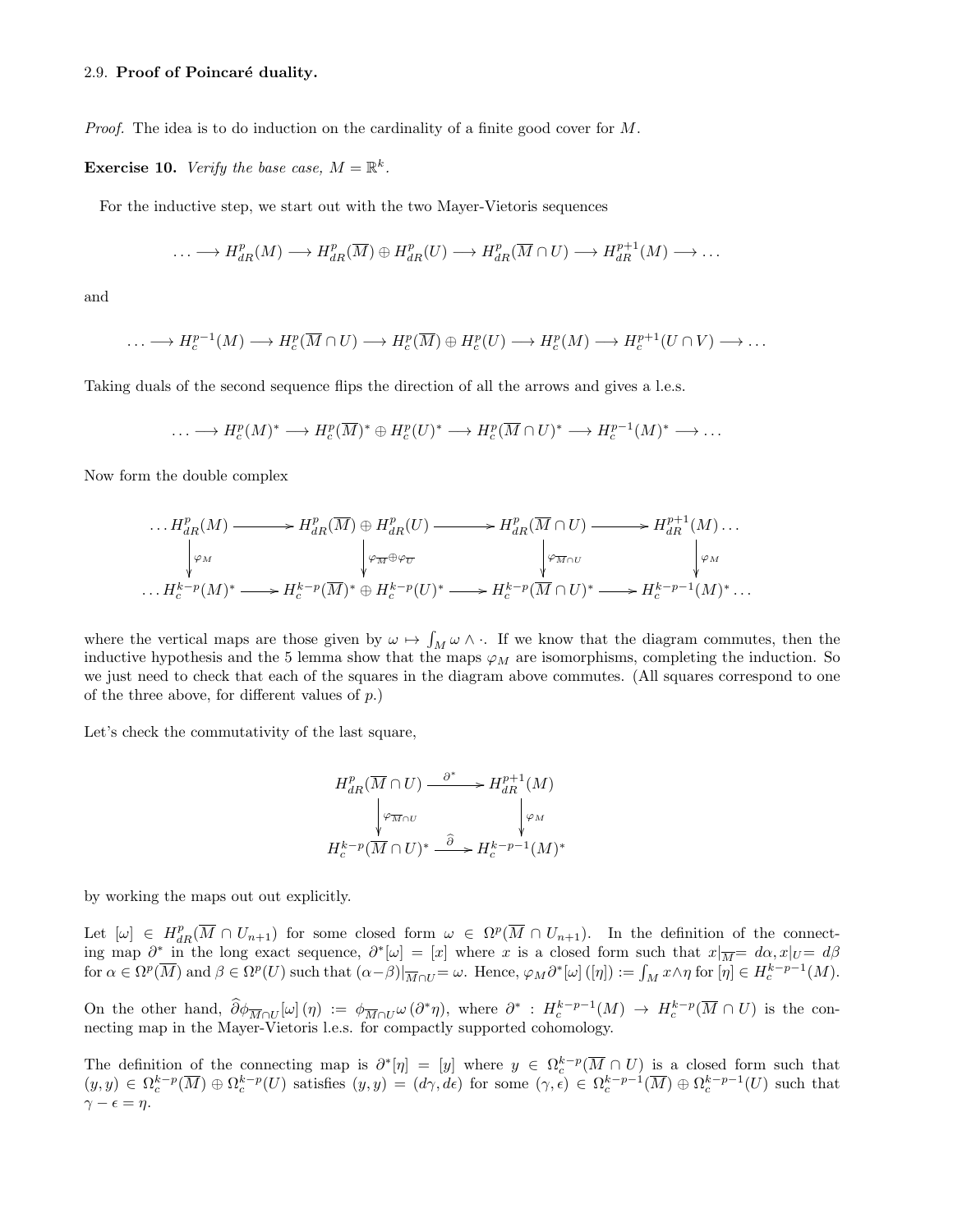Let us now put things together.

$$
\int_{\overline{M}\cap U} \omega \wedge \partial^* \eta = \int_{\overline{M}\cap U} \omega \wedge y
$$
\n
$$
= \int_{\overline{M}\cap U} (\alpha - \beta) \wedge y
$$
\n
$$
= \int_{\overline{M}\cap U} \alpha \wedge y - \int_{\overline{M}\cap U} \beta \wedge y
$$
\n
$$
= \int_{\overline{M}} \alpha \wedge y - \int_U \beta \wedge y
$$
\n
$$
= \int_{\overline{M}} \alpha \wedge d\gamma - \int_U \beta \wedge d\epsilon
$$
\n
$$
= \int_{\overline{M}} x |\overline{M} \wedge \gamma - \int_U x |_U \wedge \epsilon
$$
\n
$$
= \int_M x \wedge \gamma - \int_M x \wedge \epsilon
$$
\n
$$
= \int_M x \wedge (\gamma - \epsilon)
$$
\n
$$
= \int_M x \wedge \eta
$$

as desired.

Exercise 11. Check that the first two squares in the diagram above commute.

#### 2.10. Some Hodge theory.

2.10.1. Linear algebra. Let V be a finite dimensional vector space of dimension k. Suppose that we have a symmetric, bilinear, non-degenerate pairing  $\langle , \rangle : V \times V \to \mathbb{R}$ .

(A symmetric bilinear pairing is equivalently defined in terms of a  $k \times k$  symmetric matrix A such that the bilinear pairing is given by  $\langle v, w \rangle = v^T A w$ . Remember that all symmetric matrices are diagonalizable, i.e. conjugate to a diagonal matrix with eigenvalues all down the diagonal. So non-degenerate means that the eigenvalues of A are all non-zero. If the eigenvalues are all positive, the matrix is called positive definite and the pairing is called an inner product.)

A non-degenerate bilinear pairing  $\langle, \rangle$  on V determines an explicit isomorphism  $V \stackrel{\cong}{\longrightarrow} V^*$  given by  $v \mapsto \langle v, \cdot \rangle$ . (Because the non-degeneracy condition says that the kernel of this map is 0.)

The bilinear pairing  $\langle , \rangle$  on V extends to a symmetric bilinear pairing on the alternating tensor products,  $\Lambda^p(V)$ by defining it on basic elements by

$$
\langle v_1 \wedge v_2 \wedge \ldots \wedge v_p, w_1 \wedge w_2 \wedge \ldots \wedge w_p \rangle = \det (\langle v_i, w_j \rangle)
$$

and extending the definition to sums of such terms by linearity.

In terms of an orthogonal basis of eigenvectors  $e_1, \ldots, e_k$  of A, one can write every alternating p-tensor as a linear combination of  $e_{i_1} \wedge e_{i_2} \wedge \ldots \wedge e_{i_p}$  for  $1 \leq i_1 < i_2 < \ldots < i_p \leq k$ . Since  $\langle e_i, e_j \rangle = \lambda_i \delta_{ij}$  where  $\lambda_i$  is the eigenvalue associated to the eigenvector  $e_i$ , one has that

$$
\langle e_{i_1} \wedge e_{i_2} \wedge \ldots \wedge e_{i_p}, e_{j_1} \wedge e_{j_2} \wedge \ldots \wedge e_{j_p} \rangle = \det \left( \langle e_{i_k}, e_{j_l} \rangle \right) = \begin{cases} 0 & \text{if } i_k \neq j_k \text{ for some } k \\ \prod_{k=1}^p \lambda_{i_k} & \text{if } i_k = j_k \forall k. \end{cases}
$$

All of which implies that the  $e_{i_1} \wedge e_{i_2} \wedge \ldots \wedge e_{i_p}$  are an orthogonal basis of eigenvectors for the bilinear form  $\langle , \rangle$  on  $\Lambda^p(V)$ , and as the eigenvalues are products of the eigenvalues of A, they are also non-zero, therefore the bilinear pairing  $\langle , \rangle$  on  $\Lambda^p(V)$  is non-degenerate. So the bilinear pairing gives us an explicit isomorphism

$$
\begin{array}{ccc}\n\Phi_{\langle,\rangle}:\Lambda^p(V) & \longrightarrow & (\Lambda^p(V))^* \\
\tau & \mapsto & \langle \cdot, \tau \rangle\n\end{array}
$$

 $\Box$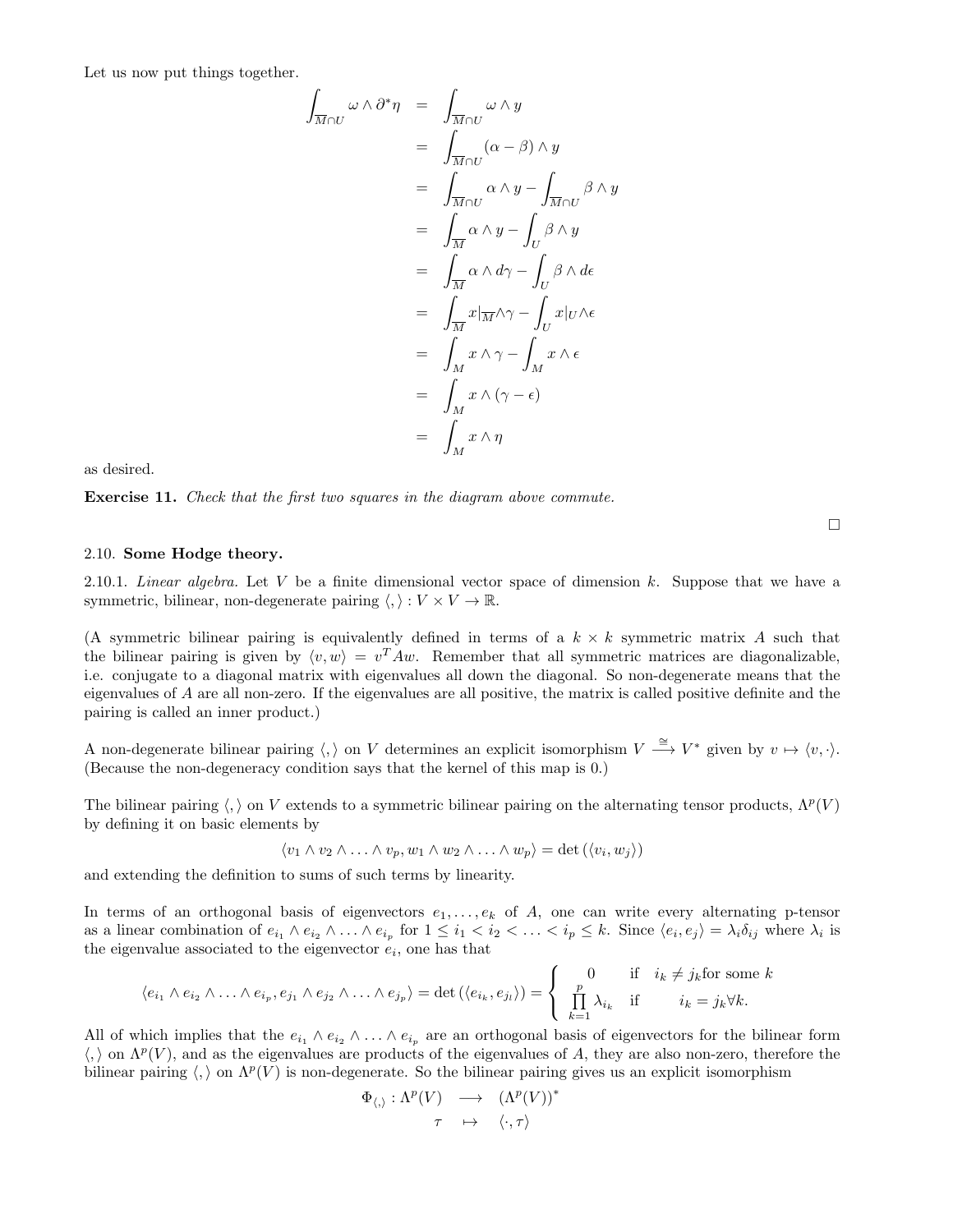Now let  $\tilde{\Omega} \in \Lambda^k(V)$  be any volume form, which we use to fix an orientation of  $\Lambda^k(V)$ . There is a unique volume form  $\Omega \in \Lambda^k(V)$  having the same orientation as  $\tilde{\Omega}$ , and normalized with respect to the bilinear pairing on  $\Lambda^k(V)$ , meaning that  $\langle \Omega, \Omega \rangle = \pm 1$ . So, since the wedge product of alternating p-tensors gives a non-degenerate pairing

$$
\Lambda^{p}(V) \times \Lambda^{k-p}(V) \longrightarrow \Lambda^{k}(V) \n(\omega, \tau) \longrightarrow \omega \wedge \tau
$$

we can define a non-degenerate bilinear pairing

$$
b_{\Omega} : \Lambda^{p}(V) \times \Lambda^{k-p}(V) \longrightarrow \mathbb{R}
$$
  

$$
(\omega, \tau) \mapsto b_{\Omega}(\omega, \tau)
$$

by the condition that  $b(\omega, \tau) \Omega = \omega \wedge \tau$ . This gives us an explicit isomorphism

$$
\Psi_{\Omega} : \Lambda^{k-p}(V) \longrightarrow (\Lambda^p(V))^*
$$

$$
\tau \mapsto b_{\Omega}(\cdot, \tau)
$$

Hence,

$$
\begin{array}{rcl}\n\ast: \Lambda^{p}(V) & \longrightarrow & \Lambda^{k-p}(V) \\
\tau & \mapsto & \Psi_{\Omega}^{-1} \circ \Phi_{\langle, \rangle}(\tau)\n\end{array}
$$

is an explicit isomorphism, determined by the bilinear pairing  $\langle, \rangle$  and the volume form  $\Omega$ , which is called the Hodge star operator.

**Definition 10.** The Hodge star operator \*:  $\Lambda^p(V) \to \Lambda^{k-p}(V)$ , with respect to a non-degenerate bilinear pairing  $\langle , \rangle$  on V and a normalized volume form  $\Omega \in \Lambda^k(V)$ , is the linear isomorphism uniquely determined by the condition that

$$
\omega \wedge (*\tau) = \langle \omega, \tau \rangle \Omega.
$$

Remark. We insist on  $\Omega$  being normalized in order for the resulting map \* to satisfy \* $\circ* = \pm 1$ , i.e. the identity up to sign. If we don't insist on  $\Omega$  being normalized, then we can still define an isomorphism  $\ast : \Lambda^p(V) \to \Lambda^{k-p}(V)$ by the condition  $\omega \wedge (*\tau) = \langle \omega, \tau \rangle \Omega$ , but the difference will be that this isomorphism will not satisfy \*\* = ±1. For instance if we take the inner product on  $\mathbb{R}^2$  defined by the matrix 2Id, then  $\Omega = e_1 \wedge e_2$  is not normalized. <sup>2</sup> defined by the matrix 2 Id, then  $\Omega = e_1 \wedge e_2$  is not normalized, as  $\langle \Omega, \Omega \rangle = \det \begin{pmatrix} \langle e_1, e_1 \rangle & \langle e_1, e_2 \rangle \\ \langle e_1, e_2 \rangle & \langle e_1, e_2 \rangle \end{pmatrix}$  $\langle e_2, e_1 \rangle \quad \langle e_2, e_2 \rangle$  $\Big) = \det \left( \begin{array}{cc} 2 & 0 \\ 0 & 2 \end{array} \right) = 4$ . So in this case, for example,  $*e_1 = 2e_2$ , and  $*e_2 = -2e_1$ , so  $*e_1 = -4e_1$ .

Example 12. Let  $\langle, \rangle : \mathbb{R}^3 \to \mathbb{R}$  be the standard dot product of vectors, with the standard orthonormal basis  $e_1, e_2, e_3$ , and let  $e_1 \wedge e_2 \wedge e_3$  be the standard orientation. Then

$$
1 * (1) = e_1 \wedge e_2 \wedge e_3 \implies * (1) = e_1 \wedge e_2 \wedge e_3
$$
  
\n
$$
e_j \wedge (*e_1) = \delta_{j1}e_1 \wedge e_2 \wedge e_3 \implies *e_1 = e_2 \wedge e_3,
$$
  
\n
$$
e_j \wedge (*e_2) = \delta_{j2}e_1 \wedge e_2 \wedge e_3 \implies *e_2 = -e_1 \wedge e_3,
$$
  
\n
$$
e_j \wedge (*e_3) = \delta_{j3}e_1 \wedge e_2 \wedge e_3 \implies *e_3 = e_1 \wedge e_2
$$
  
\n
$$
e_i \wedge e_k \wedge * (e_1 \wedge e_2) = \delta_{i1} \delta_{k2}e_1 \wedge e_2 \wedge e_3 \implies * (e_1 \wedge e_2) = e_3
$$
  
\n
$$
e_i \wedge e_k \wedge * (e_1 \wedge e_3) = \delta_{i1} \delta_{k3}e_1 \wedge e_2 \wedge e_3 \implies * (e_1 \wedge e_3) = -e_2
$$
  
\n
$$
e_i \wedge e_k \wedge * (e_2 \wedge e_3) = \delta_{i2} \delta_{k3}e_1 \wedge e_2 \wedge e_3 \implies * (e_2 \wedge e_3) = e_1
$$
  
\n
$$
e_i \wedge e_j \wedge e_k \wedge * (e_1 \wedge e_2 \wedge e_3) = \delta_{i1} \delta_{j2} \delta_{k3}e_1 \wedge e_2 \wedge e_3 \implies * (e_1 \wedge e_2 \wedge e_3) = 1.
$$

The cross product is best described in terms of the wedge product and the Hodge star operator: namely, if  $v, u \in \mathbb{R}^3$ , then  $*(v \times u) = v \wedge u$ .

*Example* 13. Let  $A =$  $\sqrt{ }$  $\overline{\phantom{a}}$ 1 0 0 0 0 1 0 0 0 0 1 0 0 0 0 −1  $\setminus$ be the symmetric matrix determining a bilinear pairing on the vector

space  $\mathbb{R}^4$ , and let  $e_1 \wedge e_2 \wedge e_3 \wedge e_4$  be the standard orientation on  $\mathbb{R}^4$ . Hodge star operator on 0-tensors: i.e.  $\star : \mathbb{R} \to \Lambda^4(\mathbb{R}^4)$ . The Hodge condition is that  $1 \wedge (\ast 1) = \langle 1, 1 \rangle e_1 \wedge e_2 \wedge e_3 \wedge e_4$ . Now by definition  $1 \wedge \omega = 1 \cdot \omega = \omega$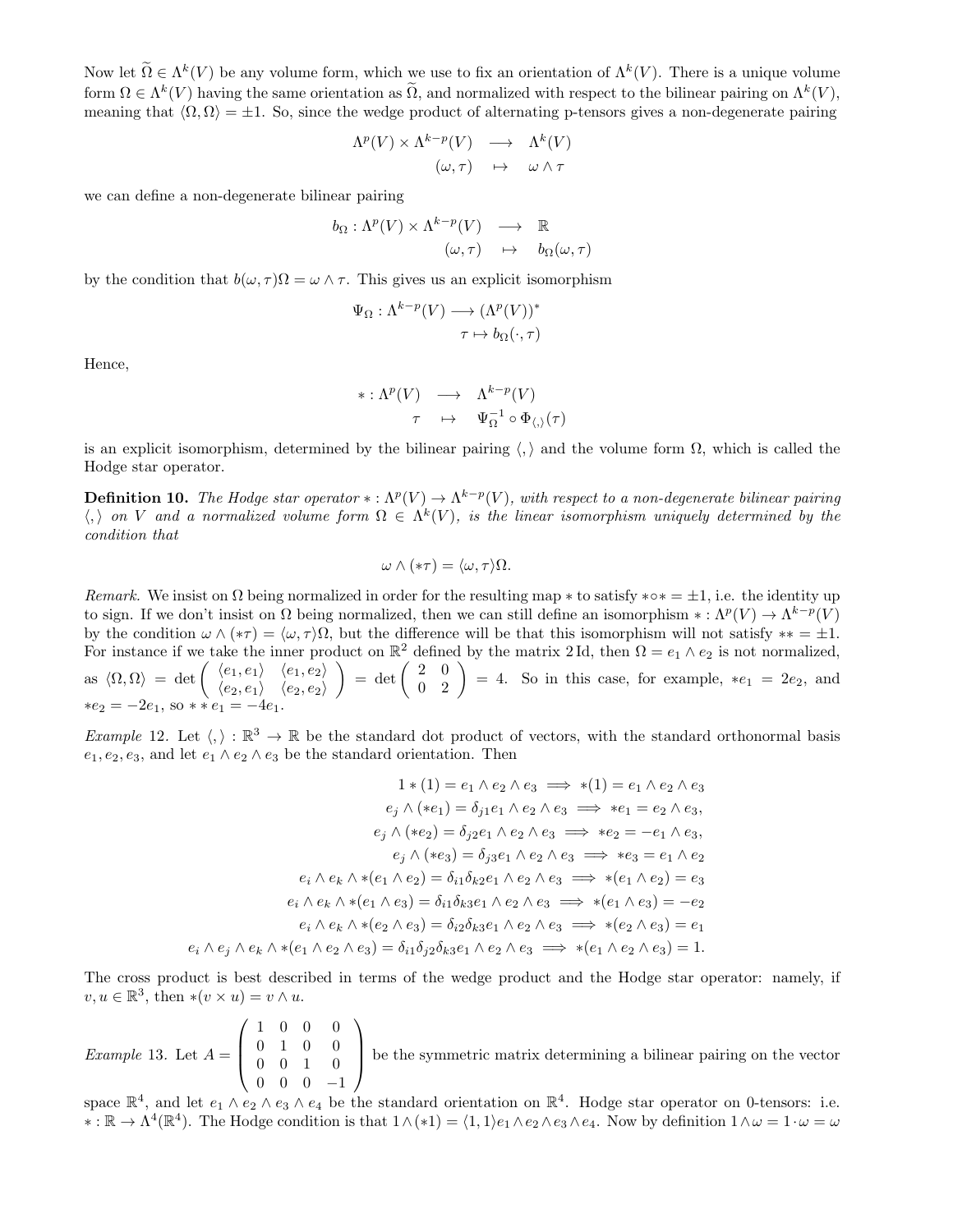and  $\langle 1, 1 \rangle = 1 \cdot 1 = 1$ . So we see that  $*1 = e_1 \wedge e_2 \wedge e_3 \wedge e_4$ . Hodge star operator on alternating 2-tensors, i.e.  $* : \Lambda^2(\mathbb{R}^4) \to \Lambda^2(\mathbb{R}^4)$ .

$$
(e_j \wedge e_k) \wedge *(e_1 \wedge e_2) = \langle e_j \wedge e_k, e_1 \wedge e_2 \rangle e_1 \wedge e_2 \wedge e_3 \wedge e_4 = \delta_{j1} \delta_{k2} \lambda_1 \lambda_2 e_1 \wedge e_2 \wedge e_3 \wedge e_4 = \delta_{j1} \delta_{k2} e_1 \wedge e_2 \wedge e_3 \wedge e_4
$$
\n
$$
= \langle e_j \wedge e_k \rangle \wedge *(e_1 \wedge e_3) = \langle e_j \wedge e_k, e_1 \wedge e_3 \rangle e_1 \wedge e_2 \wedge e_3 \wedge e_4 = \delta_{j1} \delta_{k3} \lambda_1 \lambda_3 e_1 \wedge e_2 \wedge e_3 \wedge e_4 = \delta_{j1} \delta_{k3} e_1 \wedge e_2 \wedge e_3 \wedge e_4
$$
\n
$$
= \langle e_j \wedge e_k \rangle \wedge *(e_1 \wedge e_4) = \langle e_j \wedge e_k, e_1 \wedge e_4 \rangle e_1 \wedge e_2 \wedge e_3 \wedge e_4 = \delta_{j1} \delta_{k4} \lambda_1 \lambda_4 e_1 \wedge e_2 \wedge e_3 \wedge e_4 = -\delta_{j1} \delta_{k3} e_1 \wedge e_2 \wedge e_3 \wedge e_4
$$
\n
$$
= \langle e_i \wedge e_k \rangle \wedge *(e_1 \wedge e_4) = \langle e_j \wedge e_k, e_2 \wedge e_3 \rangle e_1 \wedge e_2 \wedge e_3 \wedge e_4 = \delta_{j2} \delta_{k3} \lambda_2 \lambda_3 e_1 \wedge e_2 \wedge e_3 \wedge e_4 = \delta_{j2} \delta_{k3} e_1 \wedge e_2 \wedge e_3 \wedge e_4
$$
\n
$$
= \langle e_j \wedge e_k \rangle \wedge *(e_2 \wedge e_3) = \langle e_j \wedge e_k, e_2 \wedge e_3 \rangle e_1 \wedge e_2 \wedge e_3 \wedge e_4 = \delta_{j2} \delta_{k3} \lambda_2 \lambda_3 e_1 \wedge e_2 \wedge e_3 \wedge e_4 = \delta_{j2} \delta_{k3} e_1 \wedge e_2 \wedge e_3 \wedge
$$

Hodge star operator  $* : \Lambda^4(\mathbb{R}^4) \to \Lambda^0(\mathbb{R}^4) = \mathbb{R}$ . By the Hodge star condition we need to satisfy, for  $\Omega = e_1 \wedge e_2 \wedge e_3 \wedge e_4$ ,

$$
\Omega\wedge*\Omega=\langle\Omega,\Omega\rangle\Omega.
$$

Given that

$$
\langle \Omega, \Omega \rangle = \langle e_1 \wedge e_2 \wedge e_3 \wedge e_4, e_1 \wedge e_2 \wedge e_3 \wedge e_4 \rangle
$$
  
\n
$$
= det \begin{pmatrix} \langle e_1, e_1 \rangle & \langle e_1, e_2 \rangle & \langle e_1, e_3 \rangle & \langle e_1, e_4 \rangle \\ \langle e_2, e_1 \rangle & \langle e_2, e_2 \rangle & \langle e_2, e_3 \rangle & \langle e_2, e_4 \rangle \\ \langle e_3, e_1 \rangle & \langle e_3, e_2 \rangle & \langle e_3, e_3 \rangle & \langle e_3, e_4 \rangle \\ \langle e_4, e_1 \rangle & \langle e_4, e_2 \rangle & \langle e_4, e_3 \rangle & \langle e_4, e_4 \rangle \end{pmatrix}
$$
  
\n
$$
= \begin{pmatrix} 1 & 0 & 0 & 0 \\ 0 & 1 & 0 & 0 \\ 0 & 0 & 1 & 0 \\ 0 & 0 & 0 & -1 \end{pmatrix}
$$
  
\n
$$
= -1
$$

and therefore  $*\Omega = -1$ .

Proposition. The Hodge star operators

$$
*:\Lambda^p(V) \to \Lambda^{k-p}(V), \quad *:\Lambda^{k-p}(V) \to \Lambda^p(V)
$$

satisfy \*\* =  $(-1)^{p(k-p)}s_{\langle\rangle}$  where  $s_{\langle\rangle}$  is the sign of the bilinear pairing, given by

 $s_{\langle\langle\rangle} = (-1)^{\text{#negative eigenvalues of the bilinear pairing}}$ 

so in particular, if the bilinear pairing is positive definite, we have  $\ast \circ \ast = (-1)^{n(k-n)}$ .

2.11. Hodge star on differential forms. All of the above can be repeated pointwise for differential forms on a manifold M, given a symmetric non-degenerate bilinear pairing  $\langle,\rangle_p : T_pM \times T_pM \to \mathbb{R}$  of the tangent spaces at each point  $p \in M$ , and a normalized volume form  $\Omega \in \Omega^k(M)$ . A bilinear pairing on the tangent space  $T_pM$  at each point p of M that varies smoothly in p is called a 2-tensor on M. In a local chart U of M, with local coordinates  $x_1, \ldots, x_k$  on M, a 2-tensor can be thought of as a function  $A: U \to M_{k \times k}(\mathbb{R})$  where  $A(x_1,...,x_k) = A(p)$ , where  $\langle v_p, w_p \rangle_p = v_p^T A(p) w(p)$ . Or in tensor notation, a 2-tensor can be expressed as a sum  $\sum$  $\sum_{i,j} f_{i,j}(x_1,\ldots,x_k) dx_i \otimes dx_j$  for functions  $f_{i,j} : U \to \mathbb{R}$ .

So a symmetric, non-degenerate bilinear pairing at each point is a symmetric non-degenerate 2-tensor. If it is positive definite at each point it is called a Riemannian metric. Otherwise it's called a pseudo-Riemannian metric. In a local chart U with local coordinates  $x_1, \ldots, x_k$  on M, a symmetric non-degenerate 2-tensor corresponds to a function  $A: U \to M_{k\times k}(\mathbb{R})$  where  $A(x_1,...,x_k)$  is a symmetric matrix with non-zero eigenvalues for every  $x_1, \ldots, x_k \in U$ .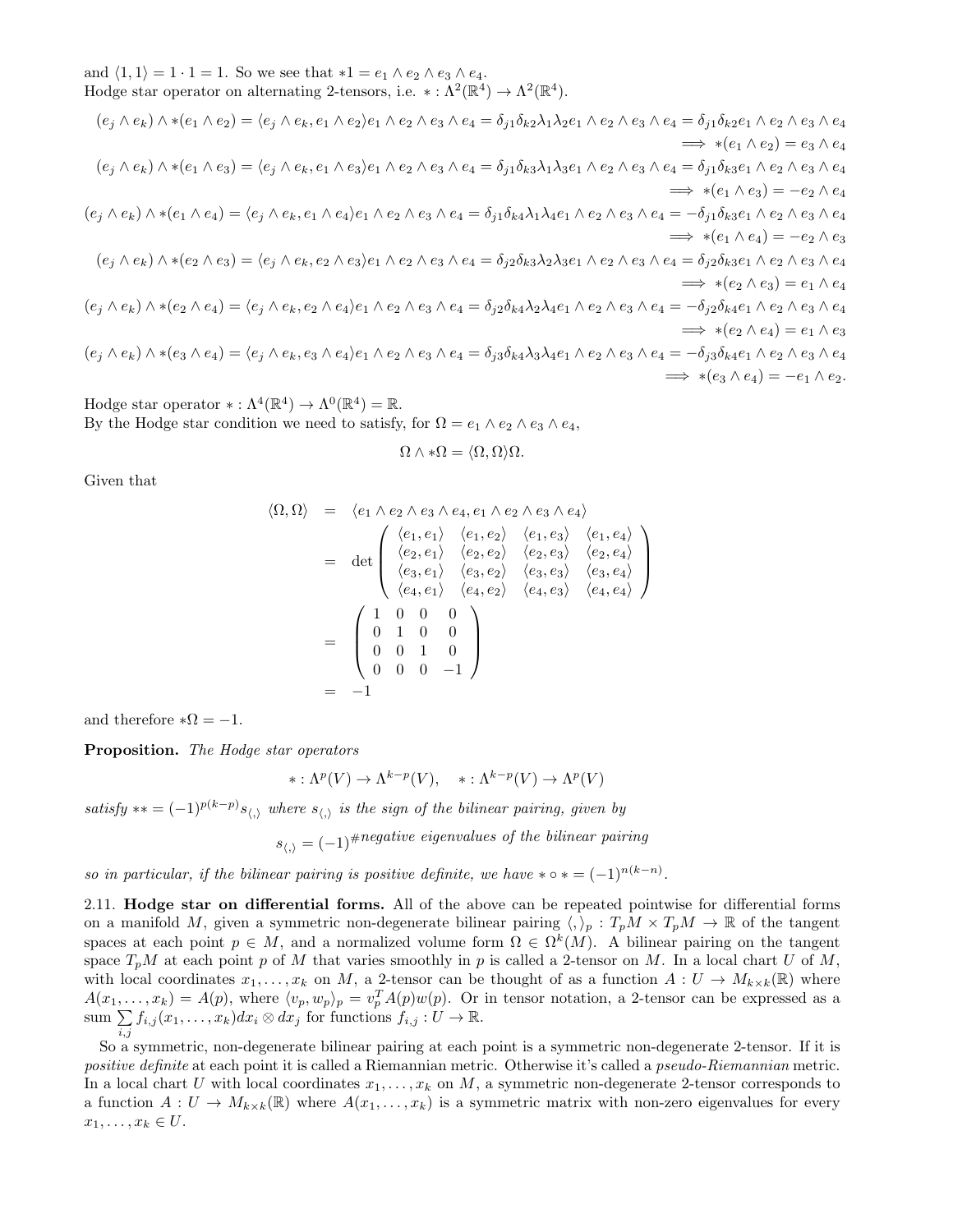Given a non-degenerate symmetric 2-tensor g on M, and a normalized volume form  $\Omega \in \Omega^k(M)$ , then the Hodge star operator is the isomorphism  $*: \Omega^n(M) \to \Omega^{k-n}(M)$  defined point-wise in M, i.e. for  $\omega \in \Omega^n(M)$ , its Hodge star  $*\omega \in \Omega^{k-n}(M)$  is determined point-wise in M by

$$
(*\omega)_p:=*(\omega_p)
$$

where the Hodge star \* on the right hand side is the Hodge star operator \*:  $\Lambda^n((T_p(M))^*) \to \Lambda^{k-n}((T_p(M))^*)$ defined at the point p with respect to  $\Omega(p) \in \Lambda^k((T_pM)^*)$  and the symmetric non-degenerate bilinear pairing  $g_p: T_pM \to T_pM \to \mathbb{R}.$ 

Example 14. An important example in physics is Maxwell's equations. In this case one considers 4 dimensional manifolds with local coordinates  $x, y, z, t$ . The non-degenerate bilinear form is the Lorentzian metric, dx  $\otimes$  $\sqrt{ }$  $\setminus$ 

 $dx + dy \otimes dy + dz \otimes dz - dt \otimes dt$ , or in matrix notation  $A(x, y, z, t) =$  $\overline{\phantom{a}}$ 1 0 0 0 0 1 0 0 0 0 1 0 0 0 0 −1 , which is a pseudo-

Riemmannian metric. The volume form is  $dx \wedge dy \wedge dz \wedge dt$ . In a vacuum, the electromagnetic field is represented by a 2-form

$$
\omega = E_x dx \wedge dt + E_y dy \wedge dt + E_z dz \wedge dt + H_x dy \wedge dz - H_y dx \wedge dz + H_z dx \wedge dy
$$

and its Hodge star  $*\omega$  is also a 2-form, given explicitly (by the calculations of Exercise 13) by

$$
*\omega = -E_x dy \wedge dz + E_y dx \wedge dz - E_z dy \wedge dx + H_x dx \wedge dt + H_y dy \wedge dt + H_z dz \wedge dt
$$

and Maxwell's equations say that  $d\omega = 0$ ,  $d * \omega = 0$ . See Introduction to Bott & Tu (p.8) (although this is w.r.t. the Lorentzian metric having signature  $(+, -, -, -)$  so the Hodge star has the opposite sign), or Section 20 of Introduction to Guillemin & Sternberg (p. 136).

2.12. Laplace-Beltrami operators. Let us now consider a manifold with a Riemannian metric on it (so the bilinear form at each point is positive definite) as well as a volume form. Combining the exterior derivative d with the Hodge star operator, we define a *codifferential* 

$$
\delta: \Omega^{n+1}(M) \longrightarrow \Omega^n(M)
$$
  

$$
\omega \mapsto (-1)^{kn+1} * d * (\omega)
$$

**Proposition.**  $\delta \circ \delta = 0$ 

Proof.  $\delta \circ \delta = \pm * d * * d * = \pm * d^2 * = 0$  since  $** = \pm 1$  and  $d^2 = 0$ .

**Definition 11.** The Hodge Laplacian or Laplace-Beltrami operator is the differential operator

$$
\Delta = (d + \delta)^2 = d\delta + \delta d : \Omega^n(M) \to \Omega^n(M)
$$

Example 15. Consider  $\mathbb{R}^3$  with the standard metric  $dx \otimes dx + dy \otimes dy + dz \otimes dz$ , and the standard volume form  $dx \wedge dy \wedge dz$ . By the calculations of Example 12, the Hodge star operators are

$$
\begin{array}{rcl}\n\ast: \Omega^0(\mathbb{R}^3) & \longrightarrow & \Omega^3(\mathbb{R}^3) \\
f(x, y, z) & \mapsto & f(x, y, z) dx \wedge dy \wedge dz \\
\ast: \Omega^1(\mathbb{R}^3) & \longrightarrow & \Omega^2(\mathbb{R}^3) \\
f \, dx + g \, dy + h \, dz & \mapsto & f \, dy \wedge dz - g \, dx \wedge dz + h \, dx \wedge dy \\
\ast: \Omega^2(\mathbb{R}^3) & \longrightarrow & \Omega^1(\mathbb{R}^3) \\
f \, dx \wedge dy + g \, dx \wedge dz + h \, dy \wedge dz & \mapsto & f \, dz - g \, dy + h \, dx \\
\ast: \Omega^3(\mathbb{R}^3) & \longrightarrow & \Omega^0(\mathbb{R}^3) \\
f(x, y, z) dx \wedge dy \wedge dz & \mapsto & f(x, y, z)\n\end{array}
$$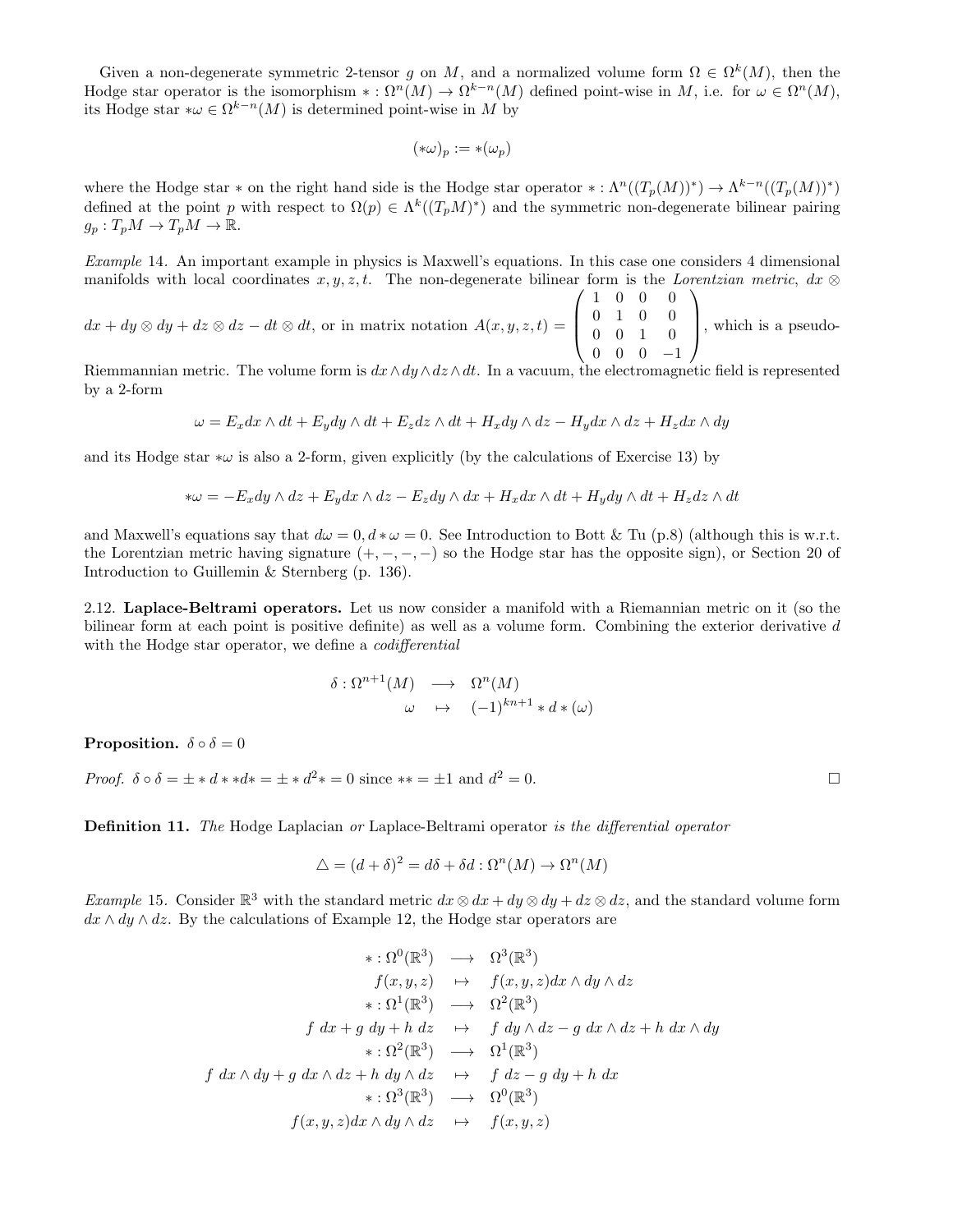So the codifferential  $\delta$  is given by

$$
\delta : \Omega^{0}(\mathbb{R}^{3}) \rightarrow \Omega^{-1}(\mathbb{R}^{3})
$$
\n
$$
f \mapsto 0
$$
\n
$$
\delta : \Omega^{1}(\mathbb{R}^{3}) \rightarrow \Omega^{0}(\mathbb{R}^{3})
$$
\n
$$
fdx + gdy + hdz \mapsto (-1)^{0 \cdot 3+1} * d(fdy \wedge dz - gdx \wedge dz + hdx \wedge dy)
$$
\n
$$
= - * (f_x + g_y + h_z)dx \wedge dy \wedge dz = -(f_x + g_y + h_z)
$$
\n
$$
\delta : \Omega^{2}(\mathbb{R}^{3}) \rightarrow \Omega^{1}(\mathbb{R}^{3})
$$
\n
$$
fdx \wedge dy - gdx \wedge dz + hdy \wedge dz \mapsto (-1)^{1 \cdot 3+1} * d(fdz + gdy + hdx)
$$
\n
$$
= *[(f_x - h_z)dx \wedge dz + (f_y - g_z)dy \wedge dz + (g_x - h_y)dx \wedge dy]
$$
\n
$$
= (h_z - f_x)dy + (f_y - g_z)dx + (g_x - h_y)dz
$$
\n
$$
\delta : \Omega^{3}(\mathbb{R}^{3}) \rightarrow \Omega^{2}(\mathbb{R}^{3})
$$
\n
$$
fdx \wedge dy \wedge dz \mapsto *d(f) = (-1)^{2 \cdot 3+1} * (f_x dx + f_y dy + f_z dz) = -(f_x dy \wedge dz - f_y dx \wedge dz + f_z dx \wedge dy)
$$

Let's compute some Laplace-Beltrami operators:

$$
\Delta : \Omega^{0}(\mathbb{R}^{3}) \rightarrow \Omega^{0}(\mathbb{R}^{3})
$$
  

$$
f(x, y, z) \rightarrow \delta d(f) + d\delta(f) = \delta df = -(\partial_{xx} f + \partial_{yy} f + \partial_{zz} f),
$$

c.f. the usual Laplacian  $\Delta = \partial_{xx} + \partial_{yy} + \partial_{zz}$  on functions. The Laplace-Beltrami operator on 1-forms:

$$
\Delta : \Omega^1(\mathbb{R}^3) \rightarrow \Omega^1(\mathbb{R}^3)
$$
  
\n
$$
fdx + gdy + hdz \rightarrow \delta[(g_x - f_y)dx \wedge dy - (f_z - h_x)dx \wedge dz + (h_y - g_z)dy \wedge dz] + d(f_x + g_y + h_z)
$$
  
\n
$$
= [g_{yx} - f_{yy} - (f_{zz} - h_{zx})]dx + [h_{zy} - g_{zz} - (g_{xx} - f_{xy})]dy + [f_{xz} - h_{xx} - (h_{yy} - g_{yz})]dz
$$
  
\n
$$
-[f_{xx} + g_{xy} + h_{xz}]dx - [f_{yx} + g_{yy} + h_{yz}]dy - [f_{zx} + g_{zy} + h_{zz}]dz
$$
  
\n
$$
= [-f_{xx} - f_{yy} - f_{zz}]dx + [-g_{xx} - g_{yy} - g_{zz}]dy + [-h_{xx} - h_{yy} - h_{zz}]dz
$$

**Exercise 12.** Let  $H \subset \mathbb{R}^2$  be the upper half plane, i.e.  $\{(x, y) \in \mathbb{R}^2 | y > 0\}$ , equipped with the metric  $g(x, y) =$  $(dx \otimes dx + dy \otimes dy)/y^2$  and the normalized volume form  $\Omega(x, y) = y^2 dx \wedge dy$ . Find explicit expressions for the Hodge star operators  $\ast$ , the codifferential operators  $\delta$ , and the Laplace-Beltrami operators  $\Delta$ .

2.13. Poincaré duality and Hodge duality. Let us suppose that  $M$  is an orientable and compact  $k$ dimensional manifold, with no boundary. Then we can integrate  $k$ -forms on it. We suppose that  $M$  is equipped with a Riemannian metric  $\langle , \rangle$ , and a compatible volume form  $\Omega$ . Then we can define the  $L^2$  inner product on each vector space  $\Omega^p_{dR}(M)$  via

$$
(\omega,\tau):=\int_M\langle\omega,\tau\rangle\Omega.
$$

Note that, by definition of the Hodge star operator, this means  $(\omega, \tau) = \int_M \omega \wedge (\ast \tau)$ .

**Lemma.** With respect to the above inner product, d and  $\delta$  are adjoint operators, i.e.  $(d\omega, \tau) = (\omega, \delta\tau)$ .

*Proof.* Let  $\omega \in \Omega^p(M)$ ,  $\tau \in \Omega^{p+1}(M)$ . Now  $\omega \wedge * \tau$  is a  $k-1$  form, so

$$
d(\omega \wedge * \tau) = d\omega \wedge * \tau + (-1)^p \omega \wedge d(*\tau)
$$
  
=  $d\omega \wedge * \tau + (-1)^p (-1)^{p(k-p)} \omega \wedge * d(*\tau)$   
=  $d\omega \wedge * \tau + (-1)^p (-1)^{p(k-p)} (-1)^{pk+1} (\omega \wedge * \delta \tau)$   
=  $d\omega \wedge * \tau - \omega \wedge * \delta \tau$ 

is a k-form. By Stokes' theorem (since  $\partial M = \emptyset$ ),

$$
0 = \int_M d\omega \wedge * \tau - \int_M \omega \wedge * \delta \tau \stackrel{def}{\implies} 0 = (d\omega, \tau) - (\omega, \delta \tau).
$$

**Lemma.** The Laplace-Beltrami operator  $\Delta : \Omega_{dR}^p(M) \to \Omega_{dR}^p(M)$  is symmetric with respect to the inner product, *i.e.*  $(\omega, \Delta \tau) = (\Delta \omega, \tau)$ , and non-negative, i.e.  $(\Delta \omega, \omega) \ge 0$  for every  $\omega \in \Omega^p(M)$ .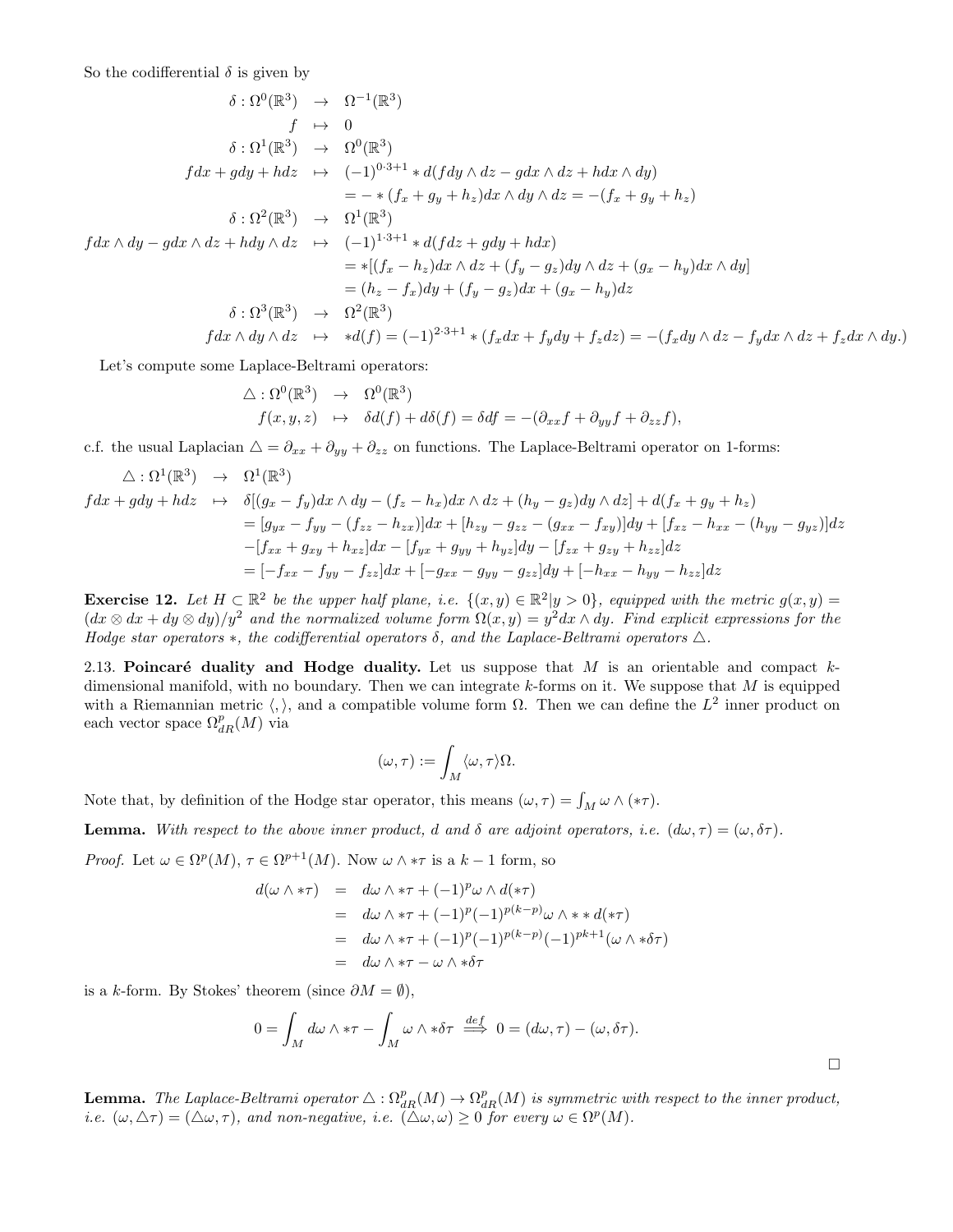*Proof.* Symmetry and non-negativity follow immediately from the adjointness of d and  $\delta$ :

$$
(\omega, \triangle \tau) = (\omega, \delta d\tau) + (\omega, d\delta \tau) = (d\delta \omega, \tau) + (\delta d\omega, \tau) = (\triangle \omega, \tau)
$$

$$
(\triangle \omega, \omega) = (\omega, \delta d\omega) + (\omega, d\delta \omega) = (d\omega, d\omega) + (\delta \omega, \delta \omega) \ge 0.
$$

**Definition 12.** A differential form  $\omega \in \Omega^p(M)$  is called harmonic if  $\Delta \omega = 0$ .

Exercise 13. Show that the Hodge star operator sends harmonic forms to harmonic forms. Hint: show that if  $d\omega = 0$ , then  $\delta * \omega = 0$ , and if  $\delta \omega = 0$ , then  $d * \omega = 0$ .

$$
(\delta * \omega, \delta * \omega) = (\delta * \omega, \pm * d * * \omega) = (\delta * \omega, \pm * d\omega)
$$
  

$$
(d * \omega, d * \omega) = (d * \omega, \pm * \delta * * \omega) = (d * \omega, \pm * \delta \omega).
$$

**Lemma.** A differential form  $\omega \in \Omega^p(M)$  is harmonic if and only if  $d\omega = 0$  and  $\delta\omega = 0$ .

*Proof.* (  $\implies$  :) If  $\Delta \omega = 0$  then  $0 = (\Delta \omega, \omega) = (d\omega, d\omega) + (\delta \omega, \delta \omega) \implies d\omega = 0$  and  $\delta \omega = 0$ .

 $(\Leftarrow):$  If  $d\omega = 0$  and  $\delta\omega = 0$  then  $\Delta\omega = \delta d\omega + d\delta\omega = 0$ .

If  $\omega \in \Omega^p(M)$  is harmonic, then it is closed  $(d\omega = 0)$  and therefore it determines a cohomology class  $[\omega] \in$  $H^p(M)$ .

**Lemma.** Suppose that  $\omega, \tau \in \Omega^p(M)$  are two harmonic p-forms such that  $[\omega] = [\tau]$ . Then  $\omega = \tau$ . In other words, there is at most one harmonic form in a given cohomology class.

Proof. By assumption,  $\omega - \tau = d\sigma$  for some  $\sigma \in \Omega^{p-1}(M)$ . So since  $\delta \omega = 0$  and  $\delta \tau = 0$ , we get that  $\delta d\sigma = 0$ . But then we have

$$
(\omega - \tau, \omega - \tau) = (d\sigma, d\sigma) = (\sigma, \delta d\sigma) = (\sigma, 0) = 0
$$

and therefore,  $\omega - \tau = 0$ .

**Theorem.** Every cohomology class  $[\omega] \in H^p(M)$  contains a harmonic representative.

Proof. This is an existence theorem, which is harder to prove. It is proved rigorously with tools from analysis. The idea is as follows: let  $[\omega_0]$  be a cohomology class in  $H^p(M)$ . Then any other representative of the same cohomology class is of the form

$$
\omega = \omega_0 + d\alpha
$$

where  $\alpha \in \Omega^{p-1}(M)$ . Consider the functional

$$
\Phi : \Omega^{p-1}(M) \rightarrow [0, \infty)
$$
  

$$
\alpha \mapsto (\omega_0 + d\alpha, \omega_0 + d\alpha) = \int_M \langle \omega_0 + d\alpha, \omega_0 + d\alpha \rangle \Omega
$$

that takes the  $L^2$  norm of a given representative of the cohomology class. Suppose that this functional attains a minimum, say at  $\omega_0 + d\alpha_0$ . Then it means that for all  $\beta \in \Omega^{p-1}(M)$ ,

$$
0 = \frac{d}{dt}\Big|_{t=0} (\omega_0 + d\alpha_0 + td\beta, \omega_0 + d\alpha_0 + td\beta)
$$
  
= 2(d\beta, \omega\_0 + d\alpha\_0)  
= 2(\beta, \delta(\omega\_0 + d\alpha\_0))

and therefore  $\delta(\omega_0 + d\alpha_0) = 0$ . Since it is already the case that  $d(\omega_0 + d\alpha_0) = 0$ , we see that  $\omega_0 + d\alpha_0$  is a harmonic form. So we need an argument as to why the functional should attain a minimum.

As the functional is bounded below, it certainly has an infimum, so we can find a sequence of forms in  $\Omega^{p-1}(M)$  for which the functional converges to the infimum. However this convergence is with respect to the  $L^2$  norm on  $\Omega^{p-1}(M)$ . An  $L^2$ -limit is not necessarily smooth, and the analysis part of the proof (which is the hard part) is required to show that the minimum is achieved by a *smooth* differential form.  $\Box$ 

The previous two results are known as the Hodge Theorem, or Hodge-Weyl Theorem:

**Theorem** (Hodge Theorem). Let M be a compact, oriented manifold. Then every cohomology class can be represented by a unique harmonic form.

The Hodge theorem also gives another proof of Poincaré duality for compact orientable manifolds:

 $\Box$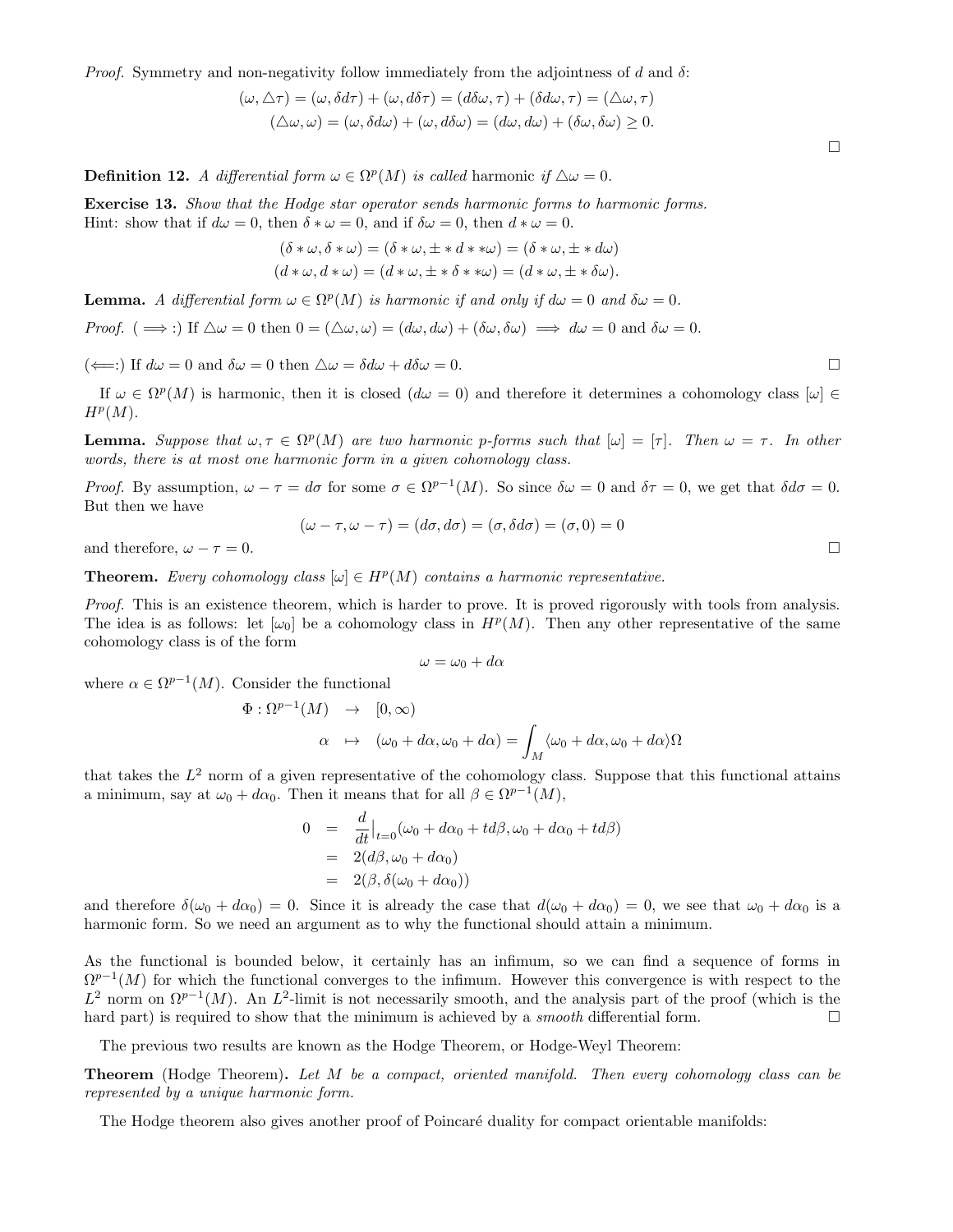**Theorem** (Poincaré duality). Let M be a compact orientable manifold of dimension k. Then the bilinear map

$$
\int_M : H^p_{dR}(M) \times H^{k-p}_{dR}(M) \longrightarrow \mathbb{R}
$$
  

$$
([\omega],[\tau]) \longrightarrow \int_M \omega \wedge \tau
$$

is non-degenerate, and therefore  $H_{dR}^p(M) \cong H_{dR}^{k-p}(M)$ .

*Proof.* Let  $\omega$  be a representative of the cohomology class  $[\omega]$ . To show that the bilinear pairing is non-degenerate we need to show that if  $[\omega] \neq 0$ , then there exists a  $[\tau] \in H_{dR}^{k-p}(M)$  such that  $\int_M \omega \wedge \tau \neq 0$ . Every manifold admits a Riemannian metric, let us fix some Riemannian metric on M. And let  $\Omega$  be a volume form on M. Then we can do Hodge theory. By the Hodge theorem, we can take  $\omega$  to be the unique harmonic representative of the cohomology class  $|\omega|$ . Since we are assuming that the cohomology class is non-zero,  $\omega \neq 0$ . Now let us take  $\eta = \nu$ . Then, by an exercise above,  $\eta$  is also harmonic, therefore  $\eta$  is closed and determines a cohomology class. Moreover, we have

$$
\int_M \omega \wedge \tau = \int_M \omega \wedge * \omega = (\omega, \omega) \neq 0.
$$

#### 3. THE POINCARÉ DUAL OF A COMPACT, ORIENTED SUBMANIFOLD

For simplicity we'll suppose throughout this section that  $M$  is a compact oriented and connected  $k$ -dimensional manifold. Remember from the previous section that the bilinear pairing of Poincaré duality implies an isomorphism between the dual space  $H_{dR}^p(M)^*$  and the vector space  $H_{dR}^{k-p}(M)$ . In other words, for every linear functional  $f: H_{dR}^p(M) \to \mathbb{R}$ , there is a unique cohomology class  $\eta_f \in H_{dR}^{k-p}(M)$  such that  $f(\omega) = \int_M \omega \wedge \eta_f$  for all  $\omega \in H_{dR}^k(M)$ .

One source of linear functionals comes from integration over submanifolds of M. Let  $S \subset M$  be an oriented p-dimensional submanifold of M. The inclusion map  $i : S \hookrightarrow M$  induces a pull-back map on p-forms and hence on the p-th cohomology,  $i^*: H^p(M) \to H^p(S)$ . So integration of the pull-back of p cohomology classes over S therefore defines a linear functional

$$
f_S: H^p_{dR}(M) \longrightarrow \mathbb{R}
$$

$$
\omega \mapsto \int_S i^* \omega
$$

Therefore, there is a unique cohomology class  $\eta_S \in H_{dR}^{k-p}(M)$  such that

$$
\int_S i^*\omega = \int_M \omega \wedge \eta_S
$$

for all  $\omega \in H_{dR}^p(M)$ . This cohomology class is called the *Poincaré dual* of S, and a closed differential form  $\tau$ representing  $\omega$  is often called a *Thom form* for *S*.

What does a Thom form look like, practically? We look at some examples.

Example 16. Let S be a point  $p \in M$ , i.e. a 0 dimensional submanifold. Then an orientation on S is a choice of sign, + or −, and integration of the pull-back of a zero form on M is evaluation of the 0-form (i.e. function  $f: M \to \mathbb{R}$  at p with the appropriate sign from the orientation. Since a 0-cohomology class is represented by a closed 0-form on M, i.e. a function  $f : M \to \mathbb{R}$  that's constant on each component of M, we see that

$$
\int_{S} i^* f = f(p) = f(p) \cdot 1 = \int_{M} f \wedge V
$$

where V is any k-form on M such that  $\int_M V = 1$ . (Since  $H^k(M)$  is one-dimensional, all cohomology classes are represented by multiples of  $V$ , so they're distinguished from each other precisely by the value of their integral over  $M$ .)

Example 17. Let M be the 2 dimensional cylinder  $S^1 \times \mathbb{R}$ , with cylindrical coordinates  $(\theta, y)$ . Let S be the circle given by the zero-section, i.e.  $S = \{(\theta,0) | \theta \in S^1\}$ . Let us find a Thom form for S. Given a 1-form  $\omega = f(\theta, y) d\theta + g(\theta, y) dy \in \Omega^1(M)$ ,  $\omega$  is closed if and only if  $d\omega = 0$ , in other words  $0 = (\frac{\partial g}{\partial \theta} - \frac{\partial f}{\partial y}) d\theta \wedge dy$ , hence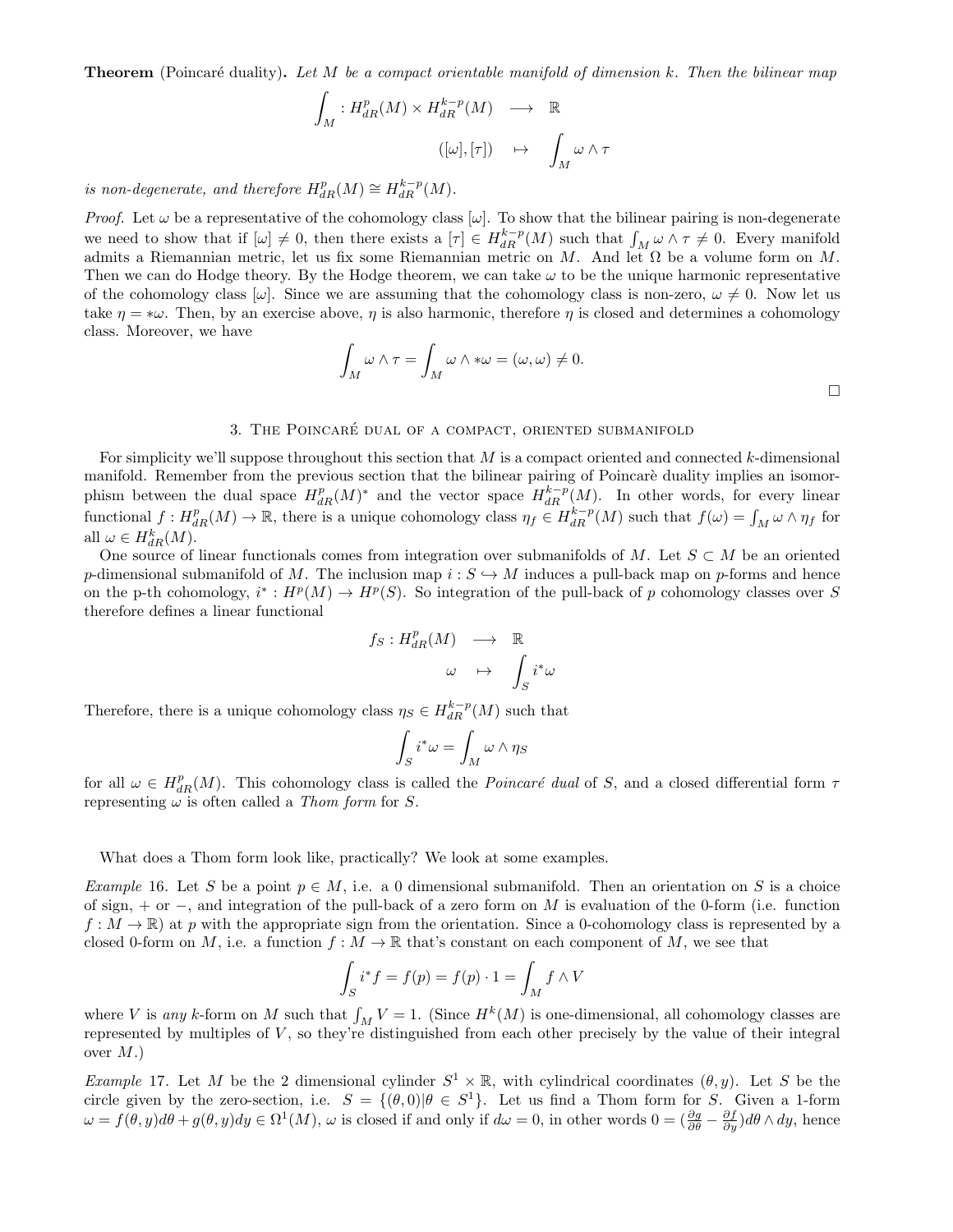if and only if  $\frac{\partial g}{\partial \theta} = \frac{\partial f}{\partial y}$ . Let us consider a 1-form of the type  $\tau = t(y)dy$  for some compactly supported function  $t:\mathbb{R}\to\mathbb{R}$ . Then, we have

$$
\int_M \omega \wedge \tau = \int_M (f(\theta, y) d\theta + g(\theta, y) dy) \wedge (t(y) dy)
$$
\n
$$
= \int_M f(\theta, y) t(y) d\theta \wedge dy
$$
\n
$$
= \int_{\mathbb{R}} \underbrace{\left(\int_{S^1} f(\theta, y) d\theta\right)}_{:=F(y)} t(y) dy
$$

Since  $\frac{dF}{dy} = \frac{d}{dy} \left( \int_{S^1} f(\theta, y) d\theta \right) = \int_{S^1} \frac{\partial f}{\partial y}(\theta, y) d\theta = \int_{S^1} \frac{\partial g}{\partial \theta}(\theta, y) d\theta = g(2\pi, y) - g(0, y) = 0$ , this shows that  $F(y) = c$ for some constant c, so in particular  $F(y) = F(0)$  for all y, and that therefore

$$
\int_M \omega \wedge \tau = c \int_{\mathbb{R}} t(y) dy = \left( \int_{S^1} f(\theta, 0) d\theta \right) \int_{\mathbb{R}} t(y) dy = \left( \int_S i^* \omega \right) \left( \int_{\mathbb{R}} t(y) dy \right),
$$

so provided  $t(y)$  is any compactly supported function such that  $\int_{\mathbb{R}} t(y) dy = 1$ , the 1-form  $\tau = t(y) dy$  is a Thom form for S.

#### 3.1. Tubular neighborhood theorem. First a definition of vector bundles:

**Definition 13.** Let M be a smooth manifold, and let r be a positive integer. A vector bundle of rank k over M is a triple  $(E, M, \pi)$  where E is a smooth manifold, and  $\pi : E \to M$  is a smooth map with the following structure:

- (1)  $\forall x \in M$ ,  $\pi^{-1}(x)$  is a vector space of dimension r (i.e. a vector space isomorphic to  $\mathbb{R}^r$ ),
- (2) there is an open cover  $\bigcup_{\alpha} U_{\alpha}$  of M such that for every  $\alpha$ , there is a diffeomorphism  $\Phi_{\alpha} : \pi^{-1}(U_{\alpha}) \to$

 $U_\alpha \times \mathbb{R}^r$  such that for every  $x \in U_\alpha$ , the restriction  $\Phi_\alpha : \pi^{-1}(x) \to \{x\} \times \mathbb{R}^k$  is a linear isomorphism of vector spaces.

Example 18. The tangent bundle TM of a smooth manifold M of dimension k is a vector bundle of rank k over M. The cotangent bundle  $T^*M$  is another vector bundle of rank k over M.

The pairs  $(U_\alpha, \Phi_\alpha)$  are called *local trivializations*, the preimage  $\pi^{-1}(x) \subset E$ , often written  $E_x$ , is called the fiber of E over x. Any vector bundle has a submanifold  $M_0 \subset E$  called the zero-section, which is diffeomorphic to M; in each fiber  $E_x$  there is a well-defined zero  $0_x \in E_x$  (and this zero does not depend on the local trivialization  $\Phi_{\alpha}$  at x since linear isomorphisms always send zero to zero). In other words there is an injective map  $s : M \to E$ which sends x to the element  $0_x \in E_x$ , whose image  $M_0 = s(M)$  is the zero-section of E, and  $s : M \to M_0$  is a diffeomorphism with inverse  $\pi|_{M_0}: M_0 \to M$ .

Let M be an oriented manifold of dimension k, and let  $S \subset M$  be an oriented and compact submanifold of M, of dimension p. The restriction of the tangent bundle  $TM$  to S is a vector bundle over S, and a subbundle of this vector bundle is the tangent bundle to S, TS. That is, at each point  $s \in S$ , we have  $\mathbb{R}^p \cong T_s S \subset T_s M \cong \mathbb{R}^k$ .

For any inclusion of finite dimensional vector spaces  $V \subset W$  their quotient is the vector space  $V/W$  whose elements are the equivalence classes of the equivalence relation  $a \sim b \iff a - b \in W$ . If you want to be fancy and use the language of exact sequences you can say that it is the vector space determined by the condition that the sequence

$$
0 \to W \stackrel{i}{\to} V \stackrel{p}{\to} V/W \to 0
$$

is exact, where i is the inclusion map. If we fix an inner product  $\langle, \rangle$  on V then V splits into  $W \oplus W^{\perp}$  and there is a natural isomorphism of vector spaces  $W^{\perp} \cong V/W$ .

Given a p-dimensional submanifold  $S$  of a k-dimensional manifold  $M$ , there is an inclusion of vector bundles  $\overline{TS} \subset TM$ , i.e. at each point  $s \in S$  there is an inclusion of vector bundles  $T_sS \subset T_sM$  where  $T_sS \cong \mathbb{R}^p$ and  $T_sM \cong \mathbb{R}^k$ . The normal bundle to S is the vector bundle  $N \to S$  whose fiber at each point  $s \in S$  is the quotient vector space  $N_s = T_s M/T_s S$ . If M is equipped with a Riemannian metric then the normal bundle NS is identified with the orthogonal complement  $(TS)^{\perp}$ .

**Definition 14.** Let  $S \subset M$  be a submanifold of M. A tubular neighborhood of S in M is an open subset U containing S such that there is a diffeomorphism  $\Psi : N \to U$  whose restriction to the zero section is the identity map on S.

**Theorem** (Tubular neighborhood theorem). Any compact submanifold S of M has a tubular neighborhood.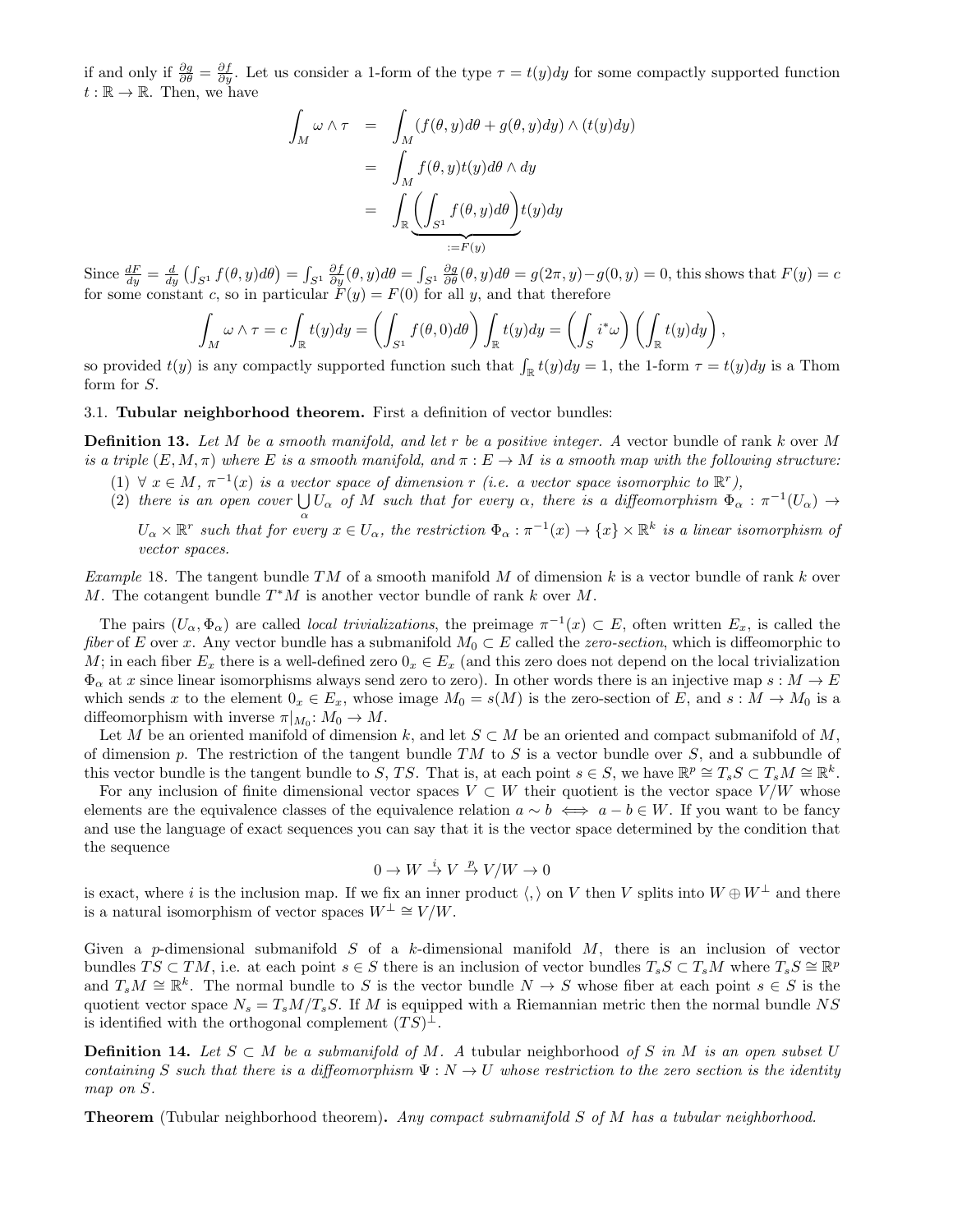*Proof outline.* In fact the compactness assumption on S isn't necessary, but it's all we need for our purposes. First put a Riemannian metric on M (any smooth manifold has a Riemannian metric). The metric then identifies the normal bundle to S with the vector bundle  $(TS)^{\perp}$  on S, and exponential maps that give a diffeomorphism between a neighborhood of each point in M and a neighborhood of the origin in the tangent space to each point in  $M$ . So one can construct a diffeomorphism between the normal bundle and the neighborhood  $U$  using the exponential map in the directions that are normal (i.e. orthogonal) to  $S$ .

**Lemma.** Let  $\tau$  be a Thom form for S considered as the zero-section of the normal bundle  $N \stackrel{\pi}{\rightarrow} S$ . Let U be a tubular neighborhood of S for  $\Phi: U \stackrel{\cong}{\to} N$ . Then the pull-back  $\Phi^*\tau$  is compactly supported in U, and if we extend it by zero to all of  $M$ , it is a Thom form for  $S$  in  $M$ .

*Proof.* Let  $\omega$  be a p form on M. Let  $\rho : M \to [0,1]$  be a function with compact support in U such that  $\rho = 1$  on the support of  $\Phi^*\tau$ . Then  $\rho\omega$  is a p-form on U, and  $(\Phi^*)^{-1}(\rho\omega)$  is a p-form on N, and the restriction of  $\omega$  to S in M is equal to the restriction of  $(\Phi^*)^{-1}(\rho\omega)$  to S in N, so

$$
\int_{S} \omega = \int_{S} (\Phi^*)^{-1}(\rho \omega) = \int_{N} (\Phi^*)^{-1}(\rho \omega) \wedge \tau = \int_{U} \rho \omega \wedge \Phi^*(\tau) = \int_{U} \omega \wedge \Phi^*(\tau)
$$

showing that  $\Phi^*(\tau)$  is a Thom form for S in U. Then, since  $\rho\omega \wedge \Phi^*\tau = \omega \wedge \Phi^*\tau$ , we have

$$
\int_{S} \omega = \int_{S} \rho \omega = \int_{U} \rho \omega \wedge \Phi^* \tau = \int_{U} \omega \wedge \Phi^* \tau = \int_{M} \omega \wedge \Phi^* \tau
$$
  
and therefore  $\Phi^* \tau$  is a Thom form for S in M.

Since this is true for any tubular neighborhood of  $S$ , this also shows that one can always find a Thom form for S that is supported arbitrarily close to S.

3.2. Poincaré duals and intersection. Two submanifolds S and  $\widetilde{S}$  are said to intersect transversely if, at each point  $p \in S \cap \tilde{S}$ , one has  $T_pM = T_pS + T_p\tilde{S}$ , i.e. the tangent spaces to S and  $\tilde{S}$  span the whole tangent space. Note that a necessary condition is that dim  $S + \dim \widetilde{S} \geq n$ .

Let's recall the implicit function theorem.

**Theorem.** Let  $U \subset \mathbb{R}^m$ ,  $0 \in U$ , and suppose that  $F: U \to \mathbb{R}^n$  is a smooth function such that  $F(0) = 0$  and 0 is a regular value of F. Then  $F^{-1}(0)$  is a smooth  $m-n$  dimensional submanifold of U.

Lemma. If a pair of submanifolds intersects transversely, then their intersection is also a smooth submanifold.

*Proof.* We just need to come up with local charts for  $S \cap \tilde{S}$  at each point. Let  $x \in S \cap \tilde{S}$  be a point in the intersection, and let U be a neighborhood of x in M. Let  $x_1, \ldots, x_k$  be local coordinates on U. Let  $c_1 = k - \dim S$  be the codimension of S, and  $c_2 = k - \dim \widetilde{S}$  the codimension of  $\widetilde{S}$ . Since they are submanifolds, we can find local defining functions  $F_1: U \to \mathbb{R}^{c_1}$  and  $F_2: U \to \mathbb{R}^{c_2}$  for the two submanifolds, such that  $F_1^{-1}(0)$  gives  $S \cap U$  and  $F_2^{-1}(0) = \tilde{S} \cap U$ . We then have that  $\ker(dF_1)_x = T_xS$  and  $\ker(dF_2)_x = T_x\tilde{S}$ , and both  $dF_1$  and  $dF_2$  are surjective at x. Transversality of the intersection implies that  $T_xM = T_xS + T_xS$ . Notice that this means that  $dF_1 : T_x\widetilde{S} \to \mathbb{R}^{c^1}$  must also be surjective, since we can find a complement to it that is contained in the kernel of  $dF_1$ . And similarly  $dF_2: T_xS \to \mathbb{R}^{c_2}$  is surjective for the same reason. So now set  $F: U \to \mathbb{R}^{c_1+c_2}$  where  $F(v) = \begin{bmatrix} F_1(v) \\ F_2(v) \end{bmatrix} \in \mathbb{R}^{c_1+c_2}$ . Then  $dF = \begin{bmatrix} dF_1 \\ dF_2 \end{bmatrix}$  $dF_2$  . It is easy to see that  $F^{-1}(0) = F_1^{-1}(0) \cap F_2^{-1}(0) = S \cap \tilde{S} \cap U$ , so by the implicit function theorem we just need to check that 0 is a regular value of F, i.e.  $dF$  is surjective at all  $x \in F^{-1}(0)$ . For this use our earlier observations. Let  $\mathbf{b} = \begin{bmatrix} a \\ a \end{bmatrix}$ b  $\Big] \in \mathbb{R}^{c_1+c_2}$ . Now let  $v \in T_x \widetilde{S}$  be such that  $dF_1(v) = a$ , and let  $w \in T_x S$  be such that  $dF_2(v) = b$ . Then  $dF(v+w) = \begin{bmatrix} dF_1(v+w) \\ \frac{dF_1(v+w)}{w} \end{bmatrix}$  $dF_2(v + w)$  $=\begin{bmatrix} dF_1(v) \ dF_2(v) \end{bmatrix}$  $dF_2(w)$  $\Big] = \Big[ \begin{array}{c} a \\ a \end{array} \Big]$ b .  $\Box$ 

Relationship between intersection and wedge product:

**Proposition.** Let S and  $\widetilde{S}$  be smooth submanifolds of M that intersect transversely, and  $S \cap \widetilde{S}$  their intersection, which is also a smooth submanifold of M. Then

$$
\eta_{S\cap \widetilde{S}}=\eta_S\wedge \eta_{\widetilde{S}}.
$$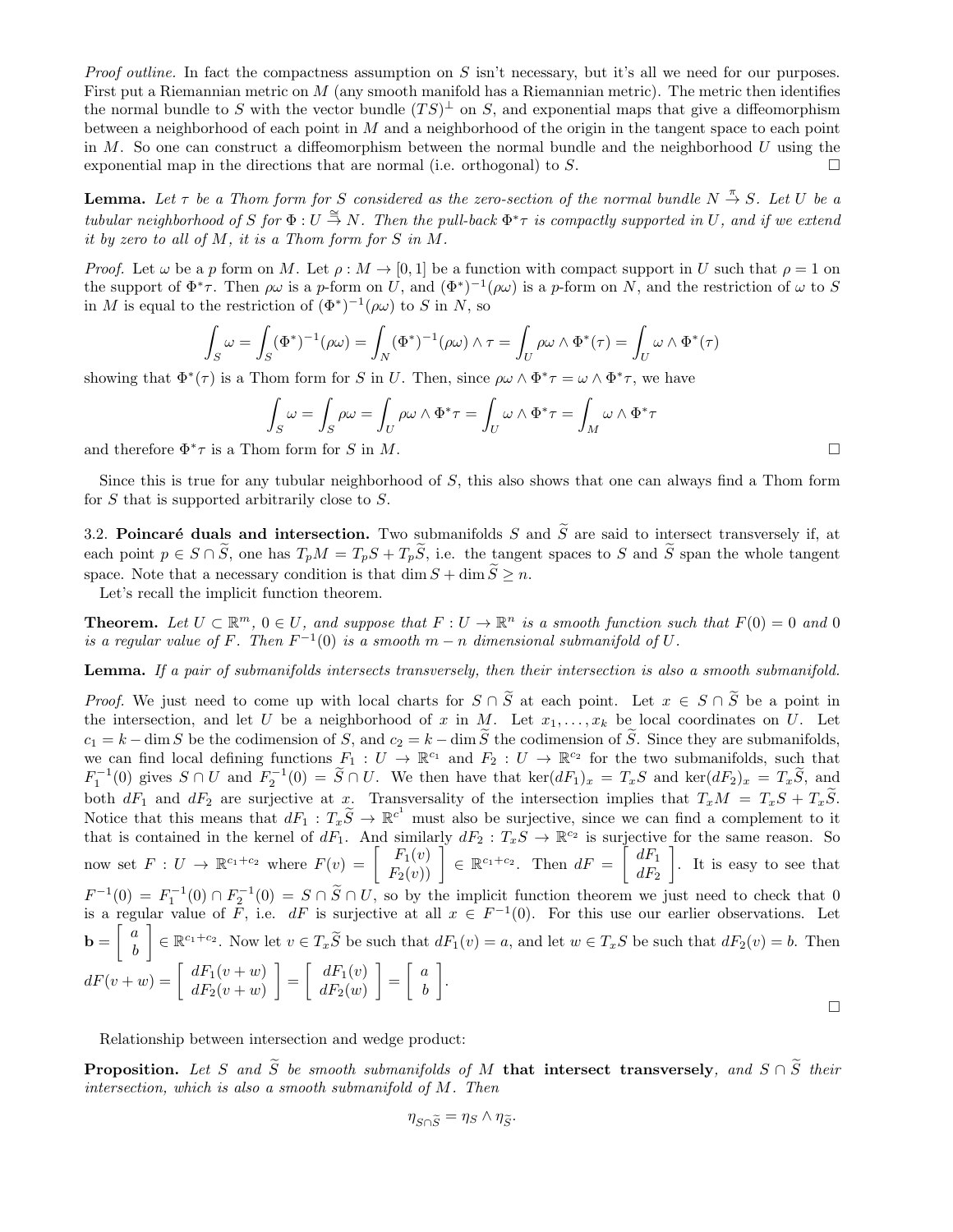*Proof.* We have that  $T_pM = T_pS + T_p\widetilde{S}$  at each  $p \in S \cap \widetilde{S}$ . Let  $N_S \to S$  be the normal bundle to S, and  $N_{\widetilde{S}} \to \widetilde{S}$ be the normal bundle to  $\widetilde{S}$ . The normal bundle to  $S \cap \widetilde{S}$  has as its fiber the quotient  $T_pM/T_p(S \cap \widetilde{S})$ .

Exercise 14. Show that  $T_pM/T_p(S \cap S) \cong T_pM/T_pS \oplus T_pM/T_pS$  by defining a linear map from  $T_pM \to$  $T_pM/T_pS \oplus T_pM/T_pS$  whose kernel is precisely  $T_p(S \cap S)$ .

In other words, the normal bundle to  $S \cap \tilde{S}$  is the direct sum of the normal bundles to S and  $\tilde{S}$ , i.e.,  $N_{S \cap \tilde{S}} =$  $N_S \oplus N_{\tilde{S}}$ . The proof follows from the general case of oriented vector bundles, which we outline below.

**Definition 15.** The vector bundle  $E \to S$  is orientable if there is a system of local trivializations  $\{(U_\alpha, \phi_\alpha :$  $\pi^{-1}(U_\alpha) \to U_\alpha \times \mathbb{R}^r) \}_{\alpha \in \mathcal{A}}$  for which the linear isomorphisms on the fibers,  $\phi_\alpha \circ \phi_\beta^{-1} : \mathbb{R}^r \to \mathbb{R}^r$ , preserve orientation, i.e. are elements of  $GL_r(\mathbb{R})$  with positive determinant.

We can even suppose that the linear isomorphisms on the fibers are given by elements of  $SO(r, \mathbb{R})$  (e.g. by doing Gram-Schmidt to the columns we get a map from  $GL_r(\mathbb{R}) \to SO_r(\mathbb{R}).$ 

Let us first describe what a Thom form is for the zero-section of an oriented vector bundle over a compact oriented base.

Let  $E \to M$  be an oriented vector bundle of rank r, where M is compact of dimension m. We have a commuting triangle of maps  $M_0 \stackrel{i}{\longrightarrow} E$ π ľ s  $\begin{array}{c}\n\hline\n^* \rightarrow E \\
\hline\n\end{array}$  where  $\pi$  is the bundle projection, s is the map given by the  $\begin{array}{c}\n\hline\n\end{array}$ 

zero section and i is inclusion of the image of the zero section  $s(M) = M_0$  in the total space E. Moreover  $s \circ \pi : E \to M_0$  is a deformation retract of E onto the zero section  $M_0$  (because the fibers are vector spaces, which are contractible), so both  $\pi^*$  and  $s^*$  are isomorphisms, with  $\pi^* s^* = \text{Id}_{H^*_{dR}(E)}$  and  $s^* \pi^* = \text{Id}_{H^*_{dR}(M)}$ .

M

**Proposition.** Let  $E \to M$  be an oriented vector bundle of rank r, where M is compact of dimension m. A compactly supported closed form  $\tau \in \Omega_c^r(E)$  represents the Poincaré dual of the zero-section  $M_0$  in E if and only if  $\tau$  restricted to each fiber  $\mathbb{R}^r$  satisfies  $\int_{\mathbb{R}^r} \tau = 1$ .

Proof. ( $\Longleftarrow$ :) Suppose  $\tau$  is a compactly supported closed form satisfying  $\int_{\mathbb{R}^r} \tau = 1$ . Now let  $\xi \in H_{dR}^m(E)$ . Given the isomorphism provided by  $\pi^*$ , we can suppose without loss of generality that  $\xi = [\pi^*(\omega)]$  for some closed  $\omega \in \Omega^m(M)$ . Let  $\{U_\alpha\}$  be an open cover of M such that  $\pi^{-1}(U_\alpha) \cong U_\alpha \times \mathbb{R}^r$ , and let  $1 = \sum_{\alpha} \rho_\alpha$  be a partition of unity on M subordinate to the cover  $\{U_{\alpha}\}\$ . Then we have

$$
\int_{E} \pi^{*}(\omega) \wedge \tau = \int_{E} \pi^{*}(\sum_{\alpha} \rho_{\alpha} \omega) \wedge \tau
$$

$$
= \sum_{\alpha} \int_{E} \pi^{*}(\rho_{\alpha} \omega) \wedge \tau.
$$

Now the  $m + k$  form  $\pi^*(\rho_\alpha \omega) \wedge \tau$  is supported on  $\pi^{-1}(U_\alpha) \cong U_\alpha \times \mathbb{R}^r$ , so the integral can be computed on  $U_{\alpha} \times \mathbb{R}^{r}$ . Since  $\pi^{*}(\rho_{\alpha}\omega)$  is constant in the  $\mathbb{R}^{r}$  coordinates, we can compute the integral as an iterated integral, first integrating  $\int_{\mathbb{R}^r} \tau$  with respect to the variables in the  $\mathbb{R}^r$  direction to get a function in the  $U_\alpha$  variables. But by assumption this integral is 1, so altogether we get that

$$
\int_{E} \pi^{*}(\rho_{\alpha}\omega) \wedge \tau = \int_{U_{\alpha} \times \mathbb{R}^{r}} \pi^{*}(\rho_{\alpha}\omega) \wedge \tau
$$
\n
$$
= \int_{U_{\alpha}} \left( \int_{\mathbb{R}^{r}} \tau \right) i^{*} \pi^{*}(\rho_{\alpha}\omega)
$$
\n
$$
= \int_{U_{\alpha}} i^{*} \pi^{*}(\rho_{\alpha}\omega)
$$
\n
$$
= \int_{U_{\alpha}} \rho_{\alpha}\omega.
$$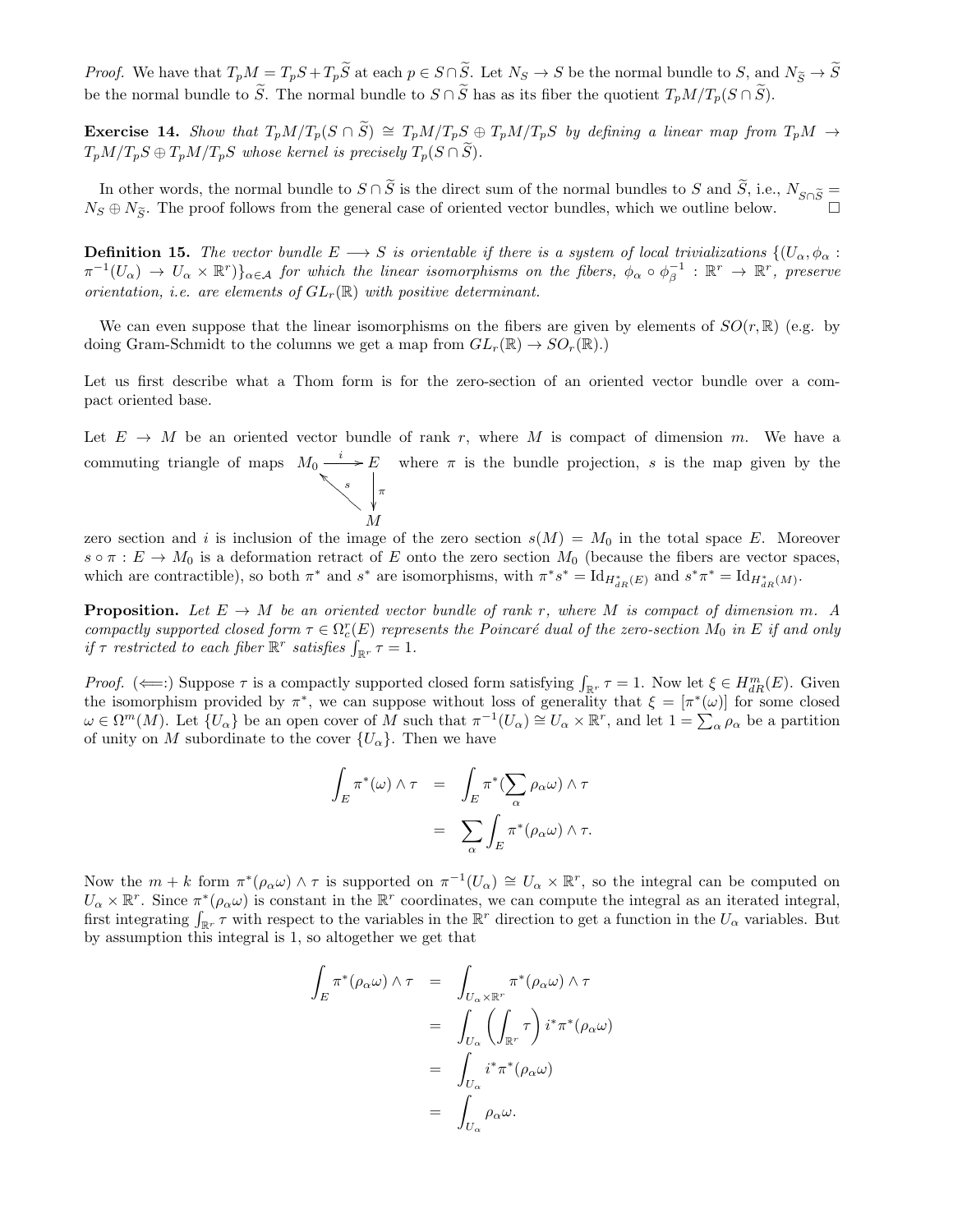Therefore

$$
\int_{E} \xi \wedge \tau = \int_{E} \pi^{*}(\omega) \wedge \tau = \sum_{\alpha} \int_{E} \pi^{*}(\rho_{\alpha}\omega) \wedge \tau
$$

$$
= \sum_{\alpha} \int_{U_{\alpha}} \rho_{\alpha}\omega
$$

$$
= \int_{M} \omega
$$

$$
= \int_{M_{0}} i^{*} \pi^{*} \omega = \int_{M_{0}} i^{*} \xi.
$$

 $(\implies)$  Suppose  $\tau \in \Omega_c^r(E)$  is a closed form representing the Poincaré dual of the zero section  $M_0$  in E. For each  $x \in M$ , let  $j_x : E_x \to E$  be the inclusion of the fiber. Define a smooth function  $T : M \to \mathbb{R}$  by  $T(x) = \int_{E_x} j_x^* \tau$ . Claim:  $T$  is constant. Given the claim, we can compute what this constant must be. By Poincaré duality let  $\xi \in H_{dR}^m(E)$  be the dual of  $[\tau] \in H_c^r(E)$ , i.e.  $\int_E \xi \wedge \tau = 1$ . As before we can suppose that  $\xi = [\pi^* \omega]$  for some closed  $\omega \in \Omega^m(M)$ , so we have  $1 = \int_E \pi^* \omega \wedge \overline{\tau} = \int_{M_0} i^* \pi^* \omega = \int_M \omega$ . We can again take a partition of unity  ${\rho_{\alpha}}$  on M subject to an open cover with local trivializations, to write

$$
1 = \int_E \pi^* \omega \wedge \tau = \sum_{\alpha} \int_{\pi^{-1}(U_{\alpha})} \pi^*(\rho_{\alpha} \omega) \wedge \tau = \sum_{\alpha} c \int_{U_{\alpha}} \rho_{\alpha} \omega = c \int_M \omega,
$$

where  $c = \int_{E_x} \tau$ . Thus, from  $1 = \int_M \omega$  and  $1 = c \int_M \omega$ , we get  $c = 1$ . Let's now check the claim that the fiberwise integration function  $T: M \to \mathbb{R}$  is constant. We can do this locally, in a local trivialization  $\pi^{-1}(U_\alpha) \cong U_\alpha \times \mathbb{R}^r$ . Let's say that  $\mathbf{x} = (x_1, \ldots, x_m)$  are local coordinates on  $U_\alpha$  and  $\mathbf{t} = (t_1, \ldots, t_r)$  are local coordinates on  $\mathbb{R}^r$ . Then we can write  $\tau = \sum$  $\sum_{|I|+|J|=r} g_{I,J}(\mathbf{x}, \mathbf{t}) dx_I \wedge dt_J$  for some functions  $g_{I,J}$  that are compactly supported in the

**t** directions. In particular, we have that  $T(\mathbf{x}) = \int_{\mathbb{R}^r} j^* \tau = \int_{\mathbb{R}^r} g_{\theta,(t_1,\ldots,t_r)}(\mathbf{x}, \mathbf{t}) dt_1 \wedge \ldots dt_r$ . On the other hand, we know that  $d\tau = 0$ , and so we have

$$
0 = d\left(\sum_{|I|+|J|=r} g_{I,J}(\mathbf{x}, \mathbf{t}) dx_I \wedge dt_J \right)
$$
  
= 
$$
\sum_{|I|+|J|=r} (dg_{I,J}(\mathbf{x}, \mathbf{t})) \wedge dx_I \wedge dt_J.
$$

By linear independence it follows that the coefficient of  $dx_k \wedge dt_1 \wedge \ldots \wedge dt_r$  in the above expression has to be zero, i.e.

$$
0 = \frac{\partial g_{\emptyset,(t_1,...,t_r)}(\mathbf{x}, \mathbf{t})}{\partial x_k} dx_k \wedge dt_1 \wedge ... \wedge dt_r + \sum_{j=1}^r \frac{\partial g_{(x_k),(t_1,...,\hat{t_j},...,t_r)}(\mathbf{x}, \mathbf{t})}{\partial t_j} dt_j \wedge dx_k \wedge dt_1 \wedge ... \wedge \widehat{dt_j} \wedge ... \wedge dt_r
$$
  
= 
$$
\underbrace{\left(\frac{\partial g_{\emptyset,(t_1,...,t_r)}(\mathbf{x}, \mathbf{t})}{\partial x_k} + \sum_{j=1}^r (-1)^j \frac{\partial g_{(x_k),(t_1,...,\hat{t_j},...,t_r)}(\mathbf{x}, \mathbf{t})}{\partial t_j}\right)}_{=0} dx_k \wedge dt_1 \wedge ... \wedge dt_r
$$

Now we can show that  $T(\mathbf{x})$  is constant in these local coordinates. We have, for each direction  $x_k$ , the partial derivative

$$
\frac{\partial T}{\partial x_k} = \frac{\partial}{\partial x_k} \int_{\mathbb{R}^r} g_{\emptyset, (t_1, \dots, t_r)}(\mathbf{x}, \mathbf{t}) dt_1 \dots dt_r
$$
\n
$$
= \int_{\mathbb{R}^r} \frac{\partial g_{\emptyset, (t_1, \dots, t_r)}(\mathbf{x}, \mathbf{t})}{\partial x_k} dt_1 \dots dt_r
$$
\n
$$
= \sum_{j=1}^r \pm 1 \int_{\mathbb{R}^r} \frac{\partial g_{(x_k), (t_1, \dots, \hat{t_j}, \dots, t_r)}(\mathbf{x}, \mathbf{t})}{\partial t_j} dt_1 \dots dt_r
$$
\n
$$
= 0
$$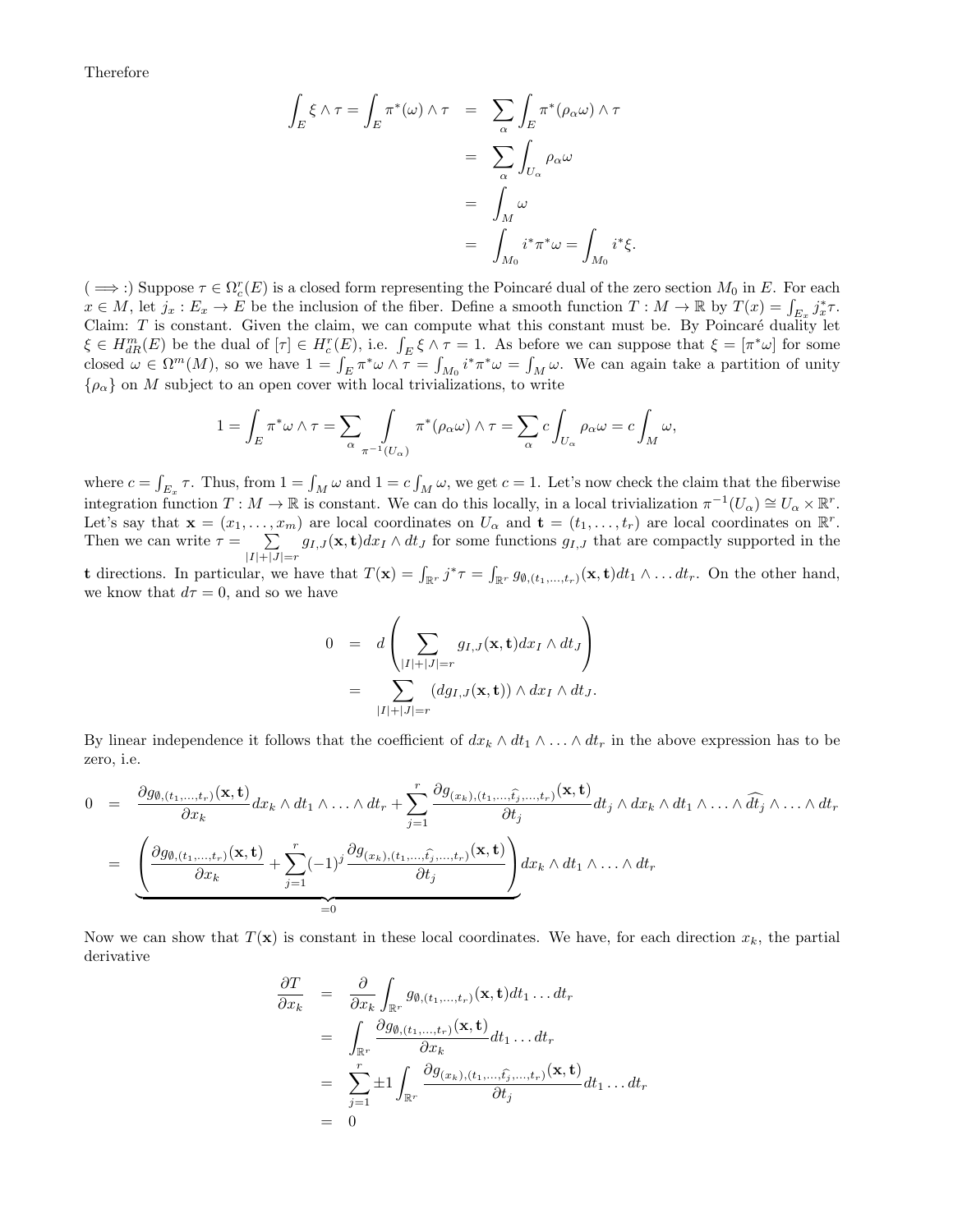The last equality is just the fundamental theorem of calculus – all the functions  $g_{(x_k),(t_1,...,\hat{t_j},...,t_r)}(\mathbf{x}, \mathbf{t})$  are compactly supported in the  $t_i$  directions. So for each j,  $\int_{\mathbb{R}} \frac{\partial g_{(x_k),(t_1,...,\widehat{t_j},...,t_r)}(\mathbf{x},t)}{\partial t_i}$  $\frac{\partial \phi_{t,j}(\mathbf{x},t;\mathbf{y})}{\partial t_j}dt_j=g_{(x_k),(t_1,...,\widehat{t_j},...,t_r)}(\mathbf{x},\mathbf{t})\Big|_{\mathcal{H}}$  $+\infty$  $\frac{1}{-\infty} =$  $0-0=0$ , and it follows that the iterated integral  $\int_{\mathbb{R}^r} \frac{\partial g_{(x_k),(t_1,...,\widehat{t_j},...,t_r)}(\mathbf{x},t)}{\partial t_i}$  $\frac{\partial}{\partial t_i} \frac{\partial}{\partial t_j} dt_1 \dots dt_r$  is also zero.

**Lemma.** Let  $X \to S$ ,  $Y \to S$  be two vector bundles, where  $X, Y, S$  are all orientable manifolds and S is also compact. Let  $X \oplus Y \stackrel{\pi}{\to} S$  be their direct sum, i.e. for each  $p \in S, \pi^{-1}(p) = X_p \oplus Y_p$ . Let  $\tau_1$  be a Thom form for S in X, and  $\tau_2$  a Thom form for S in Y. Then  $\tau_1 \wedge \tau_2$  is a Thom form for S in  $X \oplus Y$ .

*Proof.* Given the previous lemma it's enough to check that  $\tau_1 \wedge \tau_2$  is a compactly supported closed form and that  $\int_{\mathbb{R}^{r_1+r_2}} \tau_1 \wedge \tau_2 = 1$ . But the support of  $\tau_1 \wedge \tau_2$  is the intersection of two compact sets, hence compact, and  $d(\tau_1 \wedge \tau_2) = d\tau_1 \wedge \tau_2 \pm \tau_1 \wedge d\tau_2 = 0$  so it's closed. Moreover,  $\int_{\mathbb{R}^{r_1+r_2}} \tau_1 \wedge \tau_2 = (\int_{\mathbb{R}^{r_1}} \tau_1) (\int_{\mathbb{R}^{r_2}} \tau_2) = 1 \cdot 1 = 1$ .  $\Box$ 

3.3. Intersection numbers. In particular, if S and  $\widetilde{S}$  are compact and have complementary dimension in M and intersect each other transversely, their intersection  $S \cap \tilde{S}$  is a compact zero dimensional manifold, i.e. a finite collection of points in M. If both S and  $\tilde{S}$  are oriented, then we can define an orientation at each intersection point (i.e. a plus or minus sign) by taking, at each  $x \in S \cap \tilde{S}$ , a positively oriented basis  $\beta$  for  $T_xS$  and a positively oriented basis  $\beta$  for  $\tilde{S}$ , and taking the sign of the ordered basis  $\{\beta, \tilde{\beta}\}$  of  $T_xM$ . Therefore, for  $\omega = 1 \in \Omega^0(M)$ , we have

$$
\int_M \eta_S \wedge \eta_{\widetilde{S}} = \int_M \eta_{S \cap \widetilde{S}} = \int_{S \cap \widetilde{S}} 1 = \sum_{x \in S \cap \widetilde{S}} \pm 1
$$

where the sign is determined by the orientation of  $x \in S \cap \tilde{S}$ . In particular, this quantity is an integer, and moreover, since the quantity  $\int_M \eta_S \wedge \eta_{\widetilde{S}}$  is invariant under isotopies of S and S, so is the right hand side.

**Definition 16.** The intersection number  $I(S, \widetilde{S})$  of two compact, oriented submanifolds of M with complementary dimension in M is defined as follows: take any isotopy  $\phi$  of  $\widetilde{S}$  such that the intersection  $S \cap \widetilde{S}$  is transversal, and set  $I(S, S) = \sum$  $x\in S\cap \phi(S)$  $\pm 1$  with the sign determined by the oriented intersection.

This definition allows us to make sense of  $I(S, \tilde{S})$  for any pair of compact oriented submanifolds of complementary dimension in  $M$ , i.e. whether or not they intersect transversely. For example, we can define the self-intersection number  $I(S, S)$  for a compact oriented submanifold of exactly half the dimension of M.

*Example* 19. Let S be the meridian on the torus (in red below). We compute  $I(S, S)$  (with respect to some orientation on S) by doing a small perturbing isotopy  $\phi(S)$  of S so that  $\phi(S)$  intersects S transversely, and counting oriented intersection numbers of  $S \cap \phi(S)$ . We have drawn below two possible isotopies of S, in blue. Verify that they give the same result,  $I(S, S) = 0$ .



Exercise 15. Show that  $I(S, \widetilde{S}) = (-1)^{\dim S \dim S} I(\widetilde{S}, \widetilde{S}).$ 

3.4. Euler number and Euler characteristic. Given a compact, oriented manifold M, Let  $M \times M$  be the product manifold. The product contains a submanifold  $\Delta = \{(x, x)|x \in M\}$  called the *diagonal*, which is canonically isomorphic to M. Let  $\eta_{\Delta} \in H_{dR}^k(M \times M)$  be the Poincaré dual of  $\Delta$  in  $M \times M$ .

**Definition 17.** The integer  $I(\triangle, \triangle)$  is called the Euler number of M.

**Proposition** (Euler number = Euler characteristic).  $I(\triangle, \triangle) = \chi(M) = \sum_{q} (-1)^q \dim H_{dR}^q(M)$ .

*Proof.* We have  $I(\Delta, \Delta) = \int_{M \times M} \eta_{\Delta} \wedge \eta_{\Delta} = \int_{\Delta} \eta_{\Delta}$ , and we will directly compute this final integral. Let  $\pi_1 : M \times M \to M$  and  $\pi_2 : M \times M \to M$  be the two projections from  $M \times M$  to the first and second factor respectively. Let us first work out what  $\eta_{\Delta} \in H_{dR}^{k}(M \times M)$  is, by combining what we know from the Kunneth theorem,  $H_{dR}^k(M \times M) = \bigoplus^k$  $\bigoplus_{a=0}^{\infty} H_{dR}^a(M) \otimes H_{dR}^{k-a}(M)$ , and what we know from Poincaré duality,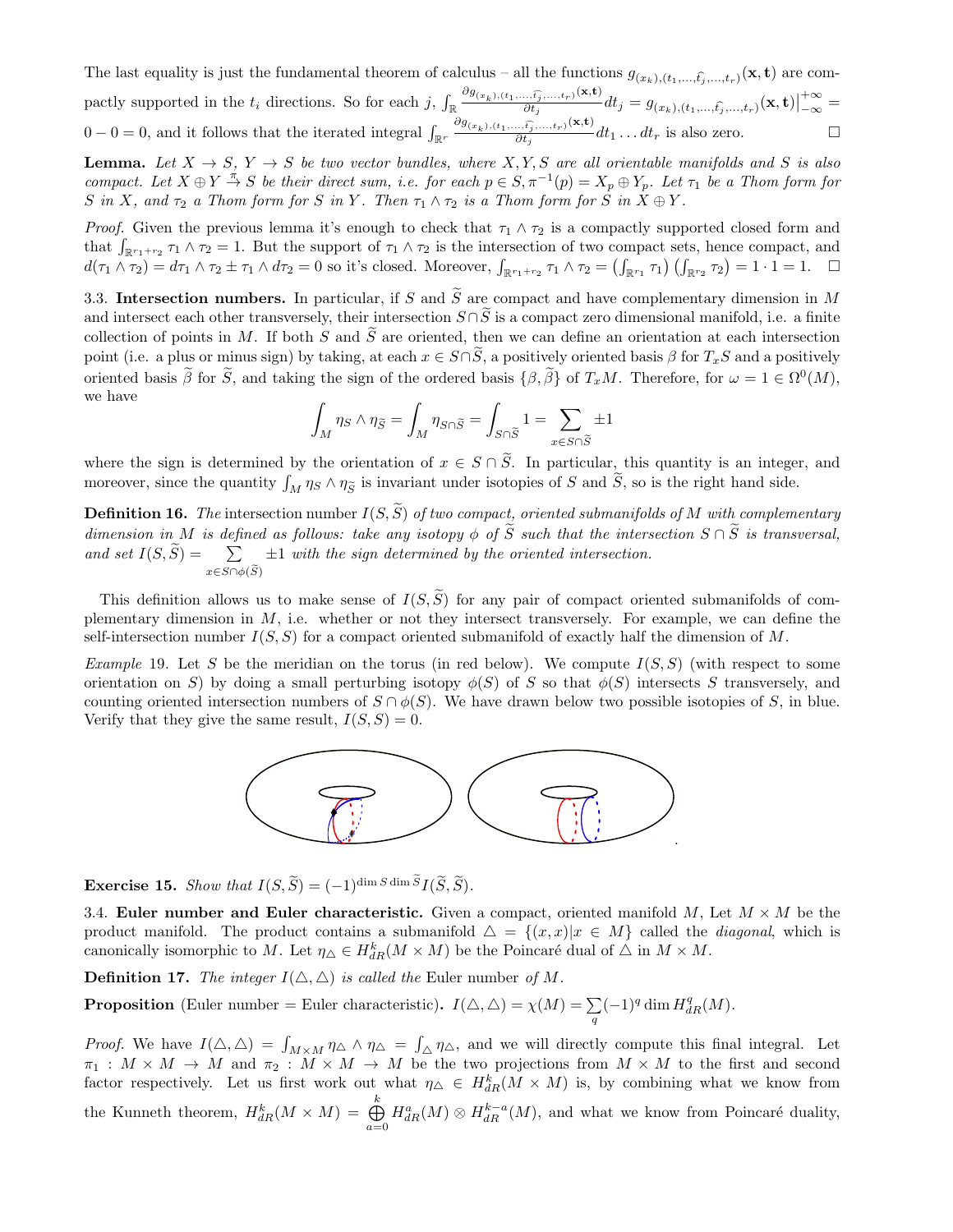$H^{k-a}(M) = (H^a(M))^*$ . Let  $\{\omega_{a,i}\}\$ be a basis for the vector space  $H^a_{dR}(M)$ , and let  $\{\tau_{k-a,i}\}\$ be a basis for the vector space  $H_{dR}^{k-a}(M)$  that is dual to the basis  $\{\omega_{a,i}\}\$ i.e.  $\int_M \omega_{a,i} \wedge \tau_{k-a,j} = \delta_{ij}$ . So by the Kunneth theorem a basis for  $H_{dR}^k(M \times M)$  is  $\{\pi_1^*\omega_{a,i}\wedge \pi_2^*\tau_{k-a,j}\}_{a,i,j}$ , so  $\eta_{\triangle} = \sum$  $\sum_{a,i,j}^{\infty} c_{a,i,j} \pi_1^* \omega_{a,i} \wedge \pi_2^* \tau_{k-a,j}$  for coefficients  $c_{a,i,j} \in \mathbb{R}$ .

To work out what the coefficients  $c_{a,i,j}$  we essentially do a projection onto the factor  $\pi_1^*\omega_{a,i} \wedge \pi_2^*\tau_{k-a,j}$ by using the bilinear pairing with its dual,  $\pi_1^* \tau_{k-a,i} \wedge \pi_2^* \omega_{k-a,j}$ .

On the one hand,

$$
\int_{\triangle} \pi_1^* \tau_{k-a,i} \wedge \pi_2^* \omega_{a,j} = (-1)^{a(k-a)} \int_M \omega_{a,j} \wedge \tau_{k-a,i} = (-1)^{a(k-a)} \delta_{ij}
$$

where the first equality is possible because the projections  $\pi_1 : \triangle \to M$  and  $\pi_2 : \triangle \to M$  are isomorphisms fitting into a commutative diagram



and therefore,  $\int_{\Delta} \pi_1^* \tau_{k-a,i} \wedge \pi_2^* \omega_{a,j} = \int_M (\pi_2^{-1})^* \pi_1^* \tau_{k-a,i} \wedge (\pi_2^{-1})^* \pi_2^* \omega_{a,j} = \int_M \tau_{k-a,i} \wedge \omega_{a,j}$ . On the other hand,

$$
\int_{\triangle} \pi_1^* \tau_{k-a,i} \wedge \pi_2^* \omega_{a,j} = \int_{M \times M} \pi_1^* \tau_{k-a,i} \wedge \pi_2^* \omega_{a,j} \wedge \eta_{\triangle}
$$
\n
$$
= \sum_{\alpha,m,n} c_{\alpha,m,n} \int_{M \times M} \pi_1^* \tau_{k-a,i} \wedge \pi_2^* \omega_{a,j} \wedge \pi_1^* \omega_{\alpha,m} \wedge \pi_2^* \tau_{k-\alpha,n}
$$
\n
$$
= \sum_{\alpha,m,n} c_{\alpha,m,n} (-1)^{a\alpha} \int_{M \times M} \pi_1^* \tau_{a,i} \wedge \pi_1^* \omega_{\alpha,m} \wedge \pi_2^* \omega_{k-a,j} \wedge \pi_2^* \tau_{k-\alpha,n}
$$
\n
$$
= \sum_{\alpha,m,n} c_{\alpha,m,n} (-1)^{a\alpha} \int_{M \times M} \pi_1^* (\tau_{k-a,i} \wedge \omega_{\alpha,m}) \wedge \pi_2^* (\omega_{a,j} \wedge \tau_{k-\alpha,n})
$$

Now for  $\tau_{k-a,i} \wedge \omega_{\alpha,m} \neq 0$  we need  $k-a+\alpha \leq k$ , and for  $\omega_{a,j} \wedge \tau_{k-\alpha,n} \neq 0$  we need  $a+k-\alpha \leq k$ , from which we see that the only way for both to be non-zero is for  $\alpha = a$ . So continuing from above, we get

$$
= \sum_{m,n} c_{a,m,n} (-1)^{a^2} \int_{M \times M} \pi_1^* (\tau_{k-a,i} \wedge \omega_{a,m}) \wedge \pi_2^* (\omega_{a,j} \wedge \tau_{k-a,n})
$$
  
\n
$$
= \sum_{m,n} c_{a,m,n} (-1)^{a^2} \left( \int_M \tau_{k-a,i} \wedge \omega_{a,m} \right) \left( \int_M \omega_{a,j} \wedge \tau_{k-a,n} \right)
$$
  
\n
$$
= \sum_{m,n} c_{a,m,n} (-1)^{a^2} (-1)^{a(k-a)} \delta_{im} \delta_{jn}
$$
  
\n
$$
= c_{a,i,j} (-1)^{a^2} (-1)^{a(k-a)}.
$$

so combining we have  $(-1)^{a(k-a)}\delta_{ij} = c_{a,i,j}(-1)^{a^2}(-1)^{a(k-a)} \implies c_{a,i,j} = (-1)^{a^2}\delta_{ij} = (-1)^{a}\delta_{ij}$  since  $a^2$  $mod 2 = a mod 2.$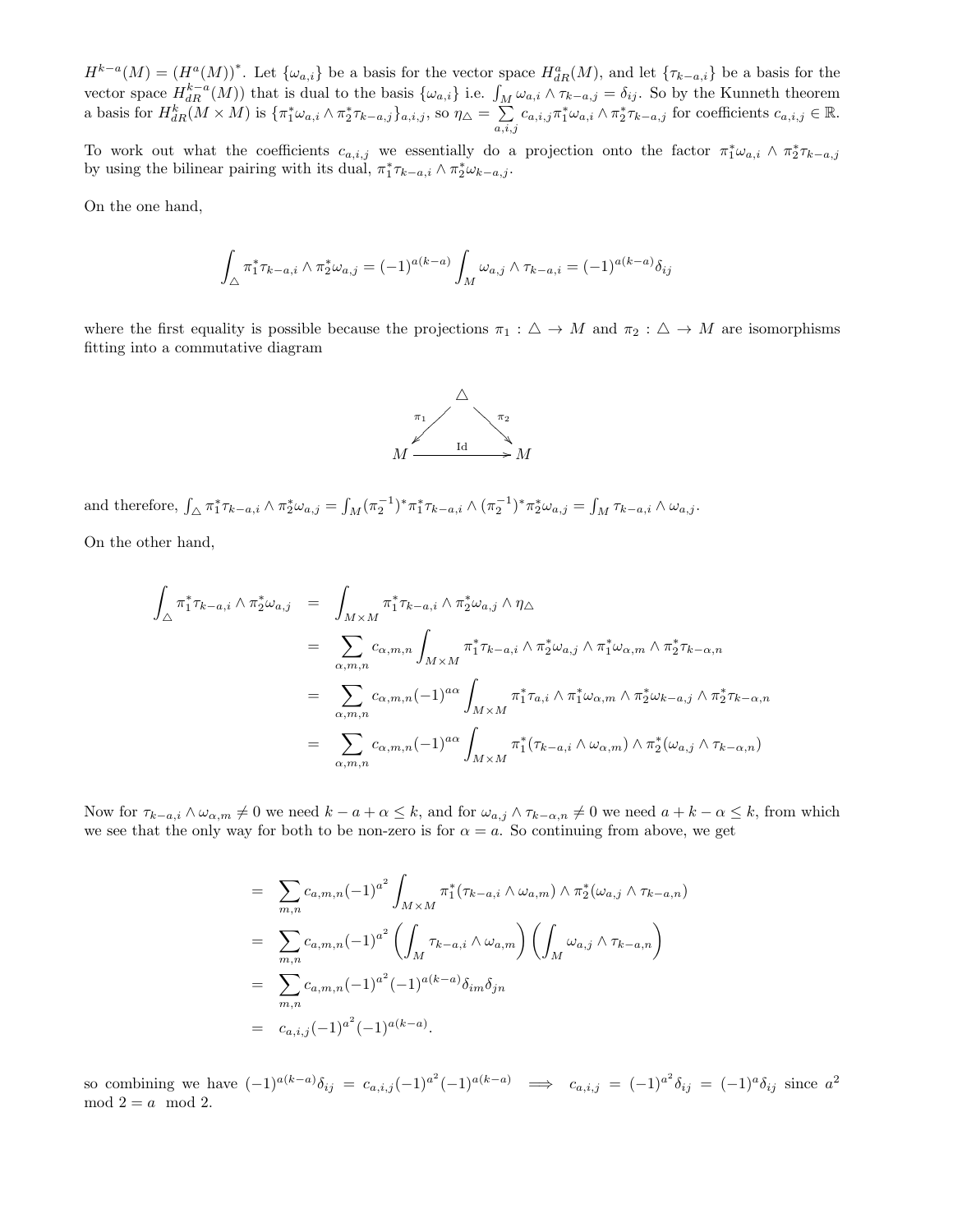So now we can compute

$$
I(\triangle, \triangle) = \int_{M \times M} \eta_{\triangle} \wedge \eta_{\triangle}
$$
  
\n
$$
= \int_{\triangle} \eta_{\triangle}
$$
  
\n
$$
= \int_{\triangle} \sum_{a,i} (-1)^{a} \pi_{1}^{*}(\omega_{a,i}) \wedge \pi_{2}^{*}(\tau_{k-a,i})
$$
  
\n
$$
= \sum_{a,i} (-1)^{a} \int_{\triangle} \pi_{1}^{*}(\omega_{a,i}) \wedge \pi_{2}^{*}(\tau_{k-a,i})
$$
  
\n
$$
= \sum_{a,i} (-1)^{a} \int_{M} \omega_{a,i} \wedge \tau_{k-a,i}
$$
  
\n
$$
= \sum_{a} (-1)^{a} \sum_{i} 1
$$
  
\n
$$
= \sum_{a} (-1)^{a} \dim H_{dR}^{a}(M)
$$
  
\n
$$
= \chi(M).
$$

 $\Box$ 

#### 3.5. Vector fields and the Poincaré-Hopf index theorem.

**Definition 18.** A vector field on M is a section of the tangent bundle  $TM \stackrel{\pi}{\longrightarrow} M$ . In other words, it's a map  $\Gamma: M \to TM$  such that  $\pi \circ \Gamma$  is the identity map on M.

Or you can think of it as a smooth function  $\Gamma : M \to TM$  of the form  $x \mapsto (x, v(x))$  for some  $v(x) \in T_xM$ .

Let M be a compact oriented manifold, and  $\Gamma$  a vector field on M. We suppose that  $\Gamma$  has isolated zeros, i.e. for all  $x \in M$  such that  $\Gamma(x) = (x, 0)$ , there is a small neighborhood of x in which the only 0 of  $\Gamma$  is x. Therefore, for a sufficiently small ball B containing x,  $\Gamma|_{\partial B}$  is not zero, so for each  $p \in \partial B$  we can define a unit vector  $\Gamma(p)/\|\Gamma(p)\| \in S^{k-1}$ . Since  $\partial B \cong S^{k-1}$ , we get a map  $f : S^{k-1} \to S^{k-1}$ . This map f has a degree (defined earlier in the course – pick a regular value in  $S^{k-1}$ , and count the points in  $f^{-1}(a)$  with signs according to whether  $f$  is orientation preserving or reversing at that point).

**Definition 19.** The local index of the zero x is defined to be the integer  $ind(x) := \deg f$  computed for a sufficiently small ball B containing x.

Exercise 16. Why is this local index number well-defined?

**Definition 20.** Define the index of  $\Gamma$  by  $\text{ind}(\Gamma) := \sum_{x} \text{ind}(x)$  where the sum is over all zeros x of  $\Gamma$ .

**Theorem** (Poincaré-Hopf index theorem). Let M be compact and oriented, and let  $\Gamma : M \to TM$  be a vector field on M with isolated zeros. Then  $\text{ind}(\Gamma) = \chi(M)$ .

Proof. This is the outline of the ingredients in the proof:

- (1) Show that  $\Gamma$  can be replaced with another vector field  $\widehat{\Gamma}$  such that  $\text{ind}(\widehat{\Gamma}) = \text{ind}(\Gamma)$ , and  $\widehat{\Gamma}$  has isolated zeros and  $d\Gamma_x$  is invertible at each zero, and the index at each zero is either 1 or −1 depending on whether  $d\Gamma_x$  preserves orientation or changes orientation.
- (2) Show that for such a  $\widehat{\Gamma}$ , if we fix a Riemannian metric on M and use it to exponentiate the vector field, i.e. define an isomorphism  $\Phi_{\hat{\Gamma}} : M \to M$  by  $\Phi_{\hat{\Gamma}}(p) = \exp_p(\Gamma(p))$ , then  $\Phi_{\hat{\Gamma}}$ 's fixed points are precisely at the zeros of  $\widehat{\Gamma}$ , and the intersection  $\Delta \cap \text{Gr } \Phi_{\widehat{\Gamma}}$  is transverse.
- (3) Show that the sign of the intersection  $T_{(x,x)} \Delta \oplus T_{(x,x)} \operatorname{Gr}(\Phi_{\widehat{\Gamma}})$  at the point  $(x, x)$  is precisely the index of  $x$  in  $\overline{\Gamma}$ .

Once we have these steps, we get the result, for ind  $\Gamma = \text{ind }\hat{\Gamma} = I(\triangle, \Phi_{\hat{\Gamma}}) = I(\triangle, \triangle) = \chi(M)$ , where  $I(\Delta, \text{Gr}(\Phi_{\widehat{\Gamma}})) = I(\Delta, \Delta)$  by isotopy invariance, using the fact that  $\Delta = \text{Gr}(\text{Id})$  and  $\Phi_{\widehat{\Gamma}}$  is isotopic to the identity map on  $\overline{M}$  by the isotopy  $\Phi_{\widehat{\Gamma}}^t(p) = \exp_p(t\Gamma(p)).$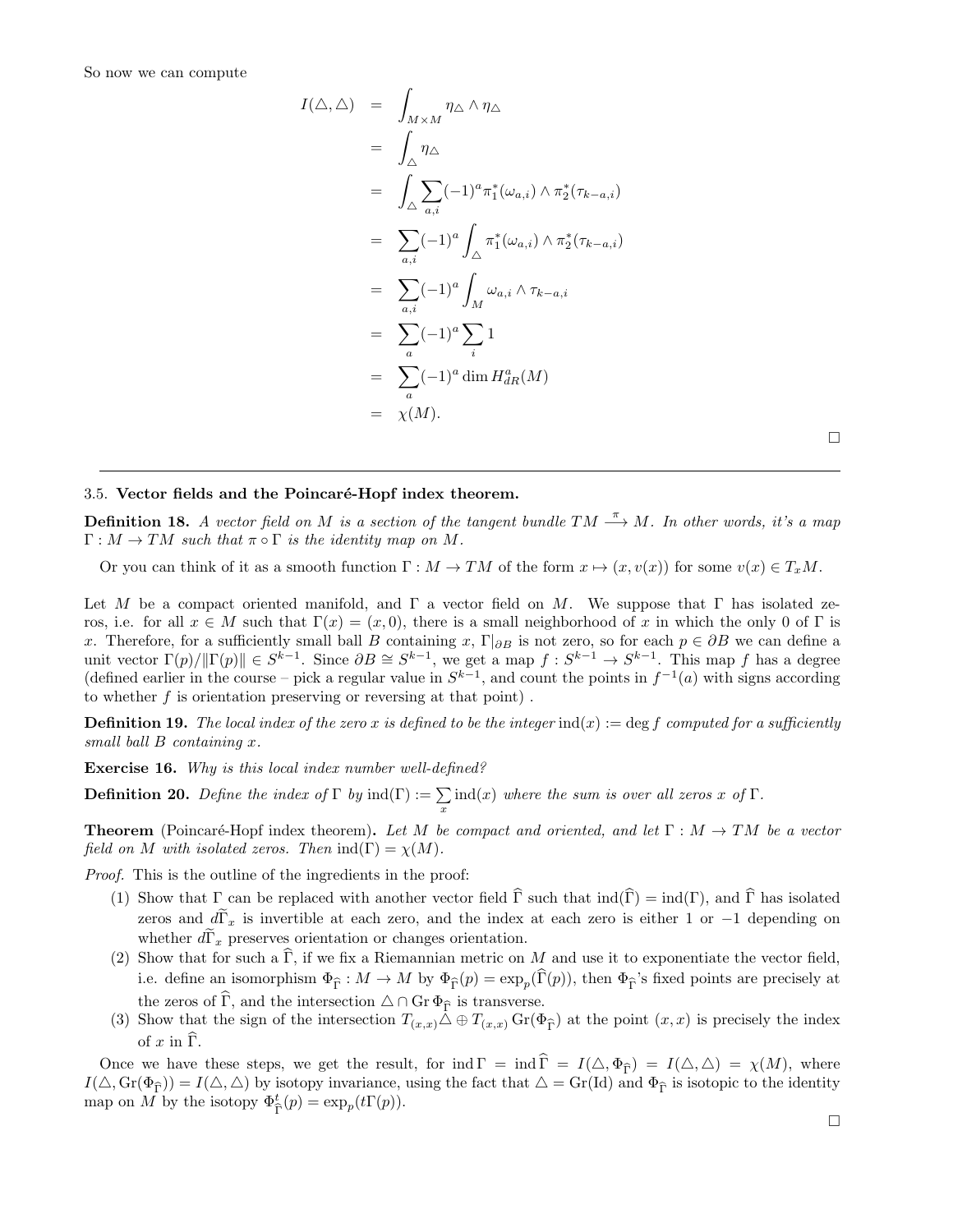Here is a proof of the individual ingredients.

Given a vector field  $\Gamma$  with isolated zeros, the idea is that we can make changes very locally, in a small neighborhood of each zero, and not change the index. Let x be an isolated zero of Γ. First let us characterize what it means for the index of  $\Gamma$  to be  $\pm 1$ .

**Lemma.** Let p be a zero of  $\Gamma_p$ . Then if  $d\Gamma_p$  is invertible at p, the index of  $\Gamma$  at p is +1 if  $d\Gamma_p$  preserves orientation, and  $-1$  if  $d\Gamma_p$  reverses orientation.

Proof. Working in a local chart about x, we can take  $\Gamma$  to be a vector field on a neighborhood of the origin in  $\mathbb{R}^k$ , with an isolated zero at the origin. By definition, the index is the degree of the map on a sufficiently small ball

$$
f: \partial B^k \to S^k
$$

given by  $f(z) = \Gamma(z)/\|\Gamma(z)\|$ . For small z we can write  $\Gamma(z) = \Gamma(0) + d\Gamma_0 z + r(z) = d\Gamma_0 z + r(z)$  where  $r(z)$ is a small quadratic term, and  $||r(z)||/||z|| \to 0$  as  $z \to 0$ . In particular, given any  $\epsilon > 0$ , for small enough z we can guarantee that  $\|\Gamma(z) - d\Gamma_0 z\| = \|r(z)\| \leq \epsilon \|z\|$ , so that in particular, for any  $s \in [0,1]$  we have that  $||d\Gamma_0 z + s r(z)|| \ge ||d\Gamma_0 z|| - ||s r(z)|| \ge ||d\Gamma_0 z|| - \epsilon ||z||.$ 

Suppose then that  $d\Gamma_0$  is invertible. Then there exists some  $\delta > 0$  such that  $||d\Gamma_0z|| \geq \delta ||z||$ , so  $||d\Gamma_0z|| - \epsilon ||z|| \geq \delta ||z|| - \epsilon ||z||$  so as long as we choose  $\epsilon$  smaller than  $\delta$ , we get  $||d\Gamma_0z + sr(z)|| > 0$  for  $z \neq 0$ , z sufficiently small.

This means that we can define a homotopy  $f_s(z) : \partial B^k \to S^k$  by

$$
f_s(z) = \frac{d\Gamma_0(z) + sr(z)}{\|d\Gamma_0(z) + sr(z)\|}
$$

which is a homotopy between  $f_0(z) = \frac{d\Gamma_0 z}{\|d\Gamma_0 z\|}$  and  $f_1(z) = f(z)$  as before. By homotopy invariance of the degree, we see that the index of f at 0 is the same as the index of  $f_0$  at 0. Now  $d\Gamma_0$  is just an invertible matrix, so  $d\Gamma_0 \in GL_k(\mathbb{R})$ . The two components of  $GL_k(\mathbb{R})$ , which correspond to det  $> 0$  and det  $< 0$ , are path connected. So if the determinant of  $d\Gamma_0$  is positive,  $d\Gamma_0$  is homotopic to the identity I, and if det  $d\Gamma_0$  is negative, then it is homotopic to the diagonal matrix E with diagonal entries  $(-1, 1, \ldots, 1)$ , which represents a single reflection through the  $x_1$  axis. Therefore, taking a path  $M_t \in GL_n(\mathbb{R})$  such that  $M_0 = d\Gamma_0$  and  $M_1 = I$  or E according to which component of  $GL_k(\mathbb{R})$ , we have again by the homotopy invariance of the degree, that deg  $\frac{M_t z}{\|M_t z\|}$  is constant for all  $t \in [0, 1]$ . Consequently,

$$
\deg f_0 = \deg \frac{d\Gamma_0 z}{\|d\Gamma_0 z\|} = \deg \frac{z}{\|z\|} = 1
$$

if det  $d\Gamma_0 z > 0$ , and otherwise, if det  $d\Gamma_0 < 0$ ,

$$
\deg f_0 = \deg \frac{d\Gamma_0 z}{\|d\Gamma_0 z\|} = \deg \frac{Ez}{\|Ez\|} = -1.
$$

Now let's show how Step 1 can be achieved. We will modify  $\Gamma$  in a neighborhood of x by taking a small compactly supported bump function  $\rho : B_x \to [0,1]$ , and some element  $a \in B_x$ , and putting

$$
\Gamma(x) = \Gamma(x) + \rho(x)a.
$$

Then  $\overline{\Gamma}(x) = 0 \iff \Gamma(x) = \rho(x)a$ .  $\|\Gamma(x)\| = \rho(x)\|a\| \le \|a\|$ , this means that the zeros of  $\widetilde{\Gamma}(x)$  are contained in the neighborhood of x where  $\|\Gamma(x)\| \leq \|a\|$ . If we choose  $\|a\|$  to be very small, we can choose the function  $\rho(x)$ to be compactly supported in a neighborhood U of x in which Γ has no other zeros, and to satisfy  $\rho(x) = 1$ on a tiny neighborhood V containing the zeros of  $\tilde{\Gamma}(x)$ . Thus the zeros of  $\tilde{\Gamma}(x)$  correspond to the points where  $\Gamma(x) = a$ . By definition, the degree of  $\Gamma$  at x is the number of these zeros counted with signs according to whether Γ preserves or changes the orientation. Now by Sard's theorem, the critical values of Γ have measure zero, and therefore, in any neighborhood of x, we can find a regular value of  $\Gamma$ , so we choose a very small a such that a is regular. This means that for every x such that  $\Gamma(x) = a$ , we have that  $d\Gamma_x$  is invertible. Therefore, since at such an x we have  $d\rho = 0$ , we have  $d\Gamma_x = d\Gamma_x$  and so  $d\Gamma$  is invertible, so each zero has degree 1 or  $-1$ , according to whether  $d\Gamma_x$  is orientation preserving or orientation reversing. Therefore, the total index of the zeros of Γ in this neighborhood of x is identical to the index of x as a zero of Γ. Moreover, outside of this neighborhood  $\rho(x) = 0$  and the zeros of Γ are the same as the zeros of Γ. Hence ind Γ = ind Γ. Therefore, if we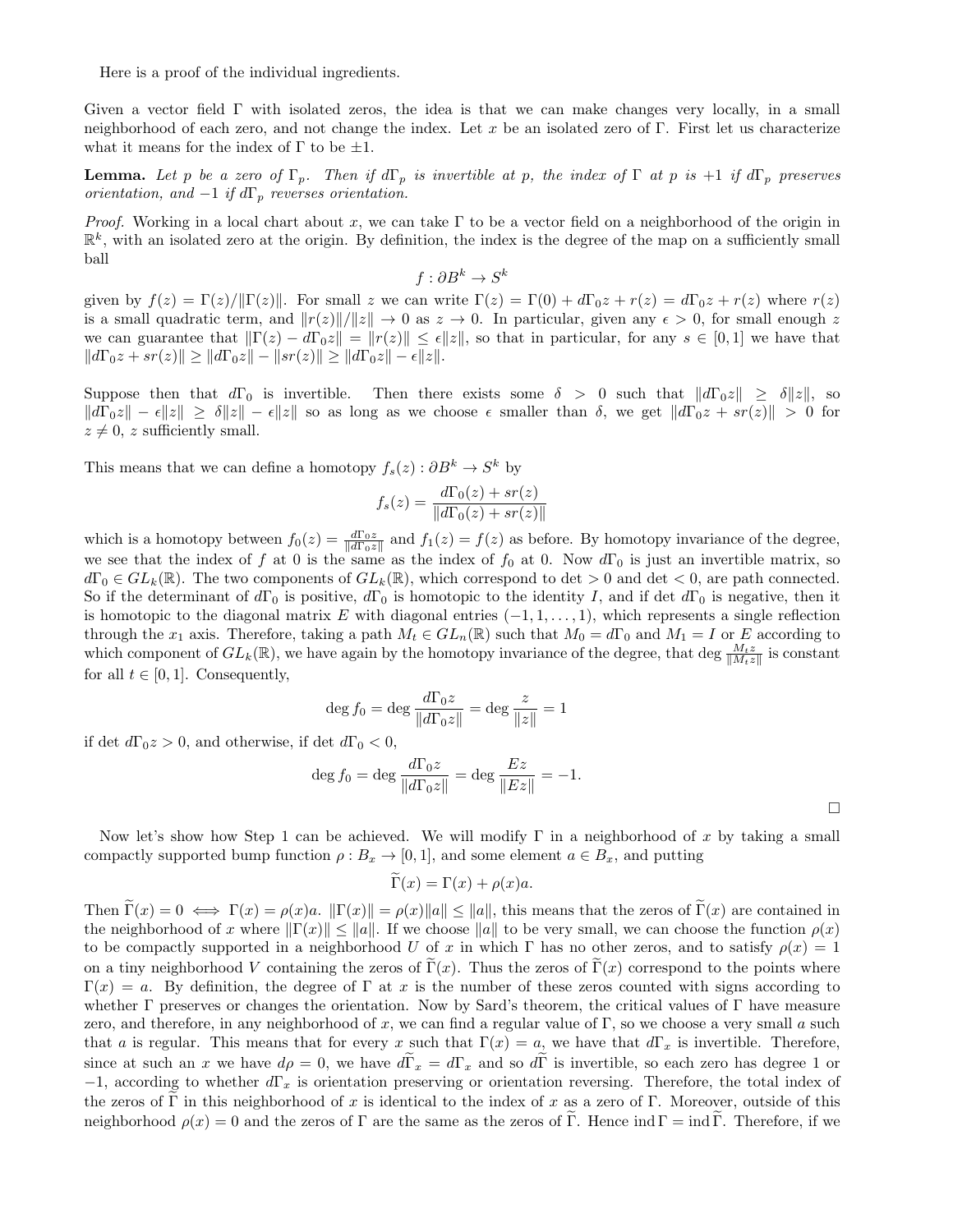do this local procedure at every zero of Γ where  $d\Gamma$  is not invertible, we can replace Γ with a vector field Γ such that  $d\Gamma$  is invertible at every 0, and such that ind  $\Gamma = \text{ind }\Gamma$ .

Now let us exponentiate  $\Gamma$ , to get a function  $\Phi_{\widetilde{\Gamma}}: M \to M$  given by  $x \mapsto \exp_x(\Gamma(x))$ . We want to relate the intersection number of Gr  $\Phi_{\widetilde{\Gamma}} \cap \Delta$  with the index of  $\widetilde{\Gamma}$ .

First we want to understand what a point of transverse intersection of  $\triangle \cap$  Gr f looks like. Remember that the intersection  $\triangle \cap$  Gr f consists of points such that  $(x, x) = (x, f(x))$ , i.e.  $f(x) = x$ , i.e. fixed points of f.

**Lemma.** Let  $f : M \to M$  be a smooth function. Let x be an isolated fixed point,  $f(x) = x$ , and consider  $(x, x) \in \Delta \cap \mathrm{Gr}(f)$ . Then the intersection  $\Delta \cap \mathrm{Gr}(f)$  is transverse at  $(x, x)$  if and only if  $(df - I)_x$  is invertible, and the sign of the intersection at  $(x, x)$  is equal to the sign of the determinant of  $(df - I)_x$ .

*Proof.* Suppose that  $x \in M$  is a fixed point of f. Let  $v_1, \ldots, v_n$  be a positively oriented basis for  $T_xM$ . A positively oriented basis for  $\triangle$  at  $(x, x)$  is therefore

$$
\left\{ \left[\begin{array}{c} v_1 \\ v_1 \end{array}\right], \left[\begin{array}{c} v_2 \\ v_2 \end{array}\right], \dots, \left[\begin{array}{c} v_n \\ v_n \end{array}\right] \right\}
$$

and a positively oriented basis for  $\operatorname{Gr} f$  at  $(x, x)$  is

$$
\left\{ \left[\begin{array}{c} v_1 \\ df_x v_1 \end{array}\right], \left[\begin{array}{c} v_2 \\ df_x v_2 \end{array}\right], \dots, \left[\begin{array}{c} v_n \\ df_x v_n \end{array}\right] \right\}
$$

The intersection is transverse if and only if the collection

$$
(1) \qquad \left\{ \left[ \begin{array}{c} v_1 \\ v_1 \end{array} \right], \left[ \begin{array}{c} v_2 \\ v_2 \end{array} \right], \dots, \left[ \begin{array}{c} v_n \\ v_n \end{array} \right], \left[ \begin{array}{c} v_1 \\ df_x v_1 \end{array} \right], \left[ \begin{array}{c} v_2 \\ df_x v_2 \end{array} \right], \dots, \left[ \begin{array}{c} v_n \\ df_x v_n \end{array} \right] \right\}
$$

forms a basis for  $T_{(x,x)}M \times M$ , in other words if and only if

 $\left( \begin{array}{cc} A & A \end{array} \right)$ 

$$
\det\left(\begin{array}{cccccc}v_1&v_2&\ldots&v_n&v_1&v_2&\ldots&v_n\\v_1&v_2&\ldots&v_n&df_xv_1&df_xv_2&\ldots&df_xv_n\end{array}\right)\neq 0.
$$

The sign of the intersection is positive if and only if the basis (1) is positively oriented, in other words if and only if

$$
\det\left(\begin{array}{cccccc} v_1 & v_2 & \dots & v_n & v_1 & v_2 & \dots & v_n \\ v_1 & v_2 & \dots & v_n & df_x v_1 & df_x v_2 & \dots & df_x v_n \end{array}\right) > 0,
$$

and the sign of the intersection is negative if and only if the basis (1) is negatively oriented, in other words if and only if

$$
\det\left(\begin{array}{ccccccccc} v_1 & v_2 & \dots & v_n & v_1 & v_2 & \dots & v_n \\ v_1 & v_2 & \dots & v_n & df_x v_1 & df_x v_2 & \dots & df_x v_n \end{array}\right) < 0.
$$

Let's write  $A = (v_1v_2...v_n)$ , i.e. the  $n \times n$  matrix whose columns are the oriented basis for  $T_xM$ . Then the matrix above is really just

 $\setminus$ 

so

$$
\begin{pmatrix}\nA & A \\
A & df_x A\n\end{pmatrix} = \begin{pmatrix}\nI & 0 \\
I & I\n\end{pmatrix} \begin{pmatrix}\nA & A \\
0 & (df_x A - A)\n\end{pmatrix}
$$
\n
$$
\det \begin{pmatrix}\nA & A \\
A & df_x A\n\end{pmatrix} = \det \begin{pmatrix}\nI & 0 \\
I & I\n\end{pmatrix} \det \begin{pmatrix}\nA & A \\
0 & (df_x A - A)\n\end{pmatrix}
$$
\n
$$
= \det(I) \det(I) \det( A) \det(df_x A - A)
$$
\n
$$
= \det(A) \det((df_x - I)A)
$$
\n
$$
= \det(A)^2 \det(df_x - I).
$$

Since det  $A \neq 0$  we see that the invertibility and sign of the determinant are completely determined by the invertibility and sign of the determinant of  $df_x - I$ .

Using this we can now finish steps 2 and 3. Having defined the map  $\Phi_{\tilde{\Gamma}} : M \to M$  by  $\Phi_{\tilde{\Gamma}}(x) = \exp_x(\Gamma(x))$ , the fixed points of  $\Phi_{\tilde{\Gamma}}$  are exactly the points at which  $\Gamma(x) = 0$ . The previous lemma tells us that the intersection  $\Delta \cap \text{Gr } \Phi_{\widetilde{\Gamma}}$  is transverse if and only if  $d\Phi_{\widetilde{\Gamma}} - I$  is invertible, with the sign of the intersection determined by the sign of  $d\Phi_{\widetilde{\Gamma}} - I$ .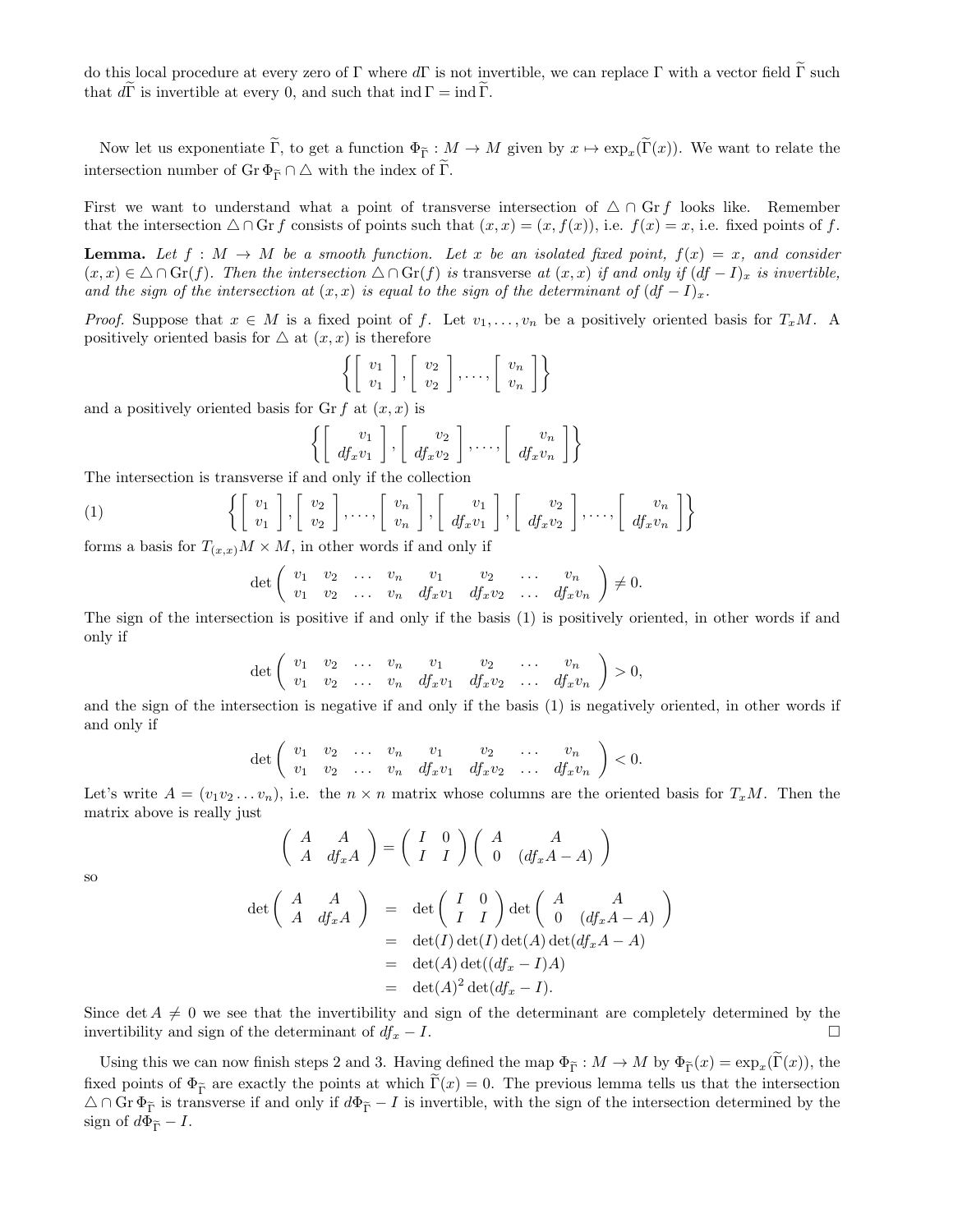The final step is to show that  $d\Phi_{\widetilde{\Gamma}} = I + d\widetilde{\Gamma}$ . Let  $\sigma : (-\epsilon, \epsilon) \to M$  be such that  $\sigma(0) = x, \sigma'(0) = \mathbf{v}$ . Then, by definition of the differential, we have

$$
(d\Phi_{\widetilde{\Gamma}})_x(\mathbf{v}) = \frac{d}{dt}\Phi_{\widetilde{\Gamma}}(\sigma(t)) = \frac{d}{dt}\exp_{\sigma(t)}(\widetilde{\Gamma}(\sigma(t))) = (d\exp)_{(x,0)}(\mathbf{v}, d\widetilde{\Gamma}_x\mathbf{v}).
$$

The last equality is because  $\exp_p(\gamma)$  is a function of two variables, p and  $\gamma$ . We can write the differential  $d \exp_{(x,0)}(\mathbf{v}, d\widetilde{\Gamma}_x \mathbf{v}) = D^1 \mathbf{v} + D^2 d\widetilde{\Gamma}_x \mathbf{v}$  where  $D^1$  is the differential of exp with respect to p (i.e. fixing  $\gamma$ ) and  $D^2$ is the differential of exp with respect to  $\gamma$ . In our case  $D^1$ **v** = **v** because fixing  $\gamma = \tilde{\Gamma}(x) = 0$ , the exponential map is the identity map. And in our case  $D^2 d\Gamma_x \mathbf{v} = d\Gamma_x \mathbf{v}$ , because the derivative  $\frac{d}{dt}|_{t=0} \exp_p(\gamma(t))$  for fixed p is  $\gamma'(0)$ , by a defining property of the exponential map. Therefore  $(d\Phi_{\tilde{\Gamma}})_x(\mathbf{v}) = \mathbf{v} + d\tilde{\Gamma}_x\mathbf{v}$ , showing that in fact  $(d\Phi_{\tilde{\Gamma}})_x = I + d\tilde{\Gamma}_x$ . Now combining everything, we have all the steps 1, 2 and 3.

3.6. Gauss-Bonnet. As an application of the Poincaré-Hopf index theorem let us prove the Gauss-Bonnet theorem. Let  $S \subset \mathbb{R}^{k-1}$  be a compact and oriented hypersurface. Being oriented, it has a normal vector field, i.e. a section  $N: S \to T\mathbb{R}^k|_S$ , defined such that  $N(p) \in T_p\mathbb{R}^{k+1}S^{k-1}$  is the unique unit vector such that for a positively oriented ordered basis  $\xi_1, \ldots, \xi_k$  for  $T_pS$ , the  $(k+1)$ -tuple  $\{N(p), \xi_1, \ldots, \xi_k\}$  is a positively oriented ordered basis of  $T_p \mathbb{R}^k$ .

The Gauss map for the surface is the map  $g: S \to S^k$  given by  $g(p) = N(p)$ .

The *Gaussian curvature* of the surface is the function  $\kappa = \det dg : S \to \mathbb{R}$ , which is a measure of how much the normal vector field is changing at a given point. (The more curved the surface the larger the changes in the normal vector field.)

**Theorem.** Let  $S \subset \mathbb{R}^{k+1}$  be a compact, oriented hypersurface, where k is even. Then

$$
\int_{S} \kappa \ d \text{Vol}_{S} = \frac{1}{2} \chi(S) \gamma_{k}
$$

where  $\gamma_k = \int_{S^k} d \text{Vol}_{S^k}$  is the volume of the unit sphere of dimension k with respect to the standard volume form.

*Proof.* Let  $g: S \to S^k$  be the Gauss map. Since S and  $S^k$  are both compact and oriented of the same dimension, we have the Degree Formula:

$$
\int_{S} g^*(d\operatorname{Vol}_{S^k}) = (\deg g) \int_{S^k} d\operatorname{Vol}_{S^k}.
$$

and in fact,  $g^*(d \text{Vol}_{S^k}) = \det(dg) d \text{Vol}_S = \kappa d \text{Vol}_S$ , and  $\gamma_k = \int_{S^k} d \text{Vol}_{S^k}$  so we just need to show that  $\deg g = \frac{1}{2}\chi(S).$ 

We will prove this identity by constructing a vector field  $\Gamma$  such that ind  $\Gamma = 2 \deg g$ . Then the Poincaré-Hopf index theorem says ind  $\Gamma = \chi(S)$ .

Let  $a \in S^k$  be a regular value of g, and suppose that  $-a$  is also a regular value of g. (By Sard's theorem, the set Crit $(g) \subset S^k$  has measure 0. A regular value  $a \in S^k$  is in the complement of Crit $(g)$ . If  $-a$  is also regular it mean that  $-a$  is in the complement of Crit(g), or equivalently a is in the complement of  $-Crit(g)$ . So an a satisfying the condition is in the complement of Crit(g) ∪ (– Crit(g)). In any case it means that such an a is in the complement of a set of measure zero, in other words the set  $a \in S^k$  for which both a and  $-a$  are regular are dense in  $S^k$ .)

Now we define a vector field on S as follows: project the vector a onto  $T_pS$  at all  $p \in S$ . In other words, subtract the component of a in the normal direction:

$$
\Gamma(p) = a - \langle a, g(p) \rangle g(p).
$$

What are the zeros of  $\Gamma: \Gamma = 0 \iff a - \langle a, g(p) \rangle g(p) = 0 \iff \langle a, g(p) \rangle g(p) = a \iff g(p) = \pm a$ . Since by hypothesis on  $a$ , these are regular values of  $g$ , this means that  $g$  is a local isomorphism about each zero, and in particular the zeros are isolated. Furthermore

$$
d\Gamma_p=-\langle a,dg_p\rangle g_p-\langle a,g_p\rangle dg_p
$$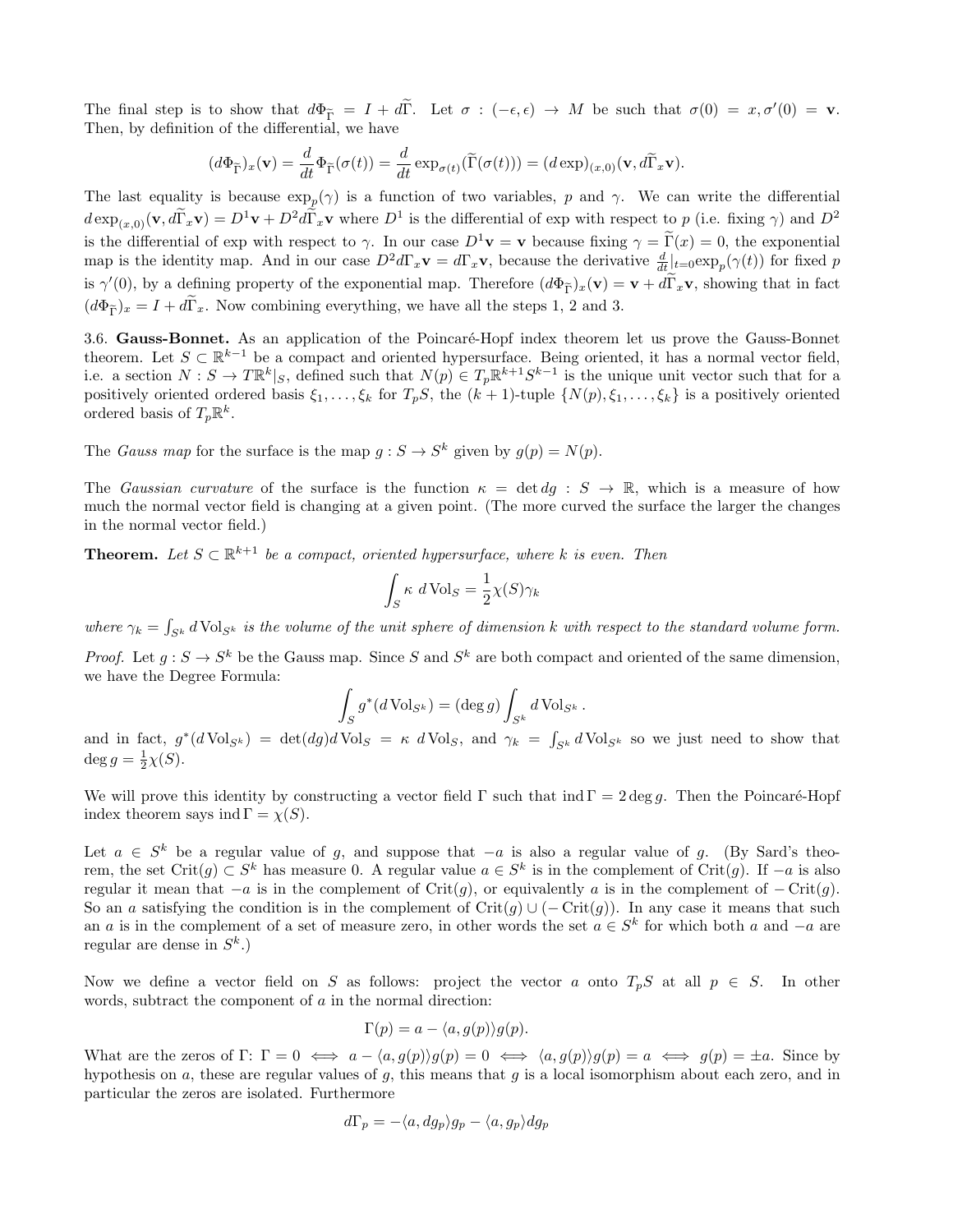and we claim that the first term on the right is zero. Let  $\alpha(t)$  be a cuve for which  $\alpha(0) = p, \alpha'(0) = \mathbf{v}$ . Then  $\langle g(\alpha(t)), g(\alpha(t)) \rangle = 1 \forall t$  so that, differentiating, we see that  $0 = 2\langle g(\alpha(0)), dg_{\alpha(0)}\mathbf{v} \rangle$  and so  $0 = \langle g(p), dg_p\mathbf{v} \rangle =$  $\langle a, dg_p \mathbf{v} \rangle$ . So the first term in  $d\Gamma_p$  is zero, and we have

$$
d\Gamma_p = -\langle a, g_p \rangle dg_p
$$

Now since  $g_p = \pm a$ , and  $\langle a, a \rangle = 1$ , we see  $d\Gamma_p = -dg_p$  if  $g(p) = a$ , and  $d\Gamma_p = dg_p$  if  $g(p) = -a$ . Since by regularity we know that  $dg_p$  is invertible for all  $p \in g^{-1}(\pm a)$ , we see from this that the differential  $d\Gamma_p$  is invertible for all  $p \in g^{-1}(\pm a)$ , i.e.  $d\Gamma_p$  is invertible at all the zeros of  $\Gamma_p$ .

 $\hfill \square$ 

#### 4. Singular homology, cohomology, fundamental group

Reference for this part: Allen Hatcher, Algebraic Topology. Available as a free pdf download from his webpage. Chapter 2: Singular homology, Chapter 3: Singular cohomology, Chapter 1: Fundamental group.

4.1. Simplicial homology. Definition of n-simplex, definition of a  $\triangle$ -complex on a topological space X, definition of simplicial chain groups  $C_k^{\triangle}(X)$  using coefficients in Z, boundary operator  $\partial: C_k^{\triangle}(X) \to C_{k-1}^{\triangle}(X)$ ,  $\partial \circ \partial = 0$ , simplicial homology  $H_k^{\triangle}(X)$ . Small dimensional computations:  $\mathbb{R}P^2$ ,  $T^2$ ,  $S^2$ ,  $S^1$ , Klein bottle.

4.2. Singular homology. Definition of singular n-simplex, definition of singular homology, definition of reduced singular homology. Singular homology of a point. Homotopy invariance of singular homology. Examples: the singular homology of  $\mathbb{R}^n$  (or of any open ball) is equal to the homology of a point. The singular homology of the punctured plane (or of any cylinder) is equal to the singular homology of the circle.

**Definition 21.** A is a deformation retract of X if  $A \subset X$  and there exists a continuous function  $r : X \to A$ such that

- $r|_A$  is the identity map on A,
- $\bullet$  r is homotopic to the identity map on X.

If A is a deformation retract of X then  $H_k(A) \cong H_k(X)$  for all k.

4.3. Relative homology. Relative chain complex for  $A \subset X$ ,  $C_k(X, A) = C_k(X)/C_k(A)$  and relative homology  $H_k(X, A)$ , long exact sequence for relative homology.

4.4. Useful properties. Equivalence of singular homology and simplicial homology, Mayer-Vietoris long exact sequence for singular homology,

$$
\ldots \to H_k(U \cap V) \to H_k(U) \oplus H_k(V) \to H_k(U \cup V) \to H_{k-1}(U \cap V) \to \ldots
$$

**Theorem** (Excision theorem). Given  $Z \subset A \subset X$  such that the closure of Z is contained in the interior of A, we have  $H_k(X-Z, A-Z) \cong H_k(X,Z)$ . Equivalently, given  $A \subset X$  and  $B \subset X$  such that the interiors of A and B cover all of X, then  $H_k(B, A \cap B) \cong H_k(X, A)$ .

Example: Let  $n \geq 1$ .  $H_k(S^n) = \mathbb{Z}$  if  $k = 0$  or n, and is 0 otherwise.

**Theorem** (Brouwer's fixed point theorem). For  $n \geq 1$  let  $B^n = \{(x_1, \ldots, x_n) \in \mathbb{R}^n | \sum x_i^2 \leq 1\}$  be the closed unit ball in n dimensional space. Let  $f : B^n \to B^n$  be a continuous function. Then f must have a fixed point. *i.e.*,  $\exists x \in B^n$  such that  $f(x) = x$ .

*Proof.* By contradiction: if there were no fixed point we could define a deformation retract  $r : B^n \to \partial B^n$  by putting  $r(x) = \frac{f(x)-x}{\|f(x)-x\|}$ . If  $n \ge 2$  then we have  $\partial B^n \cong S^{n-1}$ , so we should have  $H_k(S^{n-1}) \cong H_k(B^n)$  for all k, but we know that  $H_{n-1}(S^{n-1}) \cong \mathbb{Z}$  while  $H_{n-1}(B^n) = 0$ , so this is impossible. If  $n = 1$  then  $\partial B^1$  is the boundary of an interval which has two points, and therefore  $H_0(\partial B^1) \cong \mathbb{Z} \oplus \mathbb{Z}$ , but  $H_0(B^1) \cong \mathbb{Z}$ , so again this is impossible.  $\Box$ 

4.5. Cohomology. Definition of cochain groups  $C^k(X)$ , definition of coboundary operator  $\delta: C^k(X) \to$  $C^{k+1}(X)$ , cohomology groups  $H^k(X)$ , multiplication of cohomology groups,  $H^*(X) = \bigoplus_{k \geq 0} H^k(X)$  as a graded ring.

4.6. Poincaré duality. M compact and orientable  $\implies H_k(M) \cong H^{n-k}(M)$ .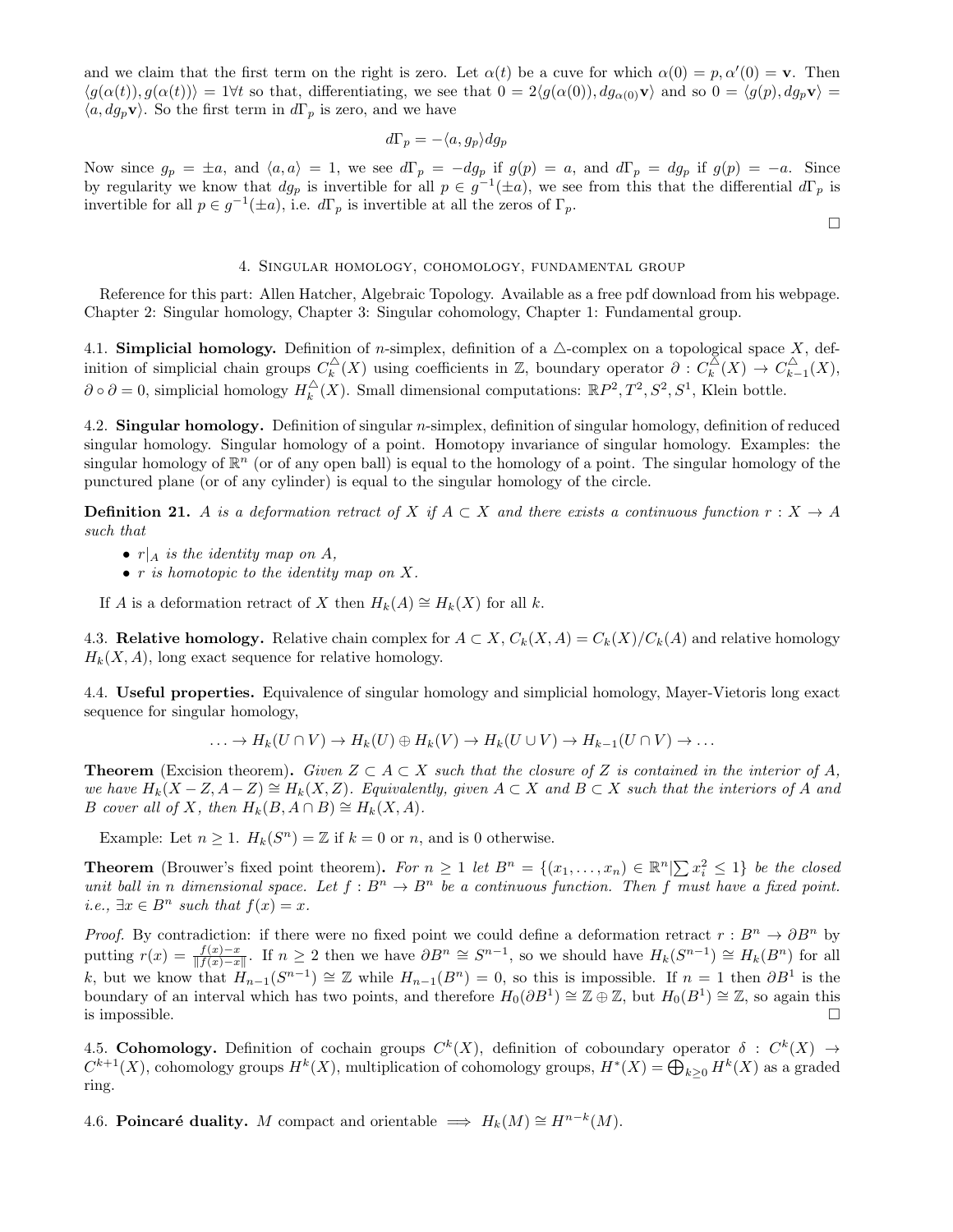#### 5. Fundamental group

X topological space,  $x_0 \in X$ , a loop in X based at  $x_0$  is a continuous function  $\gamma : [0,1] \to X$  such that  $\gamma(0) = \gamma(1) = x_0$ . Let  $P(X)$  be the set of loops in X based at  $x_0$ .

**Definition 22.** Define an equivalence relation on  $P(X)$  by  $\gamma_1 \sim \gamma_2$  if and only  $\gamma_1$  and  $\gamma_2$  are homotopic, i.e. there exists a continuous function  $H : [0,1] \times [0,1] \rightarrow X$  such that

$$
H(0,t) = \gamma_1(t) \text{ and } H(1,t) = \gamma_2(t) \ \forall t \in [0,1],
$$
  

$$
H(s,0) = x_0 \text{ and } H(s,1) = x_0 \ \forall s \in [0,1].
$$

Define a *multiplication* operation on  $P(X)$  by

$$
\gamma_1 * \gamma_2(t) = \gamma_1(2t), \ t \in [0, \frac{1}{2}],
$$
  

$$
\gamma_2(1 - 2t), \ t \in [\frac{1}{2}, 1].
$$

Properties of \*: Let  $\gamma \in P(X)$ . Write  $\overline{\gamma}$  for the loop  $\overline{\gamma}(t) = \gamma(1-t)$ , i.e.,  $\gamma$  parametrized in the reverse direction, and write 1 for the constant loop based at  $x_0$ , i.e.  $1(t) = x_0 \ \forall t$ .

- (1)  $\gamma_1 * (\gamma_2 * \gamma_3) \sim (\gamma_1 * \gamma_2) * \gamma_3$
- (2)  $\gamma * \overline{\gamma} \sim 1$
- (3)  $\gamma * 1 \sim \gamma$

The fundamental group is  $\pi_1(X, x_0)$  is the set of equivalence classes of  $P(X)$ , with the group operation given by  $[\gamma_1] \circ [\gamma_2] = [\gamma_1 * \gamma_2]$ . The properties (1) (2) (3) show that the axioms of a group are satisfied.

If X is path connected,  $\pi_1(X, x_0) \cong \pi_1(X, x_1)$  for any other base point  $x_1$ , so we just write  $\pi_1(X)$ .

The fundamental group is invariant under homotopies. Example:  $\pi_1(\mathbb{R}^n) \cong 1$  because  $\mathbb{R}^n$  is homotopic to a point.

Proposition.  $\pi_1(S^1) \cong \mathbb{Z}$ .

*Proof.* The proof consists of defining a map from Z to  $\pi_1(S^1)$  by means of the covering map  $\pi : \mathbb{R} \to S^1$  given by  $t \mapsto e^{i2\pi t}$ . One has to show that the map is surjective and injective. This uses the fact that  $\pi$  is a local diffeomorphism such that for every  $x \in S^1$ , there exists an open neighborhood U of x for which  $\pi^{-1}(U)$  is a disjoint union of open sets each of which is isomorphic to U. In particular every continuous map  $\gamma : [0,1] \to S^1$ has a unique lift  $\tilde{\gamma} : [0, 1] \to \mathbb{R}$  for a given initial condition  $\tilde{\gamma}(0) \in \pi^{-1}(0) = \mathbb{Z}$ .

**Proposition.**  $\pi_1(X \times Y) = \pi_1(X) \times \pi_1(Y)$ 

Example:  $\pi_1(T^2) = \pi_1(S^1 \times S^1) = \mathbb{Z} \times \mathbb{Z}$ .

**Definition 23.** A topological space X is called simply connected if it is path connected and  $\pi_1(X) \cong 1$ , i.e. every loop is homotopic to a constant loop.

*Example* 20. (1) The punctured plane  $\mathbb{R}^2 \setminus \{a\}$  is not simply connected.

- (2) The torus  $T^2$  is not simply connected.
- (3) For  $n \geq 2$  the sphere  $S<sup>n</sup>$  IS simply connected.

**Theorem** (Borsuk-Ulam theorem). Let  $f: S^2 \to \mathbb{R}^2$  be a continuous map. Then there exists a pair of antipodal points x and  $-x$  on  $S^2$  such that  $f(x) = f(-x)$ .

Example:  $S^2 =$  earth,  $f(x) = (T(x), P(x))$  where  $T(x)$  is temperature at x,  $P(x)$  is pressure at x. Then there are always two points on opposite sides of the earth that have exactly the same temperature and pressure.

Example: Suppose that  $A_1, A_2, A_3$  are three closed subsets of  $S^2$  that cover  $S^2$ , i.e.  $S^2 = \cup A_i$ . Then, one of the  $A_i$  must contain a pair of antipodal points. To show this we define two continuous functions  $d_1: S^2 \to \mathbb{R}$  and  $d_2: S^2 \to \mathbb{R}$  by  $d_i(x) = \text{dist}(x, A_i) = \min_{y \in A_i} ||x - y||$ , and define  $d: S^2 \to \mathbb{R}^2$  by  $d(x) = (d_1(x), d_2(x))$ . Then by the Borsuk-Ulam theorem we know that there exists an  $x \in S^2$  such that  $d(x) = d(-x)$ , in other words  $(d_1(x), d_2(x)) = (d_1(-x), d_2(-x))$ . So if  $d_i(x) = 0$ , then  $d_i(-x) = 0$  which implies x and  $-x$  are in  $A_i$  for  $i = 1$  or 2. If  $d_1(x)$  and  $d_2(x)$  are not equal to zero, then  $d_1(-x)$  and  $d_2(-x)$  are also not equal to zero implying that  $x, -x \notin A_1$  and  $x, -x \notin A_2$ . Thus, x and  $-x$  must both belong to  $A_3$ .